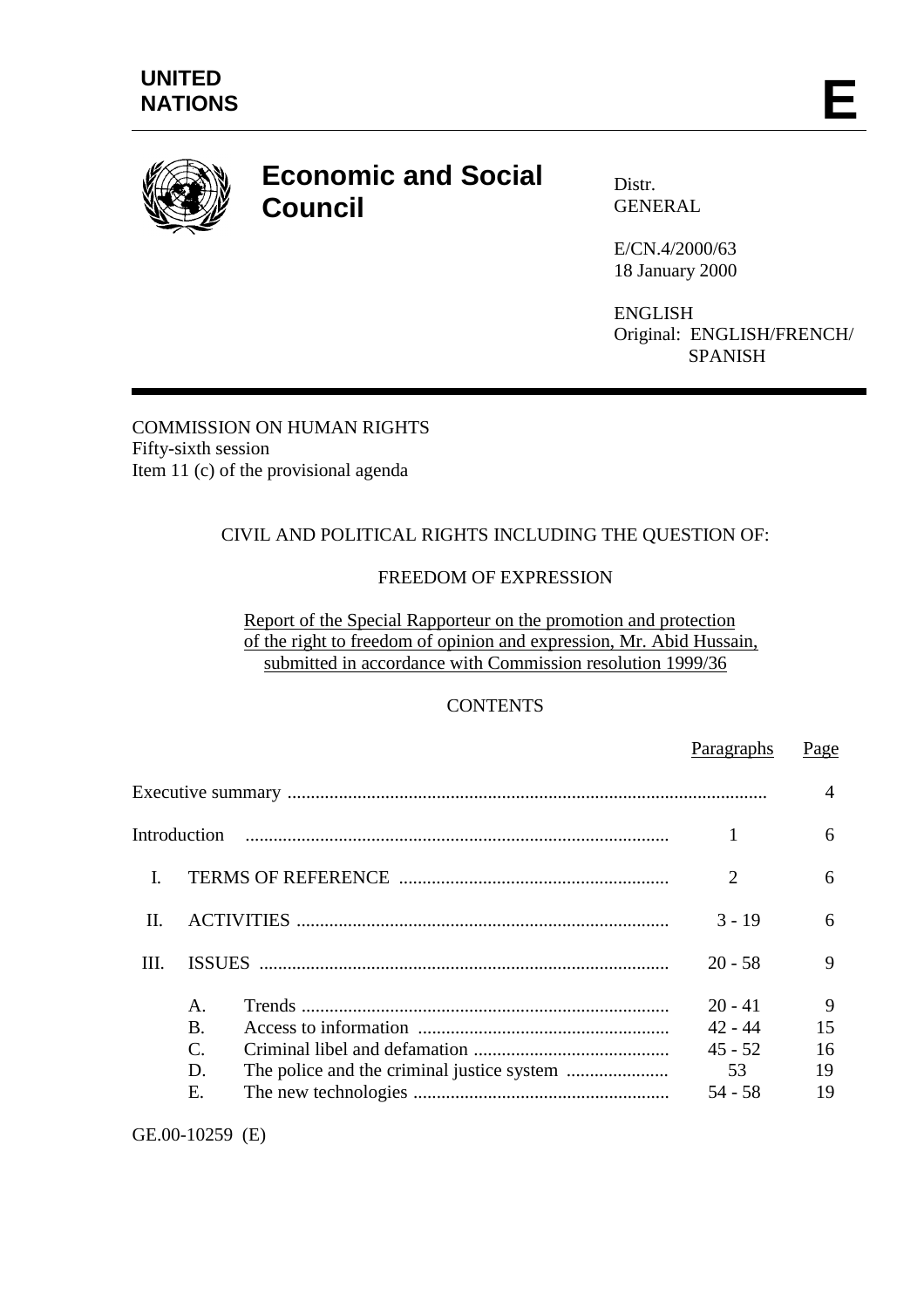## **CONTENTS** (continued)

|     |        | Paragraphs  | Page |
|-----|--------|-------------|------|
| IV. |        | $59 - 202$  | 21   |
|     |        | $59 - 60$   | 21   |
|     |        | $61 - 62$   | 21   |
|     |        | $63 - 64$   | 22   |
|     |        | $65 - 66$   | 22   |
|     |        | $67 - 73$   | 23   |
|     |        | 74 - 75     | 24   |
|     |        | $76 - 77$   | 24   |
|     | Chad   | $78 - 79$   | 25   |
|     | Chile  | $80 - 81$   | 25   |
|     |        | $82 - 90$   | 26   |
|     |        | $91 - 95$   | 27   |
|     |        | $96 - 98$   | 28   |
|     | Cuba   | $99 - 104$  | 29   |
|     |        | $105 - 110$ | 30   |
|     |        | $111 - 112$ | 32   |
|     |        | $113 - 114$ | 32   |
|     |        | $115 - 120$ | 33   |
|     |        | 121         | 34   |
|     | Israel | $122 - 125$ | 34   |
|     | Japan  | 126         | 35   |
|     |        | $127 - 129$ | 35   |
|     |        | $130 - 131$ | 36   |
|     |        | $132 - 136$ | 36   |
|     |        | 137 - 139   | 37   |
|     |        | $140 - 144$ | 38   |
|     |        | $145 - 156$ | 39   |
|     |        | $157 - 160$ | 42   |
|     |        | $161 - 163$ | 43   |
|     |        | $164 - 166$ | 44   |
|     | Peru   | $167 - 168$ | 44   |
|     |        | $169 - 172$ | 45   |
|     |        | 173         | 45   |
|     |        | 174 - 177   | 46   |
|     | Togo   | 178 - 181   | 46   |
|     |        | 182         | 47   |
|     |        | 183 - 189   | 48   |
|     |        | 190 - 192   | 49   |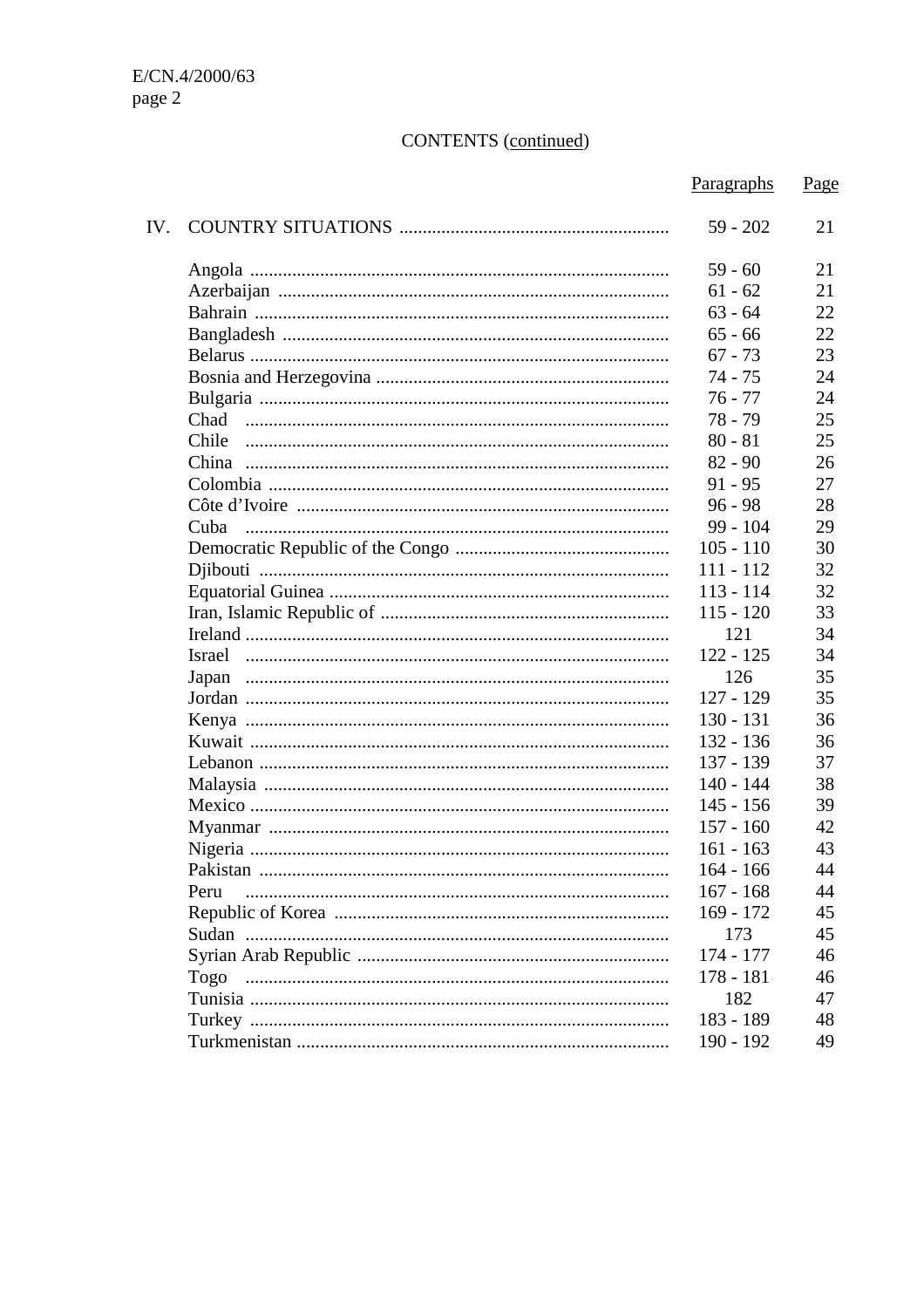## CONTENTS (continued)

|     |                                                                  | Paragraphs                                   | Page                 |
|-----|------------------------------------------------------------------|----------------------------------------------|----------------------|
| IV. | <b>COUNTRY SITUATIONS (continued)</b>                            |                                              |                      |
|     | United Kingdom of Great Britain and Northern Ireland             | 193<br>194 - 196<br>197 - 198<br>$199 - 200$ | 49<br>50<br>50<br>51 |
|     |                                                                  | $201 - 202$                                  | 51                   |
| V.  |                                                                  | $203 - 210$                                  | 52                   |
|     | Annexes                                                          |                                              |                      |
| I.  |                                                                  |                                              | 54                   |
| П.  | The public's right to know: Principles on Freedom of Information |                                              | 56                   |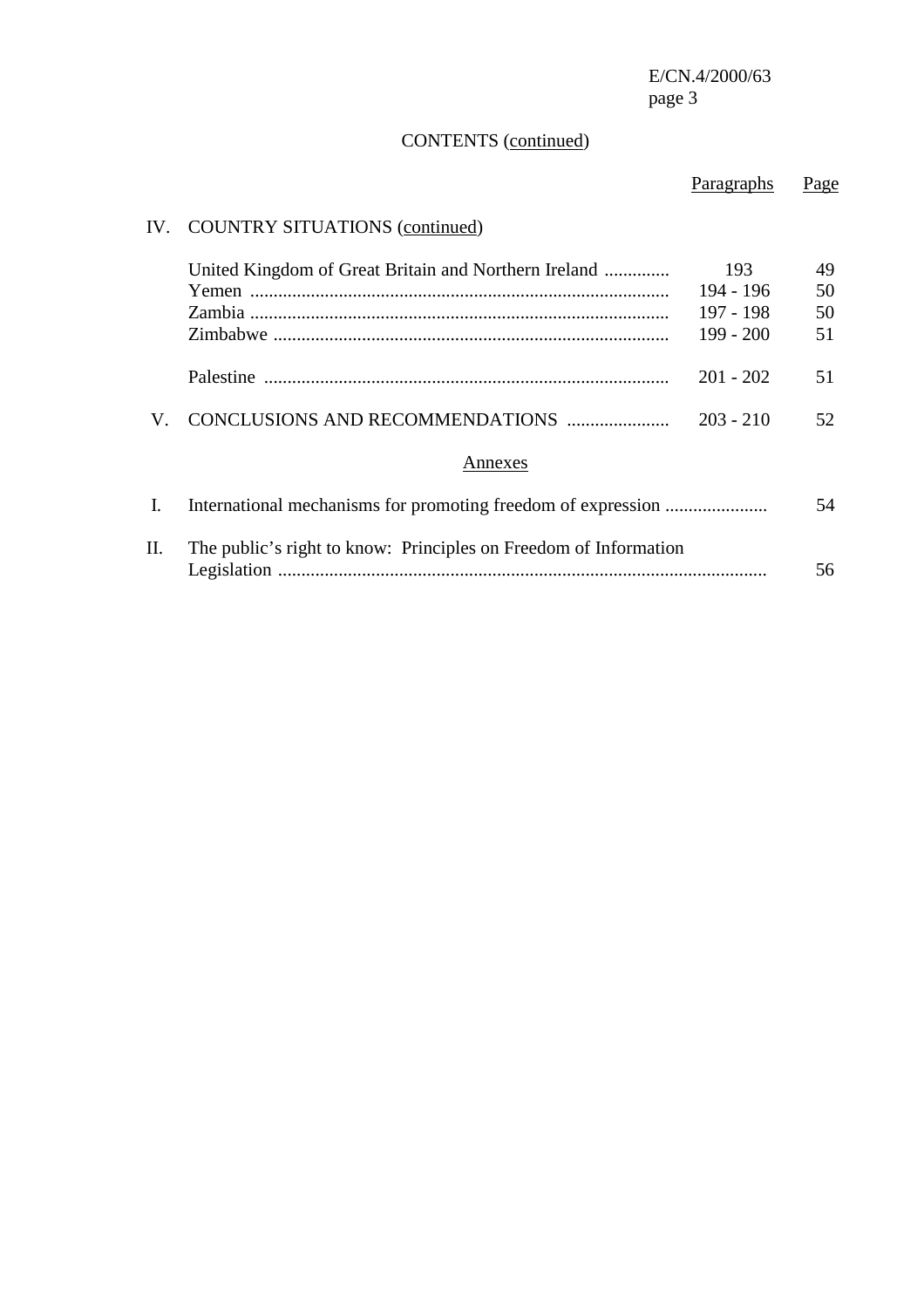#### Executive summary

This report is the seventh report presented by the Special Rapporteur on the promotion and protection of the right to freedom of opinion and expression, Mr. Abid Hussain, pursuant to Commission resolution 1999/36 of 26 April 1999. The report contains the activities undertaken by the Special Rapporteur, a discussion of pressing issues, a brief summary of urgent appeals and communications to and from Governments as well as final conclusions and recommendations. With regard to the country situations, the Special Rapporteur has sent 11 allegations and 56 urgent actions during the year. It is significant to note that the Special Rapporteur has increasingly joined with other thematic and geographical mechanisms (Special Rapporteur on the question of torture, Special Rapporteur on extrajudicial, summary or arbitrary executions, Chairman of the Working Group on Arbitrary Detention, Special Rapporteur on independence of judges and lawyers, Special Rapporteur on violence against women, its causes and consequences, and Special Rapporteur on the right to education).

During the year under review, the Special Rapporteur has increased cooperation with other United Nations agencies, intergovernmental and non-governmental organizations. He has attended an international workshop on media law reform in Nigeria (16-18 March 1999), two round tables organized by the Government of Canada (June 1999), a meeting with journalists and ministers from Nepal (30-31 August 1999), the International Colloquium on the Freedom of Expression and Defamation organized by Article 19 - the International Centre against Censorship (Colombo, 15-17 September 1999). Moreover, increased cooperation with United Nations bodies was gained during World Press Freedom Day organized by UNESCO (3 May 1999) in Colombia, a working meeting held at UNESCO headquarters in Paris (29 October 1999) as well as a meeting with the Organization of American States Special Rapporteur on freedom of expression and the Organization for Security and Cooperation in Europe Representative on freedom of the media (25-26 November 1999).

An essential aspect of the mandate involves country visits. From 20 to 26 September 1999, the Special Rapporteur undertook a mission to the Sudan. He also visited Ireland from 18 to 22 October 1999 and the United Kingdom of Great Britain and Northern Ireland from 24 to 29 October 1999. Finally, the Special Rapporteur undertook a mission to Tunisia from 6 to 11 December 1999. The Special Rapporteur also requested the Governments of Albania, Argentina, China, Cuba, the Democratic People's Republic of Korea, Egypt, Indonesia, Peru, the Russian Federation, Sri Lanka and Viet Nam to invite him to visit their countries, but he regrets that invitations have not so far been received.

The report also identifies "trends" on the basis of the communications received (more than 1,500 annually from a variety of sources) that will encourage Governments to review practices and take remedial action when required. The Special Rapporteur also directs the attention of Governments to a number of issues of concern and urges them to review existing legislation or adopt new legislation, for example on access to information, criminal libel and defamation, the police and the criminal justice system, and their approach to new technologies.

The Special Rapporteur concludes the report with his recommendations. As the right to freedom of opinion and expression is violated regularly in States with widely different political and institutional frameworks, he urges Governments to scrutinize their domestic legal systems to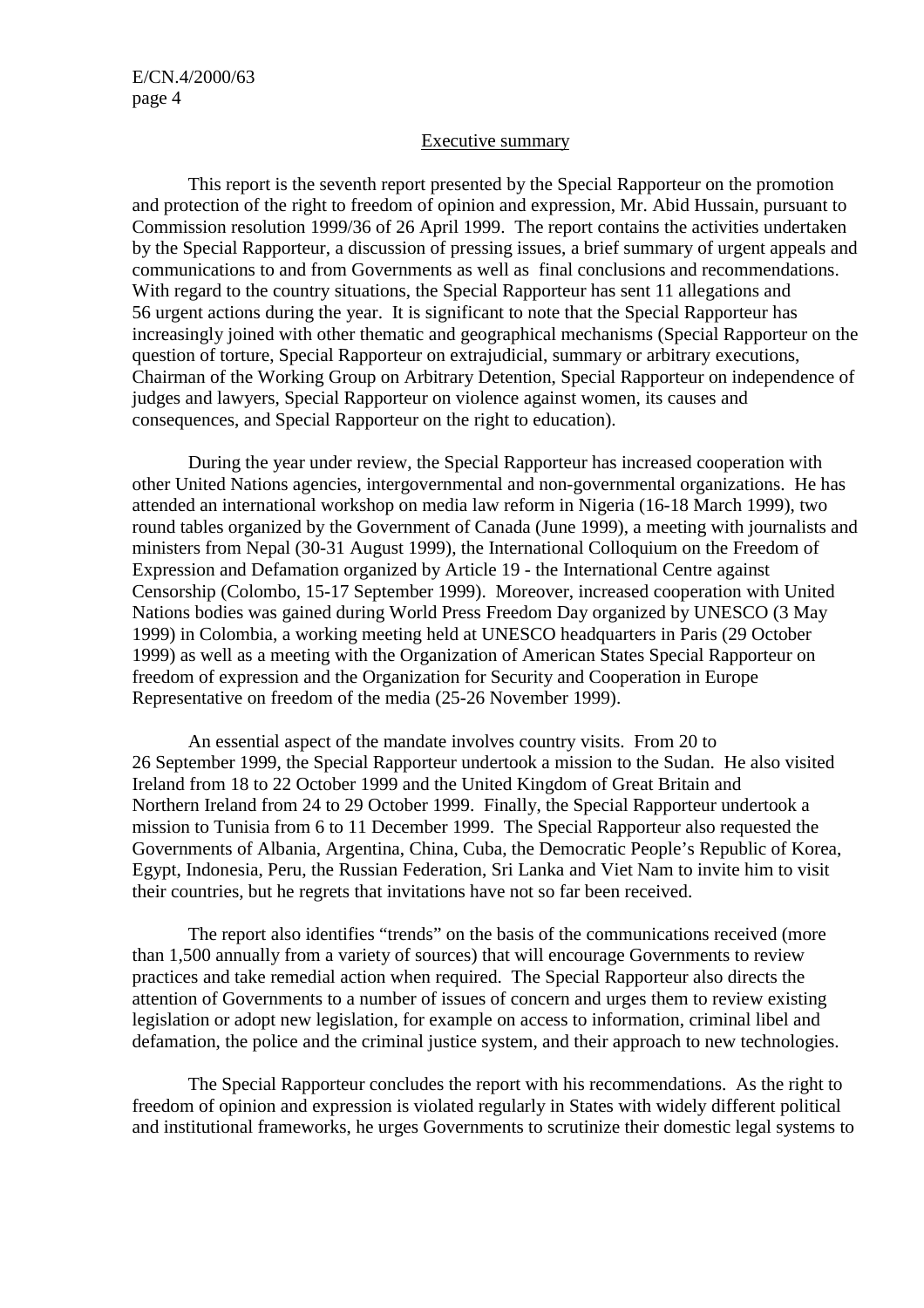bring them in line with international standards. The Special Rapporteur also encourages Governments to ratify the International Covenant on Civil and Political Rights and the International Covenant on Economic, Social and Cultural Rights, to amend criminal laws which may be used to infringe article 19 of the Universal Declaration of Human Rights, and to ensure that press offences are no longer punishable by imprisonment. The Special Rapporteur also invites Governments to promote a policy of free access to information with particular regard to the Internet. The Special Rapporteur also expresses his deep concern at the continuing silencing of women and calls upon Governments to remove all obstacles to the exercise of their full right to freedom of opinion and expression. Finally, the Special Rapporteur recommends to Governments, in the light of the continuing pattern of violations of the right to freedom of opinion and expression of human rights defenders, to implement the provisions of the Declaration on the Right and Responsibility of Individuals, Groups and Organs of Society to Promote and Protect Universally Recognized Human Rights and Fundamental Freedoms (General Assembly resolution 53/144 of 9 December 1998, annex).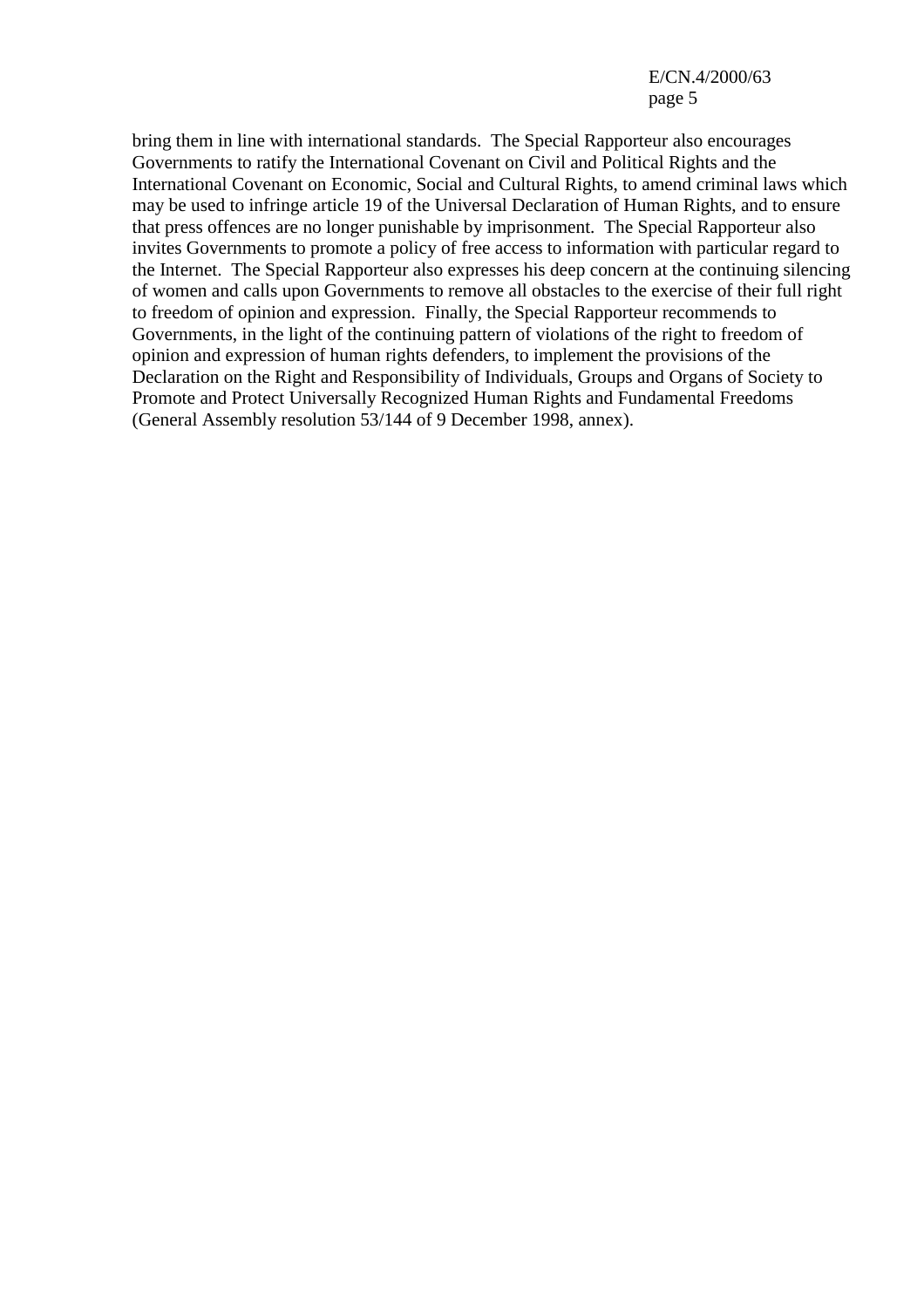#### Introduction

1. The present report is the seventh report presented by Mr. Abid Hussain (India), the Special Rapporteur on the promotion and protection of the right to freedom of opinion and expression. The mandate was established by Commission on Human Rights resolution 1993/45 of 5 March 1993. This report is submitted pursuant to resolution 1999/36, which also renewed the mandate for three years. Section I of the present report contains the terms of reference for the discharge of the mandate. Section II presents an account of the activities undertaken within the framework of his mandate in the past year. Section III provides a brief discussion on a number of issues which the Special Rapporteur considers to be important for the development of the right to freedom of opinion and expression. Section IV contains brief summaries of urgent appeals and communications to and from Governments, along with observations of the Special Rapporteur. Lastly, section V contains the conclusions and recommendations of the Special Rapporteur.

### I. TERMS OF REFERENCE

2. The Special Rapporteur refers to his previous reports as regards the mandate and methods of work adopted by him. The structure of the present report is along the same lines as the previous report. The main body of issues includes an analysis of communications received by the Special Rapporteur (in order to highlight trends), access to information, concerns relating to criminal libel and defamation, the police and the criminal justice system, as well as the role of the new information technologies.

## II. ACTIVITIES

3. During the period under review, the Special Rapporteur sent 11 allegations and 56 urgent actions. Seeking to avoid unnecessary duplication of the activities of the other thematic special rapporteurs and country-specific rapporteurs, the Special Rapporteur has joined during the past year with the Special Rapporteur on the question of torture on 4 cases of allegations (Azerbaijan, Chad, Democratic Republic of the Congo and Zimbabwe) and on 12 cases of urgent appeals (Belarus, 3 for China, Myanmar, 1 for the Democratic Republic of the Congo, 2 for the Syrian Arab Republic, 2 for Togo, the Islamic Republic of Iran, Zambia). The Special Rapporteur also joined with the Special Rapporteur on extrajudicial, summary or arbitrary executions on 14 cases of urgent actions (Bosnia and Herzegovina, 2 for China, 2 for Colombia, 1 for the Islamic Republic of Iran, 7 for Mexico, 1 for Peru). In the course of the year, 11 urgent actions were written jointly with the Chairman of the Working Group on Arbitrary Detention (Bahrain, Côte d'Ivoire, Cuba, 2 for China, Israel, Kenya, 2 for Nigeria, Palestine, Syrian Arab Republic), 1 case of joint urgent action with the Special Rapporteur on the independence of judges and lawyers (Bahrain), 2 cases of joint urgent action with the Special Rapporteur on violence against women (China, Pakistan) and 1 case of joint urgent action with the Special Rapporteur on the right to education (Malaysia). Moreover, the Special Rapporteur also joined with the Special Rapporteurs on the situation of human rights in the Democratic Republic of the Congo (3 urgent actions) and the Islamic Republic of Iran (3 urgent actions).

4. The Special Rapporteur has received a large number of allegations concerning cases of violations of the right to freedom of opinion and expression in 1999. As was the case in previous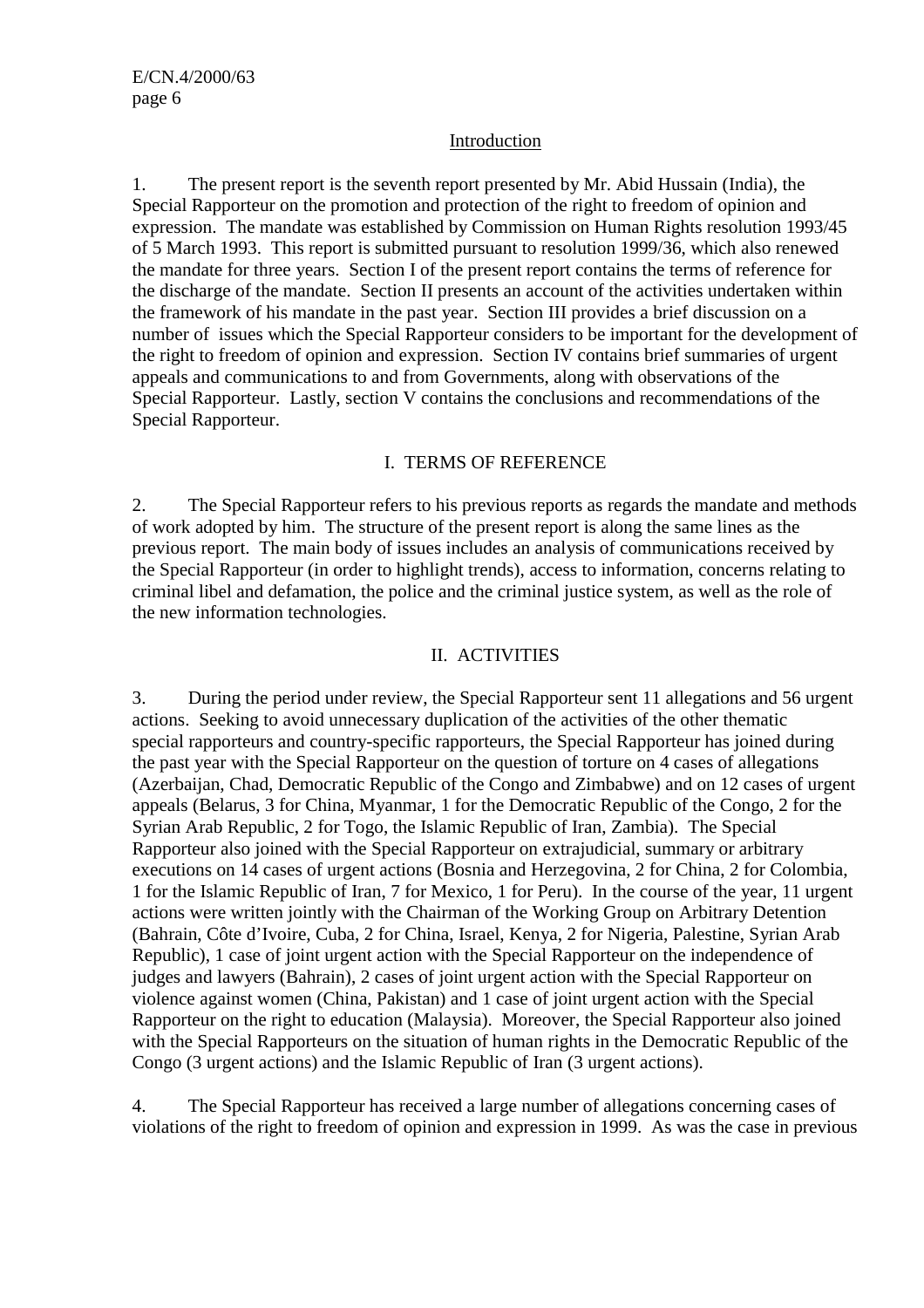years, the Special Rapporteur was only able to deal with a limited number of requests for information from some Governments, owing to the insufficient financial and human resources to fulfil his mandate in the manner he would deem appropriate. The matters raised in previous reports to the Commission on Human Rights regarding the circumstances of work (E/CN.4/1995/32, paras. 92-95; E/CN.4/1996/39, para. 6; E/CN.4/1997/31, para. 7; E/CN.4/1998/40, para. 3 and E/CN.4/1999/64, para. 3) unfortunately remain a matter of great concern. The mandate requires a substantially increased pool of resources. Within the current constraints, the Special Rapporteur has engaged in an exchange of views with Governments only with regard to a limited number of cases, which are discussed in section IV.

5. It should thus be emphasized that the countries discussed in the respective sections in no way reflect the extent of the problem worldwide, as indeed violations of this right take place in almost every country in spite of the emergence of an increasing number of national institutions which are working for the promotion and protection of human rights.

6. Closer cooperation is engaged by the Special Rapporteur with treaty bodies and human rights field operations, as well as with other specialized bodies within the United Nations system and regional intergovernmental, and non-governmental organizations, particularly at the local level, concerned with the right to freedom of expression. In this regard, the Special Rapporteur noted with great satisfaction that the number of meetings and seminars he attended and had been invited to had tripled over the past year.

7. From 16 to 18 March 1999, the Special Rapporteur attended in Abuja an international workshop on media law reform in Nigeria organized by Media Rights Agenda (MRA), a non-governmental organization based in Nigeria, and Article 19 - the International Centre against Censorship, together with the National Human Rights Commission.

8. In June 1999, he was invited by the Government of Canada to Ottawa where two round tables were organized: one governmental, with the participation of representatives of the Ministries for Foreign Affairs and Justice as well as the Canadian International Development Agency (CIDA), the second a gathering of Canadian NGOs.

9. On 30 and 31 August 1999, the Special Rapporteur went to Nepal where he had the opportunity to meet with the Prime Minister, government ministers and journalists from that country. Matters relating to freedom of speech and writing as well as the need to set up a national commission for human rights were discussed.

10. The Special Rapporteur had also the opportunity to participate in the International Colloquium on Freedom of Expression and Defamation organized by Article 19 in Colombo from 15 to 17 September 1999.

11. In regard to cooperation with intergovernmental organizations, the Special Rapporteur collaborated very closely with Mr. Alain Modoux, Assistant-Director-General and head of the Unit for Freedom of Expression, Democracy and Peace of the United Nations Educational, Scientific and Cultural Organization (UNESCO), who made a statement during the debate on item 11 (c) of the fifty-fifth session of the Commission on Human Rights. The Special Rapporteur was also invited by UNESCO to World Press Freedom Day on 3 May 1999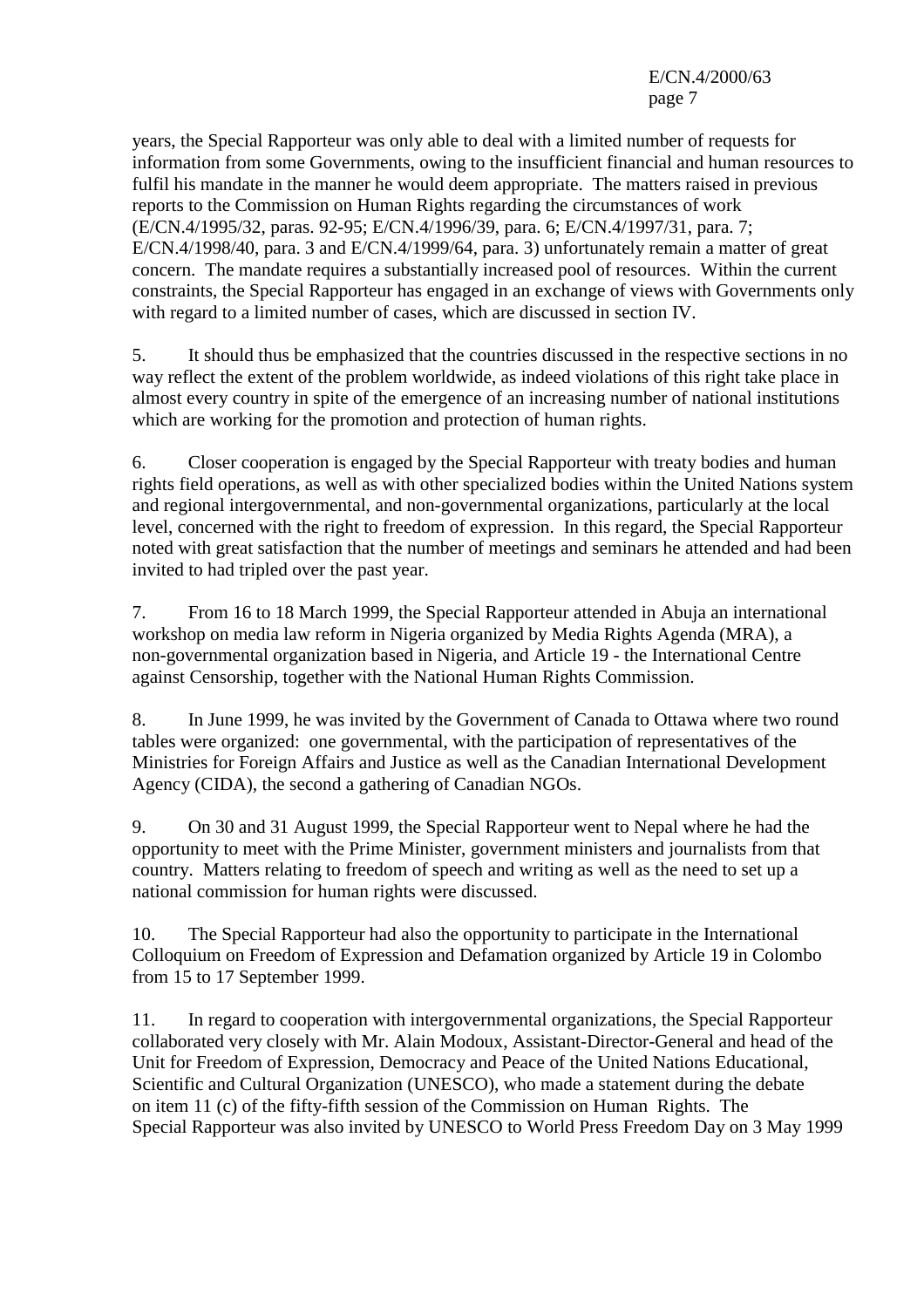in Bogotá and to a working meeting held in Paris on 29 October 1999 with a view to exchanging information and enhancing cooperation. The Special Rapporteur thus made concrete recommendations in his mission reports this year (see report on the mission to the Sudan, E/CN.4/2000/63/Add.1, the report on the mission to the United Kingdom of Great Britain and Northern Ireland, E/CN.4/2000/63/Add.3, and the report on the mission to Tunisia, E/CN.4/2000/63/Add.4) to encourage the use of UNESCO's expertise in the field of media legislation and the training of journalists in coordination with the programme of technical cooperation of the Office of the High Commissioner for Human Rights.

12. A meeting was also organized by Article 19 in London on 25 and 26 November 1999 which brought together for the first time the Special Rapporteur, Abid Hussain; Freimut Duve, the OSCE Representative on freedom of the media; and Santiago Canton, the OAS Special Rapporteur on freedom of expression. During that meeting, which was designed to promote dialogue not only between the special appointees but also with non-governmental organizations working in the field, a joint declaration was issued, setting out the key ways in which Governments should move to guarantee that individuals enjoy the right to freedom of expression, opinion and information (see annex 1). The Special Rapporteur is convinced that such exchanges of experience and increased cooperation with these mechanisms are essential to realize the right to freedom of opinion and expression in all parts of the world. This is the reason why he decided, together with the two other mechanisms, to meet on a more regular basis to discuss their mandates and ways of working in areas of importance.

13. From 26 to 28 May 1999, the Special Rapporteur was invited to attend a workshop on gender integration into the human rights system organized by the Office of the High Commissioner for Human Rights. As Chairman of the meeting, he found this initiative very useful for the special mechanisms of the Commission on Human Rights and took that opportunity to recall that the gender issue is considered with specific attention in his annual and mission reports.

14. In this regard, he held further meetings with the Special Rapporteur on violence against women, its causes and consequences, in order to continue to pay particular attention, as requested by the Commission on Human Rights in resolution 1999/36, to the situation of women and the relationship between the effective promotion and protection of the right to freedom of opinion and expression and incidents of discrimination based on sex, creating obstacles for women with regard to their right to seek, receive and impart information. The Special Rapporteur wishes to reiterate his regrets that constraints of time and resources limited the extent to which the work could be jointly undertaken with the Special Rapporteur on violence against women. This remains an area of critical importance to him and he sincerely hopes that in the near future more deliberate efforts can be made in this area.

15. Additionally, the Special Rapporteur attended the sixth meeting of special rapporteurs/representatives, experts and chairpersons of working groups of the special procedures and advisory services programme, held in Geneva from 31 May to 3 June 1999.

16. Furthermore, the Special Rapporteur visited Geneva from 8 to 14 April 1999 for consultations and to present his report to the Commission on Human Rights at its fifty-fifth session. During this period, the Special Rapporteur held a press conference and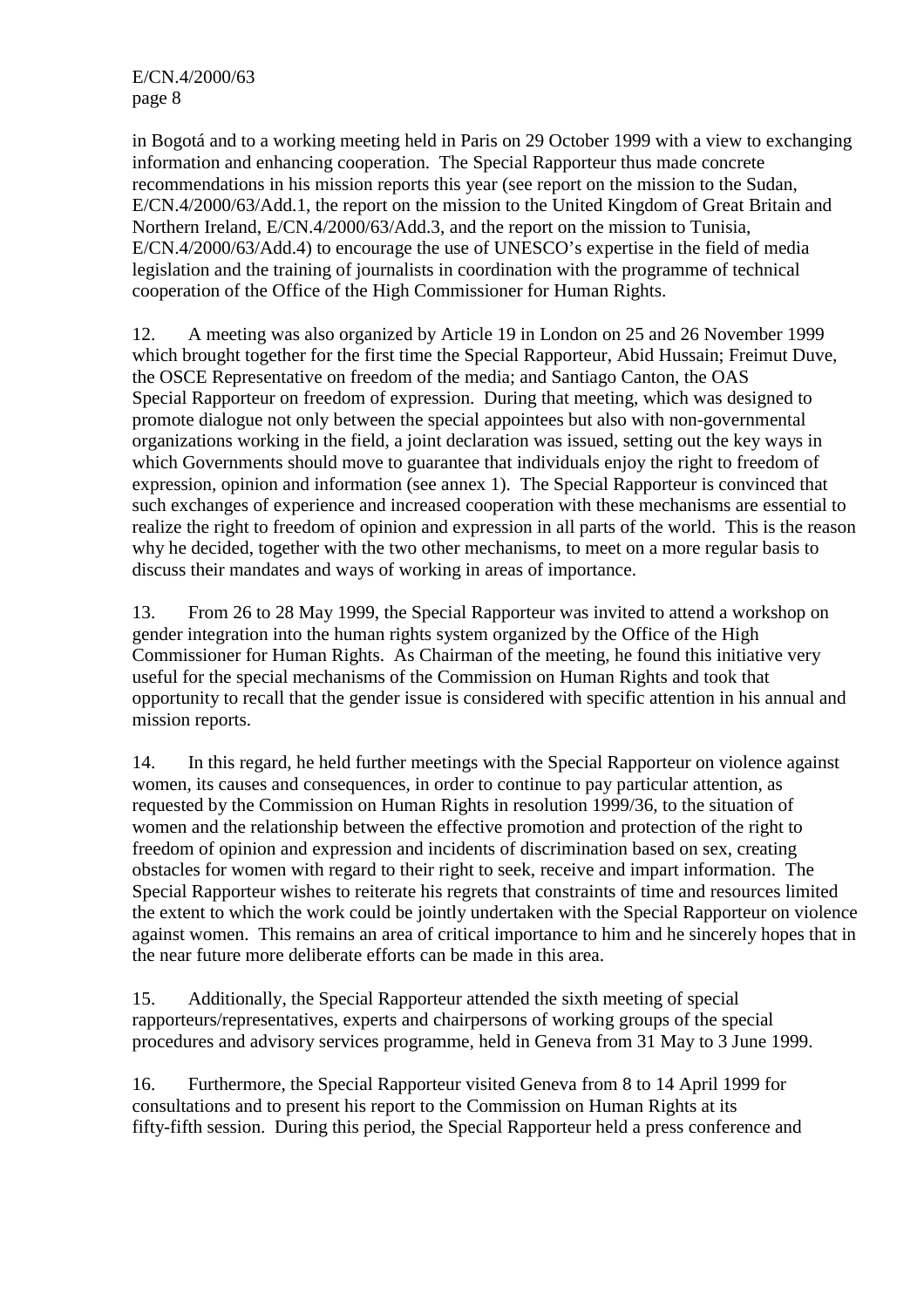organized a briefing for NGOs which was very well attended. He also met with various delegations, in particular representatives of the Government of Canada and ambassadors from France, Malaysia, Hungary and the Islamic Republic of Iran. He discussed his intention to undertake field visits with the Permanent Representatives of the Sudan, Sri Lanka, Tunisia, Egypt and Peru and with representatives of Cuba and the Russian Federation.

17. Finally, the Special Rapporteur considers the carrying out of country visits to be an essential element of the mandate. From 20 to 26 September 1999, the Special Rapporteur undertook a mission to the Sudan. He then visited the Republic of Ireland from 18 to 22 October 1999, followed by a visit to the United Kingdom of Great Britain and Northern Ireland from 24 to 29 October 1999. Finally, the Special Rapporteur undertook a mission to Tunisia from 6 to 11 December 1999. For these four visits, he has submitted separate reports to the Commission at its current session (E/CN.4/2000/63/Add.1, 2, 3 and 4).

18. During the year under review, the Special Rapporteur has sent reminders regarding his wish to undertake a visit to Albania, Argentina, the Democratic People's Republic of Korea, Egypt, Indonesia, Peru, Sri Lanka and Viet Nam to examine in situ the realization of the right to freedom of opinion and expression. In this regard, he regrets that invitations have not so far been received from those countries. Moreover, the Special Rapporteur has also sent additional official requests to visit China, Cuba and the Russian Federation. On 5 July 1999, the Government of China informed the Special Rapporteur that the request was under careful consideration.

19. The Special Rapporteur would like to reiterate that the role of non-governmental organizations in furthering the promotion and protection of the right to freedom of opinion and expression cannot be overestimated. Indeed, it is those organizations which spearhead these concerns and are forcefully advocating, monitoring and lobbying for human rights. Some of them have gone out of their way to volunteer their time to help the Special Rapporteur in his missions. The Special Rapporteur wishes to express his special thanks to Article 19, the International Centre Against Censorship, which continues to provide information and material relevant to the promotion and protection of the right to freedom of opinion and expression to the Special Rapporteur.

## III. ISSUES

## A. Trends

20. The Special Rapporteur has noted a number of characteristics common to the violations reported to him in the framework of his mandate and believes that it would be helpful to consider what may be called "trends". It is his hope that the identification of these trends will encourage Governments to review practices and take remedial action where required. It is also hoped that this work will assist the OHCHR in developing programmes of technical assistance for interested Governments which will accelerate the process of eliminating the causes of violations of freedom of opinion and expression and associated rights.

21. The Special Rapporteur receives more than 1,500 communications annually from a variety of sources: international, regional, national and local non-governmental organizations; associations of media professionals; trade unions; members of opposition political parties;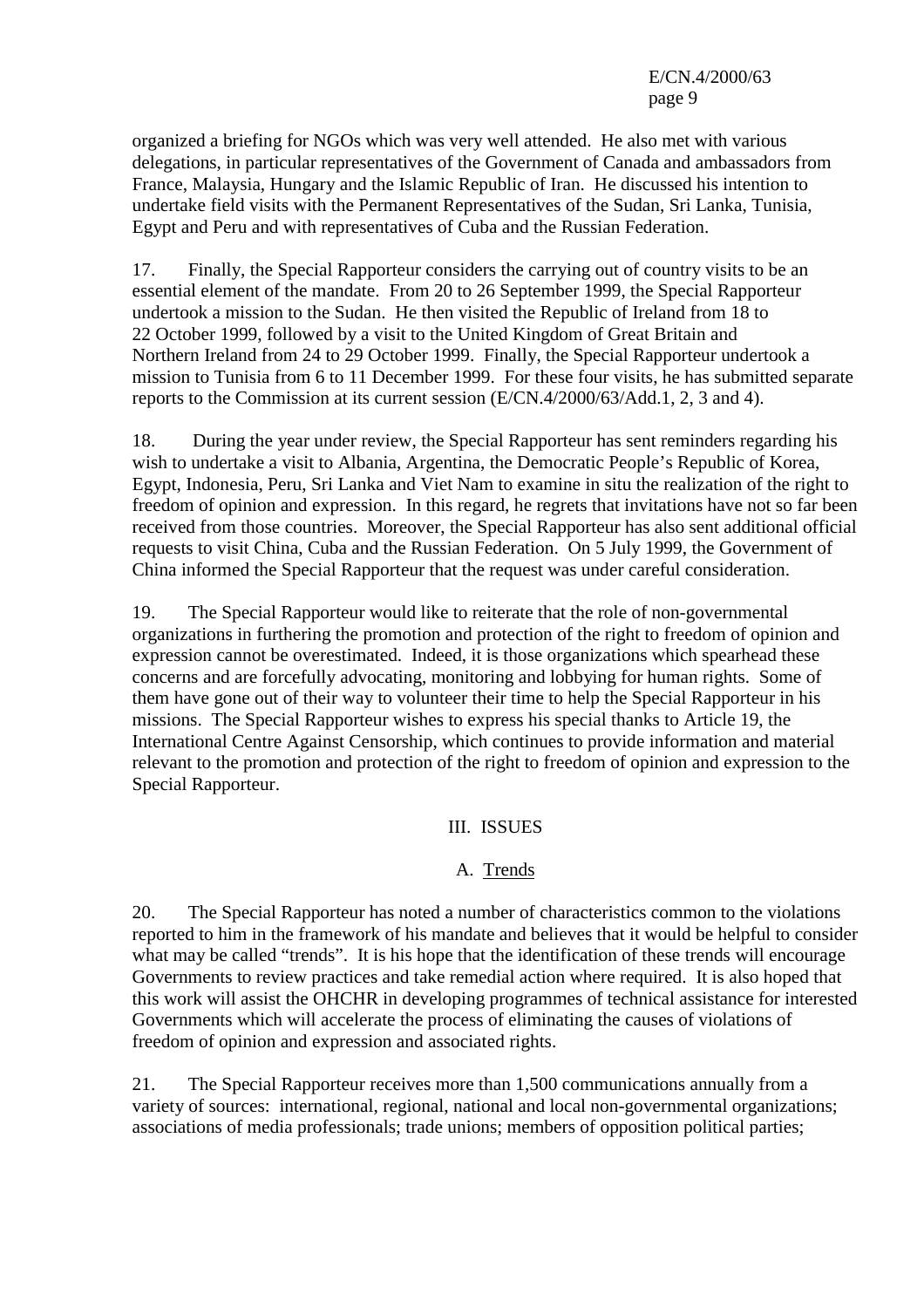human rights defenders and activists; concerned individuals and others. It must be stated that resource constraints do not permit the Special Rapporteur to respond to, or act upon every one of the communications received. These constraints also make it difficult, if not impossible, to verify the facts presented in each and every case in order to determine what, if any, action would be appropriate. That being said, however, it can be stated that these communications are not confined to alleged violations of the rights to opinion, expression and access to information in countries in which the political system and institutional arrangements are implicitly or explicitly undemocratic. It is true, however, that the preponderance of allegations refer to situations where: (a) the legal and institutional protections and guarantees of human rights are, to a greater or lesser degree, circumscribed; or (b) situations of internal armed conflict or severe civil unrest exist. Nonetheless, it is important to note that allegations also refer to incidents and instances in which these rights are infringed or violated in both emerging democracies and countries with long-established democratic institutions, practices and traditions.

22. While some of the communications refer to the same individual case or event or a series of cases in the same country, the majority of them do not. From this, one can only conclude that violations of the rights to opinion, expression, access to information, assembly and association are rampant and may, at any given time, occur anywhere in the world.

23. The Special Rapporteur acknowledges that in a number of countries independent media, professional or collegial associations and non-governmental organizations have been allowed to form and function. In such cases, there may well be a need for training and guidance on, for example, raising professional standards and important skills such as how to develop and thrive in a self-regulating environment. It is the Special Rapporteur's strongly held view that Governments should create and permit an enabling environment in which training and professional development of media persons can be organized and carried out without fear of legal, criminal or administrative sanction by the State.

24. From communications received in the past year regarding repression of, or infringement upon freedom of opinion and expression and the exercise of associated rights, it appeared that in several cases measures or actions were taken by the State, its agents, or an organized non-State entity for reasons such as: (a) out of fear - for example, to cover up wrongdoings and crimes against the people; (b) as a manifestation of an exaggerated sensitivity to criticism of either a professional or personal nature; (c) in aid of the pursuit  $\mathbb{I}$  by an individual, group, organization or institution  $\Box$  of wealth, privilege and power by any and all means; (d) intolerance of any individual, group or organization perceived to be obstructing such pursuit; (e) out of arrogance or the "might is right" way of thinking in which criticism or inquiry is not tolerated.

25. With these points in mind, the Special Rapporteur directs the attention to the following general trends in terms of violations of freedom of opinion and expression and associated rights.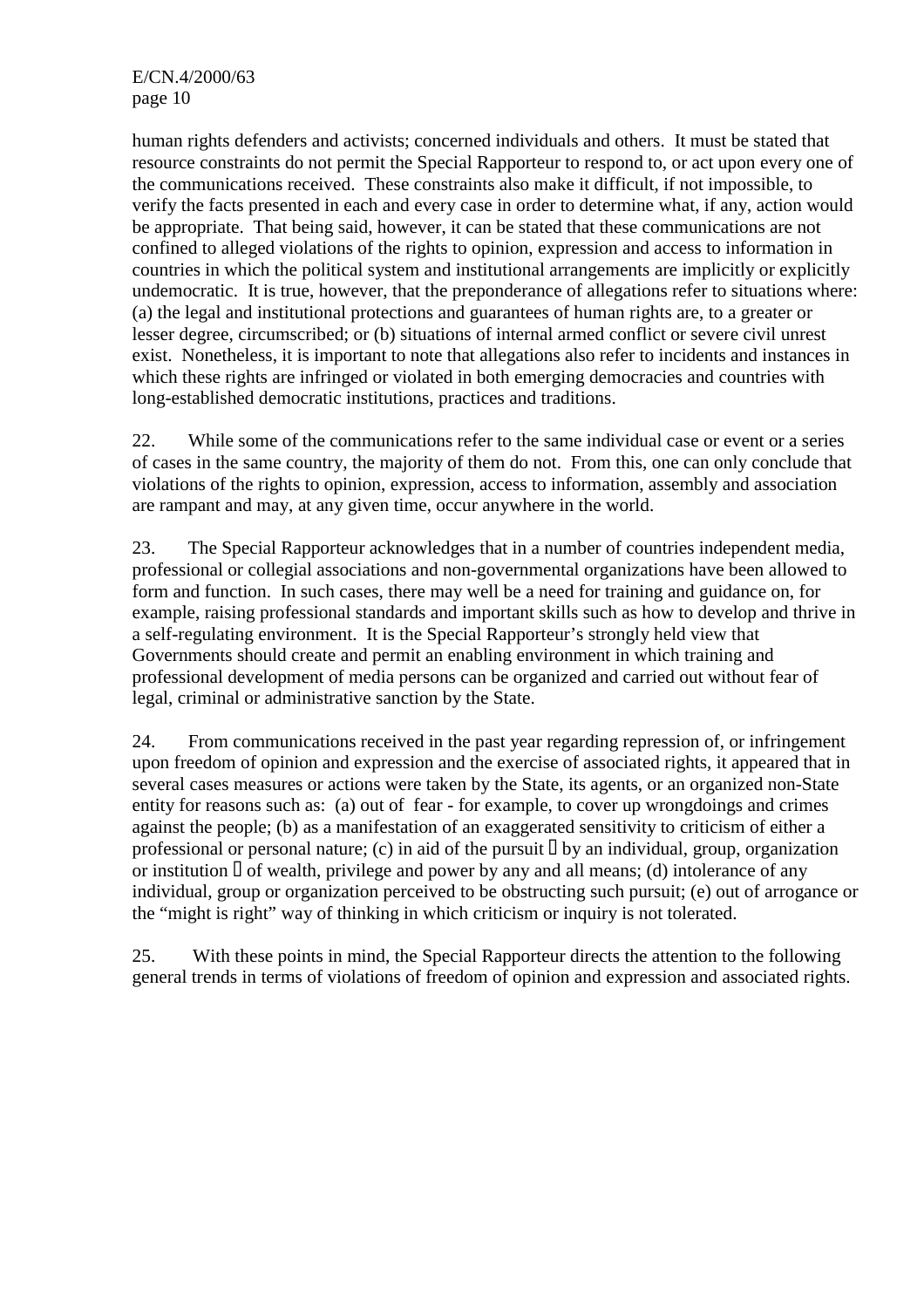#### 1. Governments taking action sui moto

26. There are cases when Governments characterize media and others seeking to exercise freedom of opinion and expression as, for example, "unpatriotic", "inciting treason", "denigrating the Government", "inciting nationalist xenophobia", propagating "immoral", "extremist and divisive ideas". The response of the authorities, on the basis of these and other characterizations, have included, inter alia: a blackout on reports of civil strife in the country; criminalization of reporting on draft evasion, including the cancellation of licences to publish and broadcast; a ban on cultural magazines; warnings against, and suspension of publications - in one case for having published "too many" reports of a "political nature"; a ban on all independent media in a disputed territory; revocation of journalists' licences without reason; expulsion of foreign journalists, without explanation; cancellation of a publishing licence for a newsletter that focused on human rights violations and other issues related to human rights; seizure without explanation of copies of a foreign-based weekly; suspension of broadcasting rights on the basis that previous programming incited prejudice between religions; closure of a radio station that reported on irregularities and nepotism in the public administration; banning of newspapers and books considered, for example, "insulting to the military" or guilty of having published "false and malicious articles"; the ban of a moderate newspaper calling for abolition of the death penalty; expulsion of foreign journalists for having sought "to tarnish the image of the country". Communications also indicate that at various times, Governments have threatened to: "resort to physical torture" against personnel of independent media that did not support it in a conflict against an armed group or file court cases against journalists and newspapers that publish "lies".

#### 2. Detention or arrest, bringing of charges, trial and sentencing

27. It can be stated that the legal actions taken against journalists and other individuals seeking to exercise their rights to opinion, expression and information remain of epidemic proportion. Publishers, editors, journalists and activists have been arrested, charged, tried and/or sentenced for, inter alia: an unpublished article that was said to be a "call to social disorder"; "disturbing public order"; "insulting the head of State"; "distribution and disclosure of false news"; revealing State secrets by publishing classified documents that were embarrassing to the ruling party; caricaturing the State religion; publishing "false and insulting information"; publishing "slanderous material, disturbing public opinion and exposing military secrets"; publishing an "alarming article" related to activities of a clique of powerful politicians who were funding clashes between clans; regular publication of articles on police corruption, high-handedness and cases of extortion; publishing an article about police torture of a prisoner; refusal to reveal sources; publication of an article critical of the justice system; disclosure of arms purchases by the Government and the statement that this action could threaten the peace process.

28. Criminal penalties have been imposed on a number of grounds, including: libel of a member of Parliament; libel of a private individual; responsibility for public disorder and acts of sabotage; defamation, following publication of stories on corruption; "compromising State security"; slander of the national police; establishment of a journalists' union without government permission; fraud and impersonating a journalist; teaching of a banned religion, constituting a crime against national security; publication of an article contrary to the press laws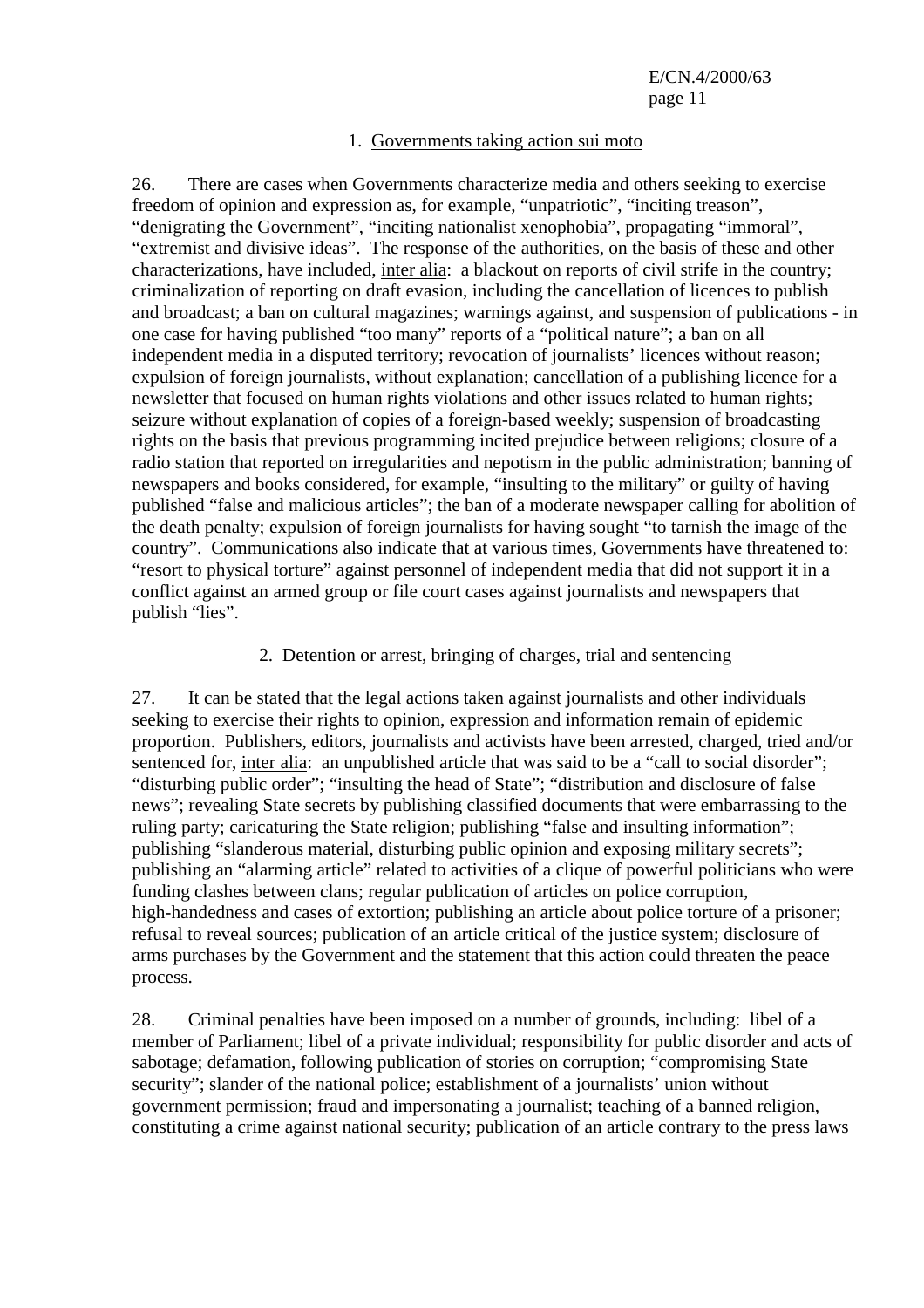and "potentially harmful to the morale of the armed forces"; contempt of court, following comments about the judiciary and its corruption during a television broadcast; publication of criticism of the Government.

29. Actions against activists and human rights defenders also included, inter alia: arrest for having circulated a petition calling for constitutional change; seizure of all copies of, and prohibition on a book on corruption involving judges and civil servants; arrest of pro-democracy activists and dissidents; efforts to suppress discussion of the social and environmental costs of a controversial irrigation and hydroelectric project; expulsion of student leaders from various universities and institutions of higher learning; accusations of membership in an unauthorized association, distribution of illegal leaflets, insulting the authorities, holding unauthorized meetings; charge, trial and conviction for having written a book about massacres of civilians, in violation of the anti-terror law.

### 3. Repressive measures in consonance with provisions in press, media and other laws

30. In a number of cases, the punitive and repressive measures taken by the authorities are "legal" inasmuch as there are laws regulating expression, access to information, assembly and association. It must be stated, however, that the legal character of these actions is profoundly at odds with the standards set out in international human rights instruments, most notably the Universal Declaration of Human Rights, which applies to all States, without exception, by virtue of their being a Member of the United Nations, and the International Covenant on Civil and Political Rights, which applies to all States that have ratified or acceded to it.

31. There are laws that penalize, inter alia: disclosure of information of importance to the State; slander of high-level officials of the Government, the armed forces, the judiciary and the clergy; "disturbing public order"; revealing business secrets; contempt of the police; insult to the military. Other laws have the effect of, for example: withdrawing the right of journalists to protect sources; banning free discussion of many vaguely defined topics (e.g. the national constitution in whole or in part); banning a large number of categories of so-called "hate speech"; banning alleged pornography; conferring on the State the power to control and/or dissolve non-governmental organizations considered to have exceeded their mandate or breached a broad range of boundaries; establishing a Government-imposed media council to replace independent, self-regulating councils; preventing press coverage of proceedings in publicly funded governing bodies; defining and restricting the role of news announcers; imposing a temporary ban for "frequent publication" of obscene or indecent material; limiting the practice of journalism only to those journalists who are members of one specific journalists' association; granting to family court judges the power to sanction journalists who publish information on a person's private life or physical disability.

## 4. Harm to media personnel and others

32. The excessive use of force by the police and other security forces has been consistently addressed by the Special Rapporteurs on extrajudicial, summary or arbitrary executions and on the question of torture. The communications received in the past year clearly point out the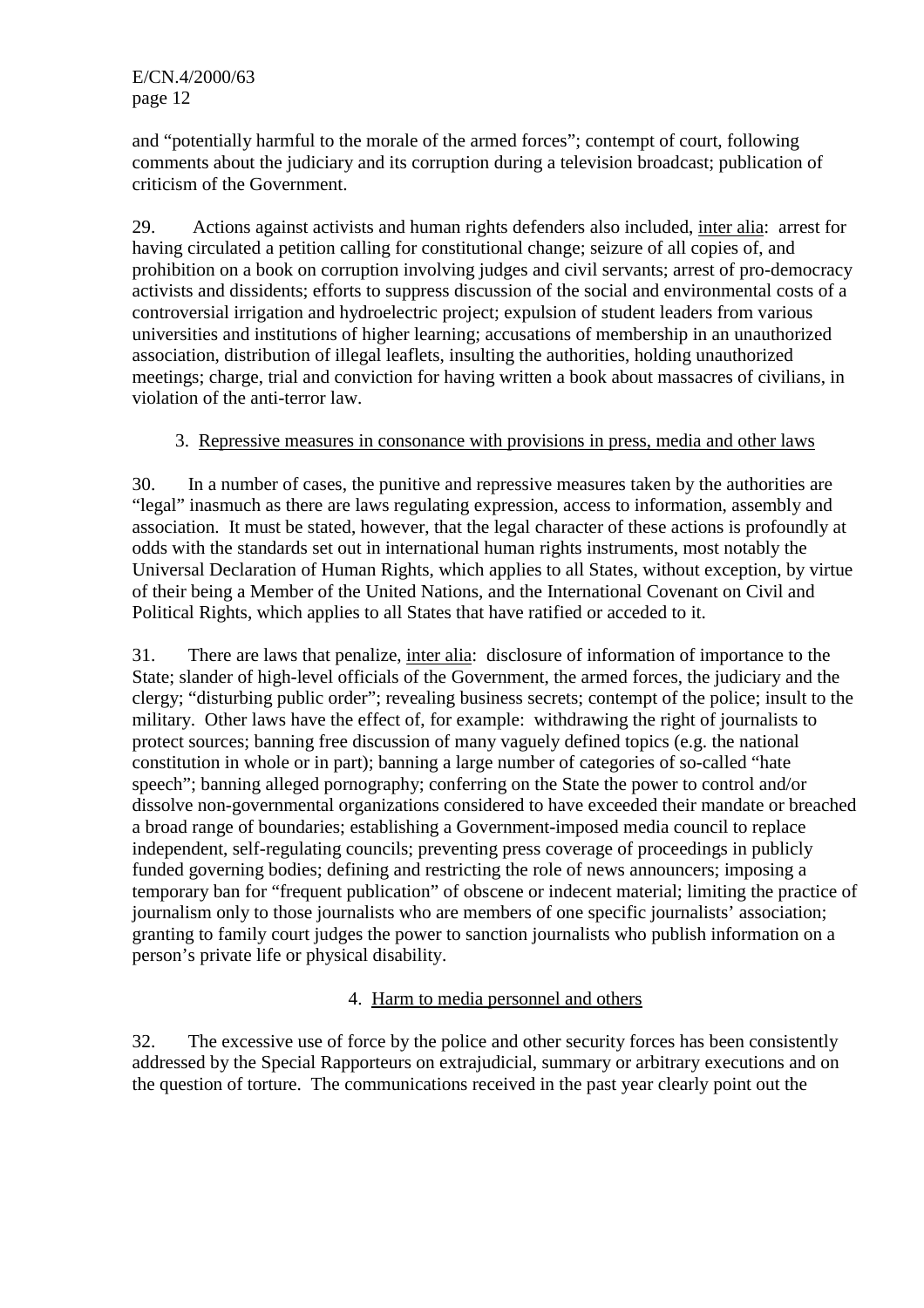dangers inherent in the profession of journalism and decisions by citizens to demonstrate peacefully either in support of or in opposition to Governments and other entities such as opposition political parties.

33. In the past year, measures taken by the police and security forces have included actions against and causing injuries to journalists and photographers covering, for example: a strike called by the main opposition party; a protest march organized by a labour union; the swearing-in ceremony of the new President; the escort of other journalists, by police, to a magistrate's court; a clash between ethnic communities; a public meeting; a confrontation between municipal officers and street vendors; police treatment of protesters participating in a demonstration by Islamic activists; a union blockade and a rally organized by the opposition.

34. Communications also referred to police violence against journalists in the context of, for example: articles written on criminal issues; publication of allegations of embezzlement by public authorities; published criticisms of human rights violations; coverage of sensitive domestic issues; attempts to publicize police harassment.

35. Actions against journalists and others were also taken by various non-State actors that resulted in, inter alia: the mob killing of one journalist; death threats against a woman sculptor on the basis that in their culture sculpting is described as a sin; distribution of a pamphlet accusing journalists and intellectuals of being enemies of the peace process; kidnapping by a rebel group; murder by militant members of a separatist movement; threats by an opposition leader to ban reporters from covering an election campaign; an attack on and occupation of a national radio building by armed attackers; the taking of journalists as hostages by rebels; a bomb attack causing the death of a journalist who was a secularist and critic of a certain religious movement.

36. In addition to these types of actions by individuals or groups that were identified or publicly claimed responsibility, the communications received by the Special Rapporteur also related to violence or threats of violence by unknown persons or groups against members of the media and others. These cases included, for example: murder, possibly in response to published criticism of religious extremism; threats following reports of allegations of favouritism by senior government officials, fighting between government and guerrilla forces, police violence against civilians; threats following publication of articles about, or investigation into political corruption and corruption in prisons; murder of writers, journalists, poets and translators, in some cases possibly by rogue elements of security forces; murder following broadcast of programmes on such topics as corruption among political authorities, the police and military, and violence committed by terrorists and narcotraffickers; threats following harsh criticism of the Government; threats following publication of allegations of forgery and perjury; assault following publication of articles on illicit business deals involving persons in government and private companies.

## 5. Academic freedom and public demonstrations

37. While less numerous than communications related to violations against members of the media, the Special Rapporteur would also note actions taken by Governments in relation to academic freedom. Information was received about, for example: suppression of research on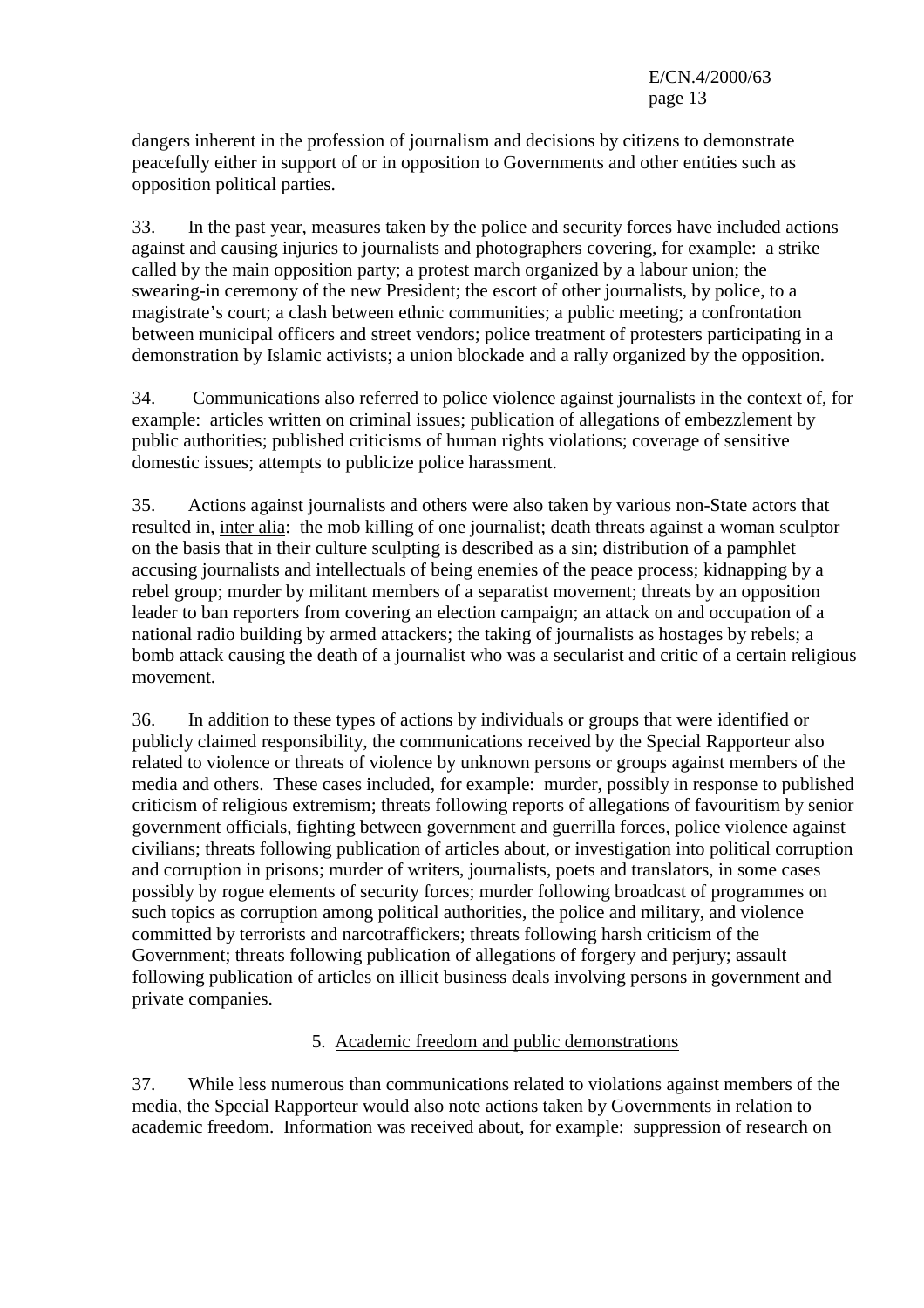such controversial topics as a national independence movement that was active in the past; a ban on campuses of any independent organizations that are considered political; refusal of permission to hold a seminar on human rights; State-supported harassment of independent libraries that were established to provide access to materials to which there is no access in State institutions; charges of having published a play that was considered blasphemous; charges against and conviction of the head of a political science department, who was also a contributor to a student magazine, for having defamed the religion of the State.

38. With regard to public demonstrations, the Special Rapporteur not only underscores the frequency with which communications are received about the excessive use of force by police and security forces in response to demonstrations, marches and other manifestations, but notes such other concerns as: a requirement of prior notification; measures to prevent public commemoration of a major event; arrest of students demonstrating peacefully and calling for "freedom of thought and expression for all without exception"; arrest of labour leaders during a nationwide strike by civil servants and distribution of "Wanted" posters on more than 20 others; prosecution of workers for demonstrating in the streets and a verbal attack by a judge against a radio station reporting on the protests.

### 6. Other concerns

39. While less common than other types of communications, information was received by the Special Rapporteur on several other issues which are of concern. These included, inter alia, a case in which action was taken against a "whistle-blower" who revealed information on wrongdoing and non-disclosure of relevant personal information (bank holdings) by senior officials. Other communications referred to the State monopoly on radio and television, and the firing, apparently for political reasons, of employees of the State-owned broadcasting corporation who were characterized as "opposition supporters". Concern has also been expressed about the practice in some States of releasing persons from prison or detention and ordering them to be held under house arrest with severe restrictions on their freedom of movement and their rights to opinion, expression and access to information.

40. It will be recalled that in previous reports, the Special Rapporteur expressed his concern about the use and abuse of national security laws to suppress opinion, expression and information. Again, while less common than other types of information received, communications did refer to declarations of states of emergency, the effect of which was, inter alia, to forbid the printing, broadcasting or communicating of information which is seen to incite violence or to cause racial or communal disharmony; or forbid information "prejudicial" to the State or that is likely to cause "disaffection" with the Government or "hatred or contempt" for the administration of justice or national security.

41. The Special Rapporteur cannot help but view with dismay the content of the communications received in the past year. Clearly, in several cases the rights to freedom of opinion, expression and information are violated in States with widely different political systems and institutional frameworks for governance. In a number of cases these rights do not enjoy even the minimum protections and guarantees set out in the Universal Declaration of Human Rights, the International Covenant on Civil and Political Rights and associated international human rights instruments.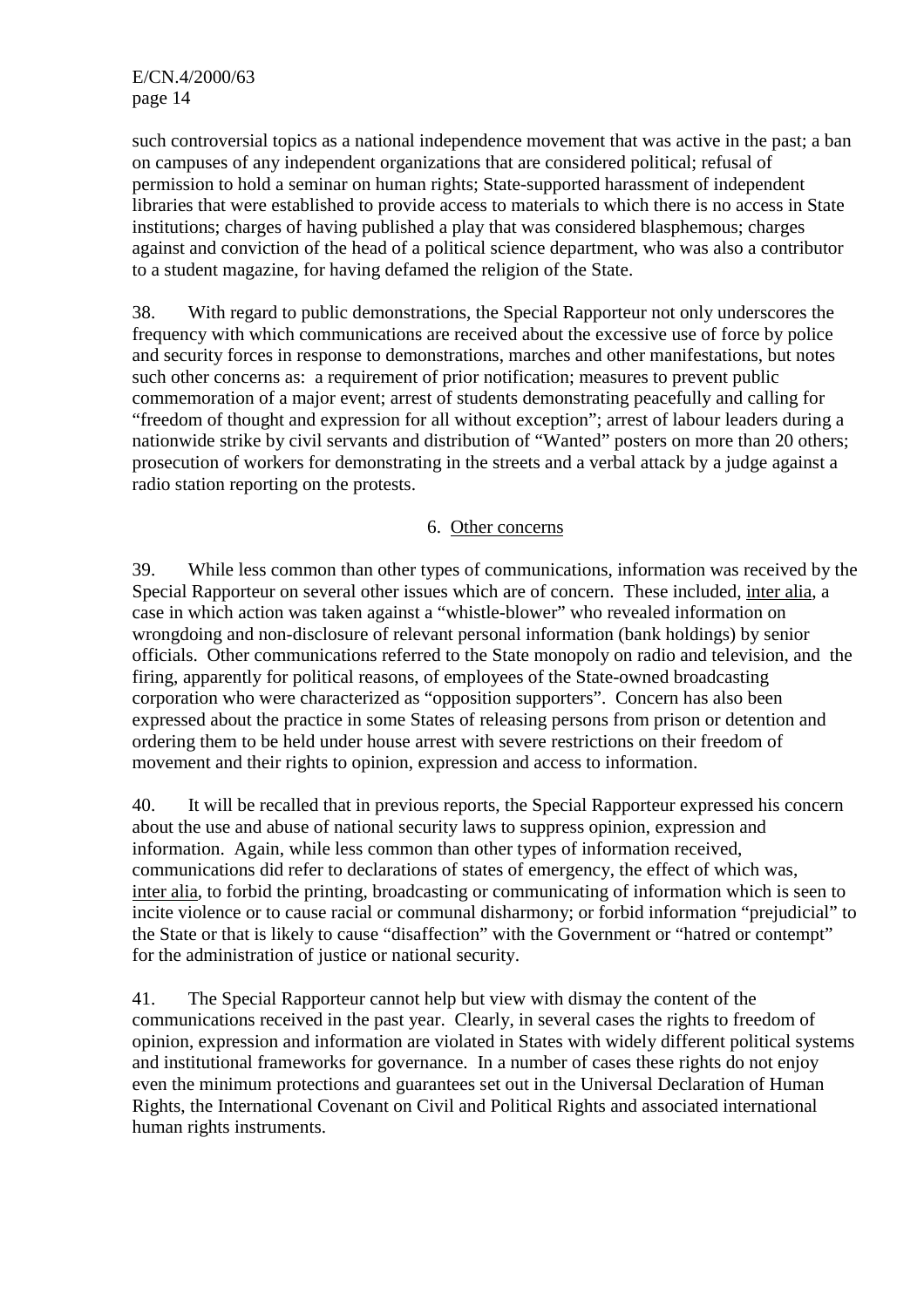## B. Access to information

42. In resolution 1999/36, the Commission on Human Rights invited the Special Rapporteur "to develop further his commentary on the freedom to seek, receive and impart information and ideas of all kinds, regardless of frontiers, and to expand on his observations and recommendations arising from communications". With this in mind, the Special Rapporteur wishes to state again that the right to seek, receive and impart information is not merely a corollary of freedom of opinion and expression; it is a right in and of itself. As such, it is one of the rights upon which free and democratic societies depend. It is also a right that gives meaning to the right to participate which has been acknowledged as fundamental to, for example, the realization of the right to development.

43. Clearly, there are a number of aspects of the right to information that require specific consideration. The Special Rapporteur wishes to emphasize in this report, therefore, his continuing concern about the tendency of Governments, and the institutions of Government, to withhold from the people information that is rightly theirs in that the decisions of Governments, and the implementation of policies by public institutions, have a direct and often immediate impact on their lives and may not be undertaken without their informed consent. The Special Rapporteur therefore endorses the set of principles that have been developed by the non-governmental organization Article 19 - the International Centre against Censorship (see annex II). These principles, entitled "The Public's Right to Know: Principles on Freedom of Information Legislation", are based on international and regional law and standards, evolving State practice, and the general principles of law recognized by the community of nations.

44. On that basis, the Special Rapporteur directs the attention of Governments to a number of areas and urges them either to review existing legislation or adopt new legislation on access to information and ensure its conformity with these general principles. Among the considerations of importance are:

- Public bodies have an obligation to disclose information and every member of the public has a corresponding right to receive information; "information" includes all records held by a public body, regardless of the form in which it is stored;
- Freedom of information implies that public bodies publish and disseminate widely documents of significant public interest, for example, operational information about how the public body functions and the content of any decision or policy affecting the public;
- As a minimum, the law on freedom of information should make provision for public education and the dissemination of information regarding the right to have access to information; the law should also provide for a number of mechanisms to address the problem of a culture of secrecy within Government;
- A refusal to disclose information may not be based on the aim to protect Governments from embarrassment or the exposure of wrongdoing; a complete list of the legitimate aims which may justify non-disclosure should be provided in the law and exceptions should be narrowly drawn so as to avoid including material which does not harm the legitimate interest;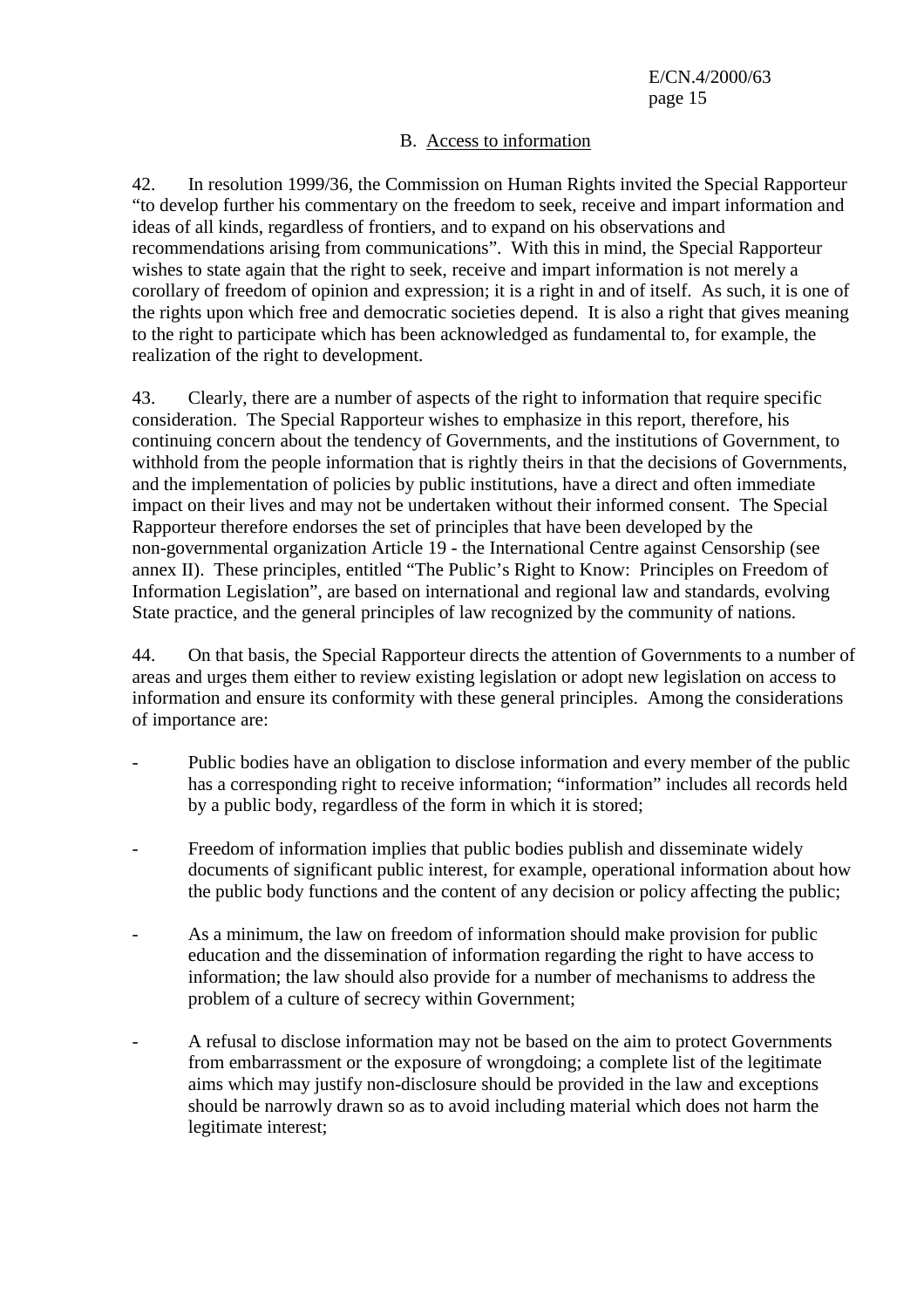- All public bodies should be required to establish open, accessible internal systems for ensuring the public's right to receive information; the law should provide for strict time limits for the processing of requests for information and require that any refusals be accompanied by substantive written reasons for the refusal(s);
- The cost of gaining access to information held by public bodies should not be so high as to deter potential applicants and negate the intent of the law itself;
- The law should establish a presumption that all meetings of governing bodies are open to the public;
- The law should require that other legislation be interpreted, as far as possible, in a manner consistent with its provisions; the regime for exceptions provided for in the freedom of information law should be comprehensive and other laws should not be permitted to extend it;
- Individuals should be protected from any legal, administrative or employment-related sanctions for releasing information on wrongdoing, viz. the commission of a criminal offence or dishonesty, failure to comply with a legal obligation, a miscarriage of justice, corruption or dishonesty or serious failures in the administration of a public body.

## C. Criminal libel and defamation

45. It will be recalled that in his report to the 1999 session of the Commission on Human Rights (E/CN.4/1999/64) the Special Rapporteur addressed the issue of criminal libel. It will also be recalled that in his report to the fifty-first session, the Special Rapporteur stated that, "the principle of proportionality must be strictly observed for the purpose of preventing the undermining of the freedom of expression" in terms of the legal protection against "any *intentional* infringement on the honour and reputation by untrue assertions" (emphasis added) (E/CN.4/1995/32, para. 47).

46. The Special Rapporteur was both astonished and alarmed at the number of communications received in the past year referring to accusations of libel and defamation against members of the media - publishers, editors and journalists. A review of the many communications received yields a list of cases relating to, for example:

- Defamation and damages awarded in connection with reports on corruption at the presidential palace;
- A claim for damages by a former member of the intelligence services;
- Defamation following publication of an article on nepotism in the awarding of public contracts;
- Libel of a member of Parliament (with a sentence of up to five years' imprisonment);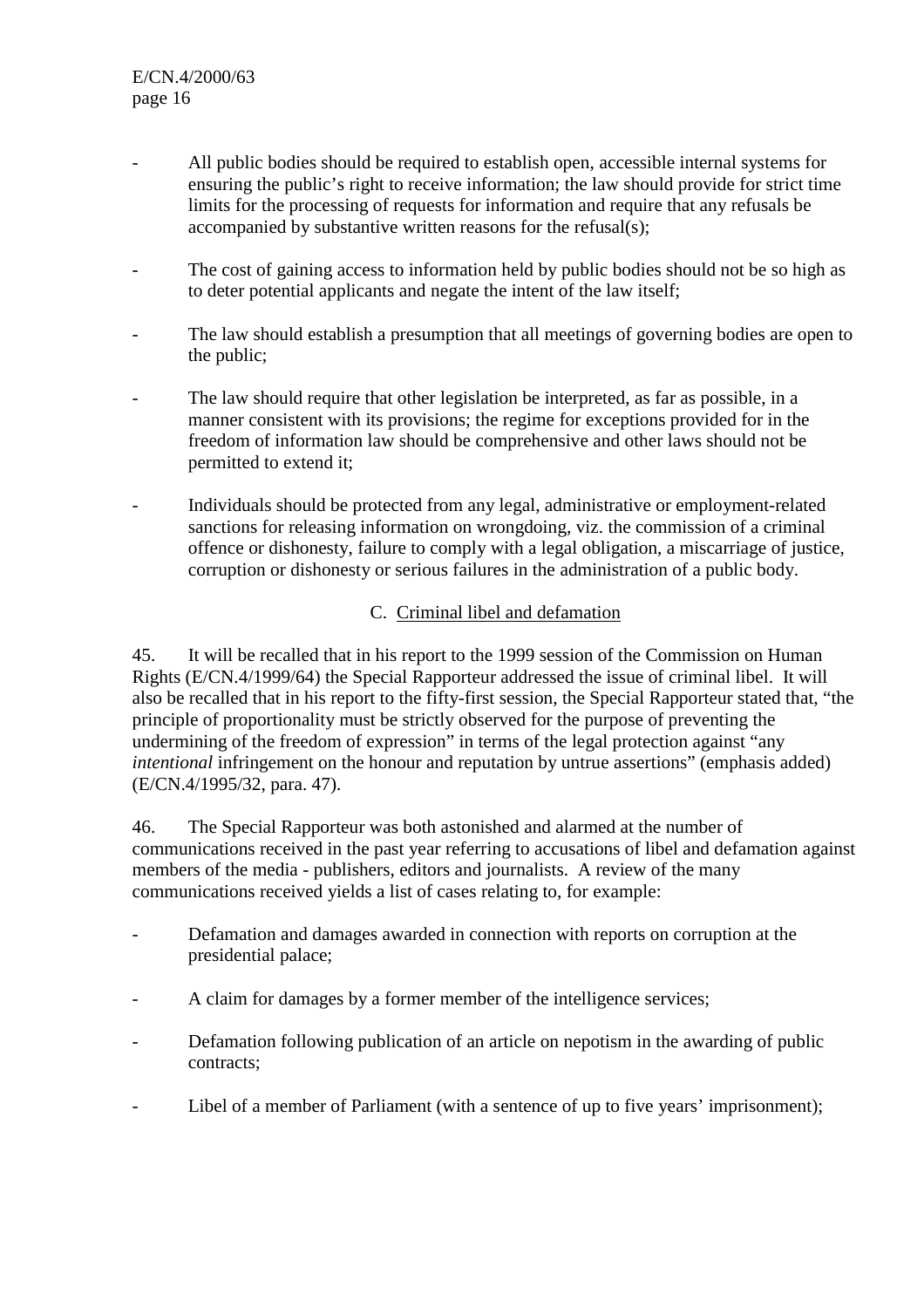- Libel of a private individual (with a sentence of up to five years' imprisonment);
- Defamation arising from publication of stories on corruption;
- Damages for libel and a sentence of four months in prison;
- Libel following publication of an article on corrupt business practices;
- Accusations of repeated aggravated defamation of members of the board of a rival daily newspaper;
- Defamation causing injury to a parliamentary member for the Government (one year suspended sentence);
- A prison term of three years and a fine for having published libellous statements against the wife of a member of a national assembly;
- One year's suspended sentence for having insulted the honour of a member of Parliament;
- Provisions in law establishing prison terms of one to three years for contempt of the President and the police;
- A sentence of one to six years for insulting the military.

47. These and other cases and incidents have had a direct and negative impact on freedom of expression, access to information and the free exchange of ideas. The climate created by such suits causes writers, editors and publishers to be reluctant to report on and publish matters of public interest not only because of the large awards granted in these cases but also because of the high costs of defending such actions.

48. Criminal defamation laws represent a potentially serious threat to freedom of expression because of the very sanctions that often accompany conviction. It will be recalled that a number of international bodies have condemned the threat of custodial sanctions, both specifically for defamatory statements and more generally for the peaceful expression of views. For example, since 1994, the Human Rights Committee has expressed concern about the possibility of custodial sanctions for defamation in a number of countries. Similarly, the Declaration of Sana'a, adopted on 11 January 1996 by the United Nations/UNESCO Seminar on Promoting Independent and Pluralistic Arab Media states that "disputes involving the media and/or the media professionals in the exercise of their profession … should be tried under civil and not criminal codes and procedures."

49. The Special Rapporteur has also noted that authoritative international human rights bodies have established a number of principles which restrict the legitimate scope of civil defamation and insult laws. For example, in 1995, in *Tolstoy Miloslavsky v.*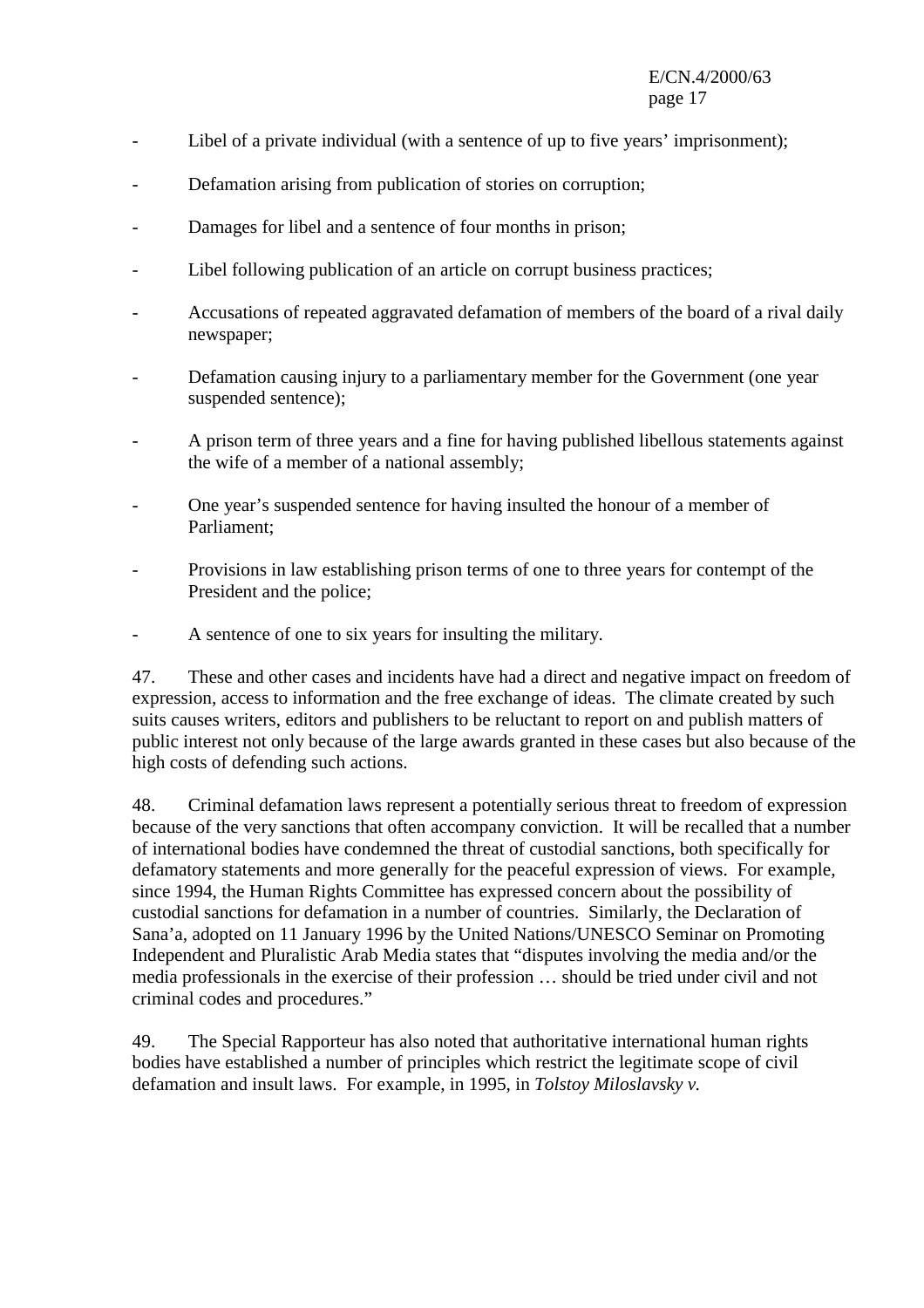*the United Kingdom*, the European Court of Human Rights drew a link between the imposition of excessive sanctions and a chilling effect on freedom of expression and ruled that excessive damages for defamation violated article 10 of the European Convention on Human Rights.

50. International jurisprudence also supports the view that Governments and public authorities as such should not be able to bring actions in defamation or insult. The Human Rights Committee has, for example, called for the abolition of the offence of "defamation of the State". While the European Court of Human Rights has not entirely ruled out defamation suits by Governments, it appears to have limited such suits to situations which threaten public order, implying that Governments cannot sue in defamation simply to protect their honour. A number of national courts (e.g. in India, South Africa, the United Kingdom, the United States, Zimbabwe) have also refused to allow elected and other public authorities to sue for defamation.

51. On the issue of a strict standard of truth, the Special Rapporteur notes that such a standard may be excessively onerous; as a result, courts in a number of countries have mitigated the strict truth requirement, at least for material relating to matters of public interest, by recognizing a defence of non-malicious or reasonable publication. This approach is reflected in a case decided by the European Court of Human Rights (*Bladet Tromso and Stensaas v. Norway*, 20 May 1999, Application No. 21980/93); the Court held that even though certain allegations had been shown to be false, the applicant newspaper and editor should not be liable in defamation because, taking into account all relevant factors, the decision to publish had been reasonable.

52. In light of these and other concerns, the Special Rapporteur wishes to state again that it is critical to raise public consciousness to ensure that defamation laws are not used (or abused) to stifle open public debate of matters of general or specific interest. Once again, at minimum, it must be understood that:

- Criminal defamation laws should be repealed in favour of civil laws as the latter are able to provide sufficient protection for reputations;
- Sanctions for defamation should not be so large as to exert a chilling effect on freedom of opinion and expression and the right to seek, receive and impart information; penal sanctions, in particular imprisonment, should never be applied and damage awards should be strictly proportionate to the actual harm caused;
- Government bodies and public authorities should not be able to bring defamation suits; the only purpose of defamation, libel, slander and insult laws must be to protect reputations and not to prevent criticism of Government or even to maintain public order, for which specific incitement laws exist;
- Defamation laws should reflect the importance of open debate about matters of public interest and the principle that public figures are required to tolerate a greater degree of criticism than private citizens;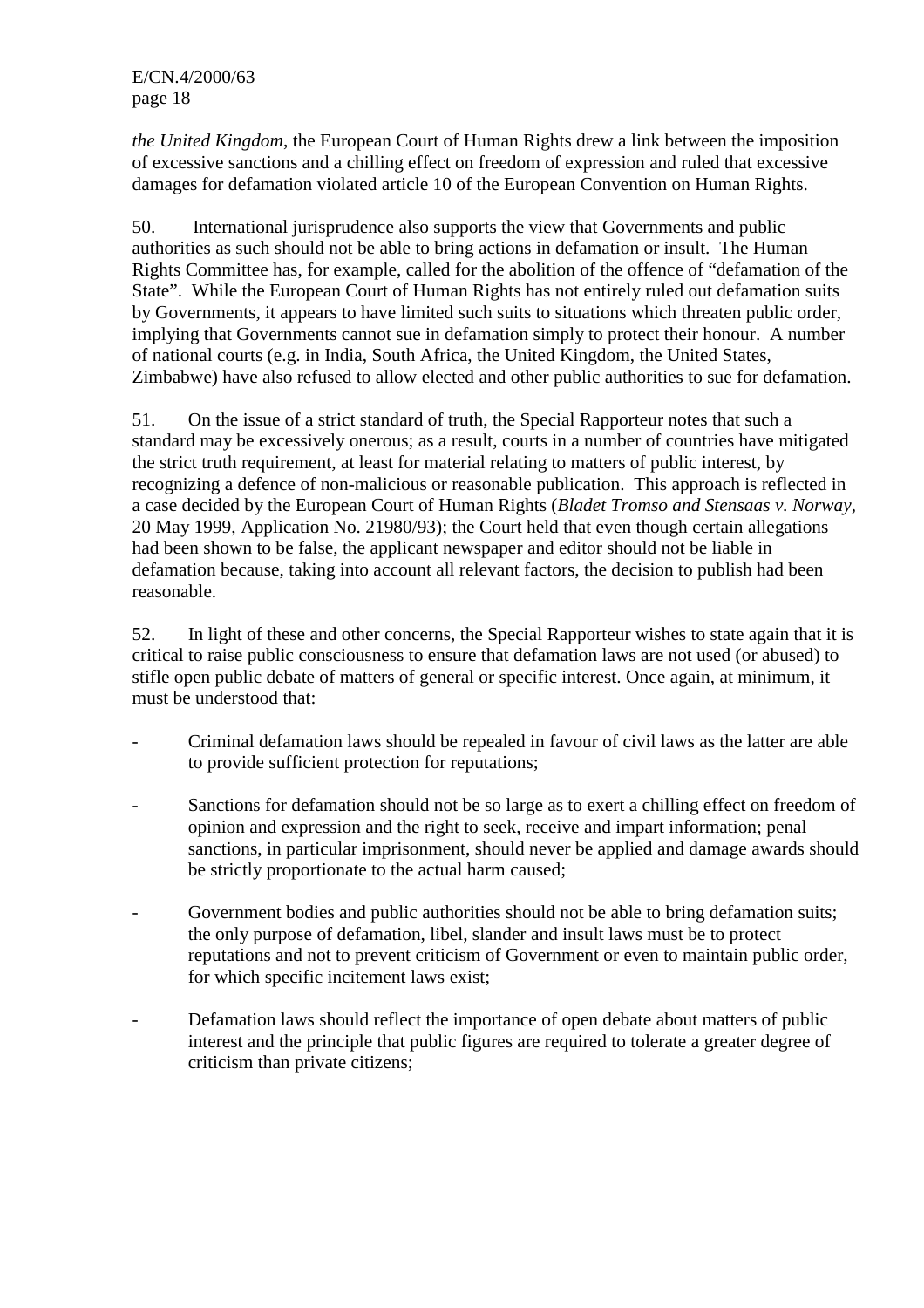- To require truth in the context of publications relating to matters of public interest is excessive; it should be sufficient if reasonable efforts have been made to ascertain the truth;
- With regard to opinions, only patently unreasonable views may qualify as defamatory; defendants should never be required to prove the truth of opinions or value statements;
- The onus of proof of all elements should be on those claiming to have been defamed rather than on the defendant;
- In defamation and libel actions, a range of remedies should be available in addition to damage awards, including apology and/or correction.

### D. The police and the criminal justice system

53. In several countries, there is an overall need for overhauling the criminal justice system. Oral evidence and witnesses continue to be the main plank on which the prosecution case rests. The trustworthiness of witnesses has increasingly come under attack. The emphasis therefore must be shifted to more scientific investigation to make the system truly one that promotes justice and is not merely a weapon in the hands of the prosecution or the police. Perhaps there should be a police complaints authority for redress of complaints. The number of complaints against police handling of cases in the area of freedom of expression is on the increase. These are complaints relating to high-handedness, arbitrary detention and falsely implicating persons. There should also be a police security commission to ensure that police are protected from political interference. There should also be a massive programme for training of the magistracy under the aegis of high courts.

#### E. The new technologies

54. In his previous reports (E/CN.4/1999/64 and E/CN.4/1998//40), the Special Rapporteur underlined the importance and role of the new technologies, in particular the Internet and satellite dishes, in the free flow of information, ideas and opinions. It will also be recalled that he has encouraged Governments to view the Internet and other information technologies as means to achieve a plurality of voices and to take steps aimed at their integration into the development process. Information received by the Special Rapporteur suggests, however, that Governments have increasingly placed greater attention on control and regulation of these technologies than they have on expansion of existing networks, on upgrading technical capacities to reach under- or unserved areas, and on permitting the establishment of new information networks and exchanges. Hence, the Special Rapporteur will briefly examine two areas of related interest: first, the link between printed and electronic media within a controlled and censored environment, and second, the type and degree of controls applied to new technologies.

55. The Special Rapporteur believes that there is a clear link between the printed media and the electronic media. The Internet and satellites dishes, two main components of the "information revolution", can play an influential role in bringing out dissenting voices and shaping the political and cultural debate. Indeed, the Internet is a unique communication medium due to its global, decentralized, interactive and, not least, infrastructure-independent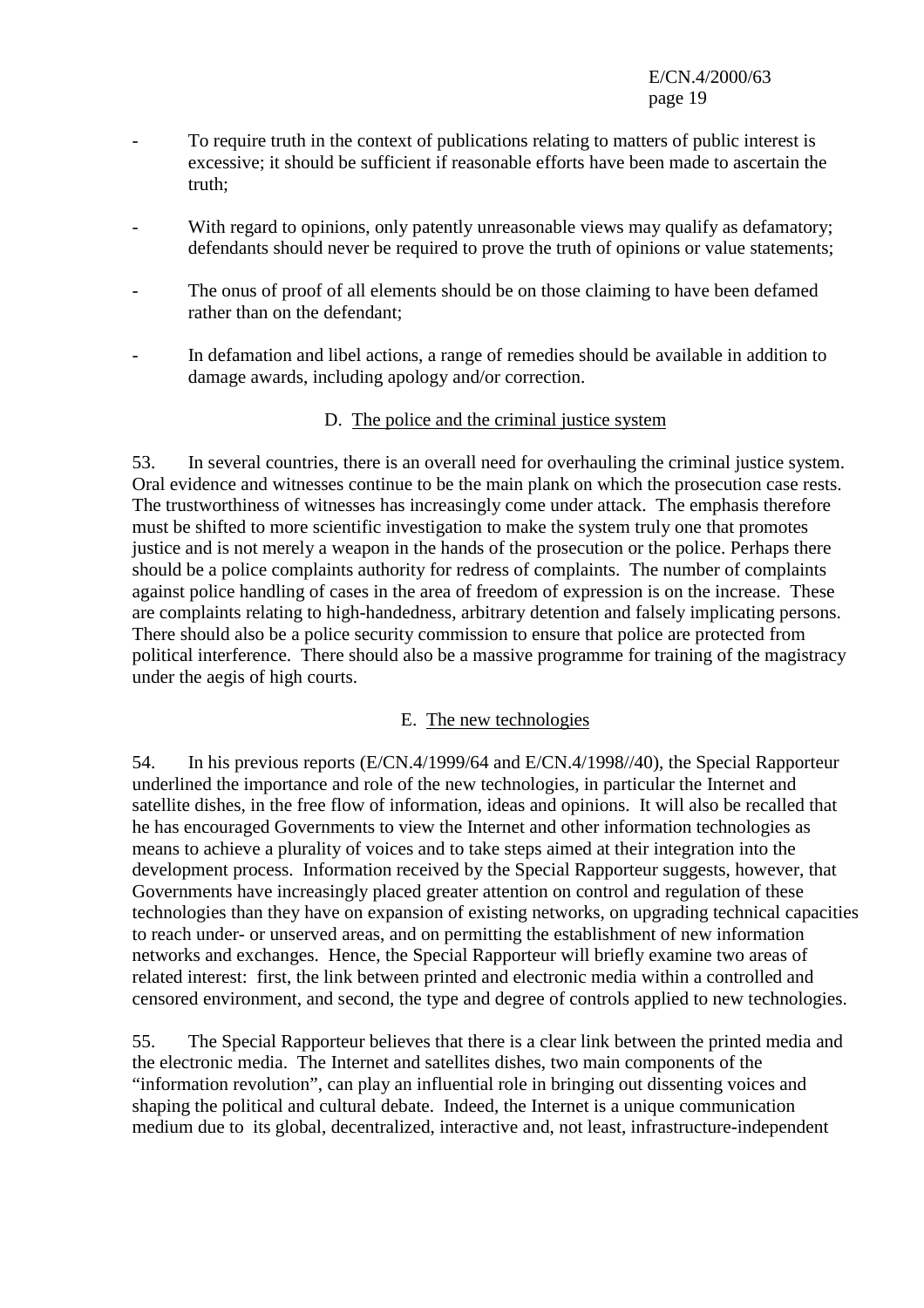nature which allows it to transcend national barriers. Similarly, satellite dishes have the potential to create a public sphere in societies where State coercion has pushed debate into the background. Hence, electronic media are a significant experiment in terms of bypassing boundaries defined strictly in terms of national and territorial integrity. However, they are not a good substitute for the printed media which remain the most accessible source of information. Internet sites, for instance, can be welcomed as a means to support advocacy of cultural and political rights, yet they remain inaccessible to the majority of the population owing to financial, economic and technological constraints. Moreover, while representing a global phenomenon, Internet users are concentrated in Western developed countries. Therefore, the new technologies provide only a temporary solution to the legal and coercive pressure applied to the domestic media and often they will encounter the same hostility and intimidation. However, the Special Rapporteur believes that the Internet, as a cheap and fast mode of transmission, is an important pool of information for the purpose of gathering information regarding legal and extralegal proceedings to curb freedom of expression while satellite dishes are easily accessible even in the most remote areas.

56. With regard to the type and degree of controls applied to the new technologies, a review of the communications received in the past year, as well as information previously brought to the Special Rapporteur's attention, illustrates the ambivalence that still characterizes much of the discussion about the appropriate use and the avoidance of abuse of the Internet. In general, most Governments have sought to address the problems raised by the dissemination and proliferation of pornography, in particular child pornography, and materials produced by neo-nazi and/or other "hate groups". These concerns are legitimate. The Special Rapporteur believes, however, that the dangers posed by such materials on the Internet can be adequately addressed through the judicious application of existing international standards and national laws consistent with international standards governing freedom of opinion and expression and the right to seek, receive and impart information. At the same time as efforts are being made in response to pornography and hate speech, other measures are being taken that cannot, by any reasonable definition, be accepted as consistent with international standards. These measures have included, in certain countries, the requirement that the information accessible through the Internet be "trustworthy" and in line with the country's "ethical principles", or efforts to control information viewed as threatening to political stability and undermining the predominant culture, or some proposals by State police to monitor all data sent over the Internet within national boundaries.

57. It will be recalled that in his report to the fifty-fourth session of the Commission on Human Rights (E/CN.4/1998/40) the Special Rapporteur stated: "The new technologies and, in particular, the Internet are inherently democratic, provide the public and individuals with access to information sources and enable all to participate actively in the communication process. Action by States to impose excessive regulations on the use of these technologies and, again, particularly the Internet, on the grounds that control, regulation and denial of access are necessary to preserve the moral fabric and cultural identity of societies, is paternalistic. These regulations presume to protect people from themselves and, as such, they are inherently incompatible with the principles of the worth and dignity of each individual. These arguments deny the fundamental wisdom of individuals and societies and ignore the capacity and resilience of citizens, whether on a national, State, municipal, community or even neighbourhood level, often to take self-correcting measures" (para. 45).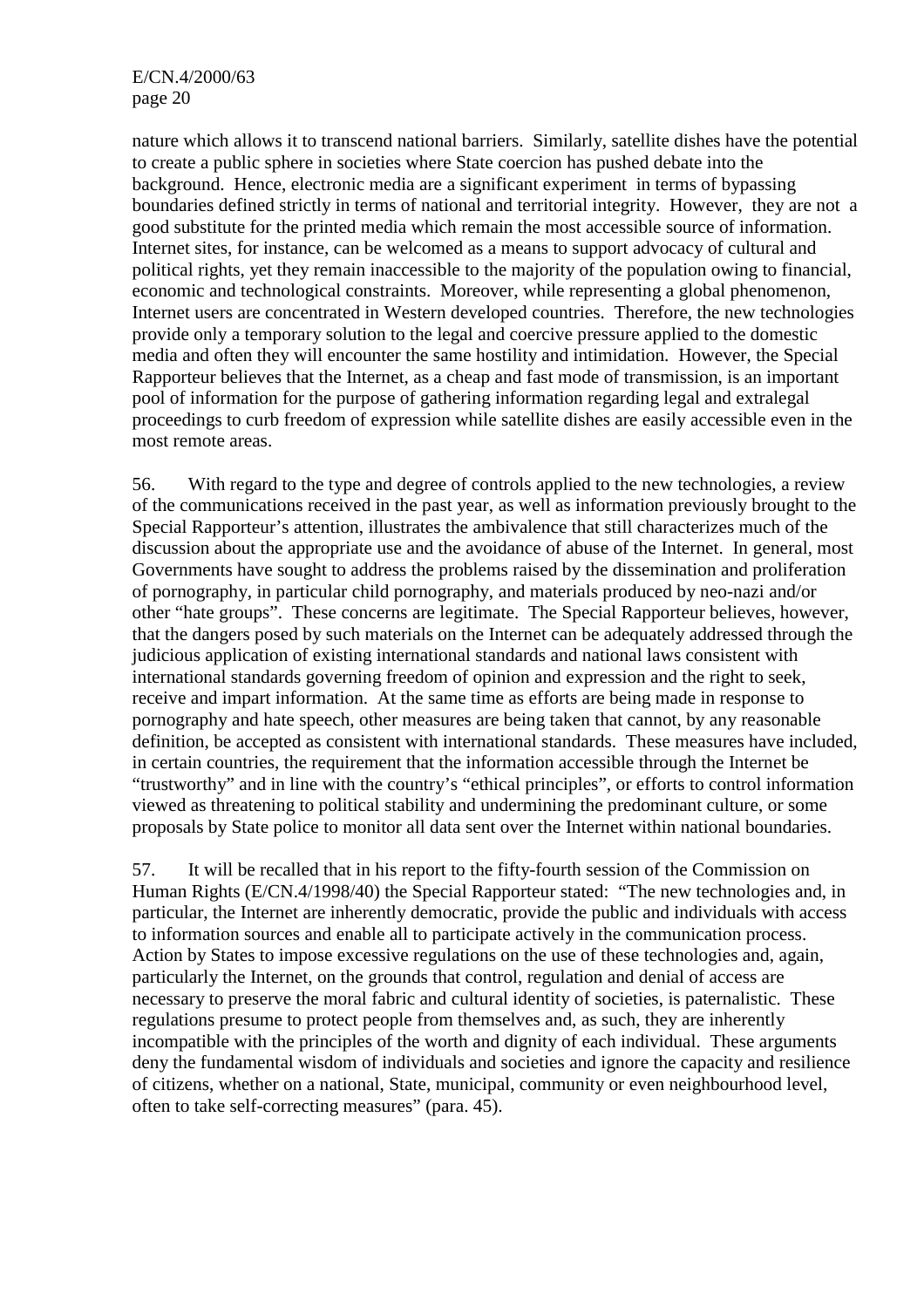58. In the time since the report to the fifty-fourth session of the Commission was prepared, nothing has occurred that would cause the Special Rapporteur to revise his recommendation that the new information technologies, including the Internet, be considered in light of the same international standards as other means of communication and that no measures be taken which would unduly restrict freedom of expression and information. On-line expression should be guided by international standards and be guaranteed the same protection as is awarded to other forms of expression.

## IV. COUNTRY SITUATIONS

#### Angola

#### Communication sent

59. On 20 October 1999, the Special Rapporteur sent an urgent appeal concerning the arrest and detention of Mr. Rafael Marques, journalist of the newspaper *Folha Oito* and a human rights activist. According to the source, Mr. Marques was arrested on 16 October 1999 by the Department of National Criminal Investigations in Luanda. He is currently detained at Viana prison and has allegedly been refused access to his lawyer. According to the source, he was charged on 14 October 1999 under a 1978 law, said to have been technically repealed in 1991, with defaming President dos Santos in an article published in July.

### **Observations**

60. The Special Rapporteur welcomes the release on bail of Rafael Marques on 25 November 1999 and thanks the Government for its reply.

## Azerbaijan

#### Communication sent

61. On 15 November 1999, the Special Rapporteur sent a joint communication with the Special Rapporteur on the question of torture concerning the following cases: Smira Mamigdze, Ilahme Mamigdze, Zamina Alliguze and a fourth female journalist who were reportedly injured on 16 November 1998 when the police violently dispersed a group of journalists demonstrating against a suit brought against the newspaper *Yeni Musavat*; Aydin Bagirov, Mustafa Hajibeyli and Sahil Kerimli, all journalists, who were allegedly beaten and detained by police on 15 August 1998; Natig Kavadli, journalist, who was reportedly beaten and detained by police officers while covering a political rally; Haji Zamin, journalist, who was reportedly taken on 22 August 1998 to a police station where he was verbally abused; Taleh Hamid, editor of the newspaper *Mustigil*, who was allegedly beaten on 1 September 1998 by police officers; Zakir Jabbarly and Dilgam Bayramov, both correspondents for the *Mozalan* newspaper, who were reportedly verbally and physically assaulted on 22 September 1997 by employees of the passport department while researching the alleged illegal registration of citizens; Aygun Ismaylov, journalist, who was reportedly also seized; Ilham Shaban, journalist, is said to have been beaten by the police on 7 November 1998 during a demonstration.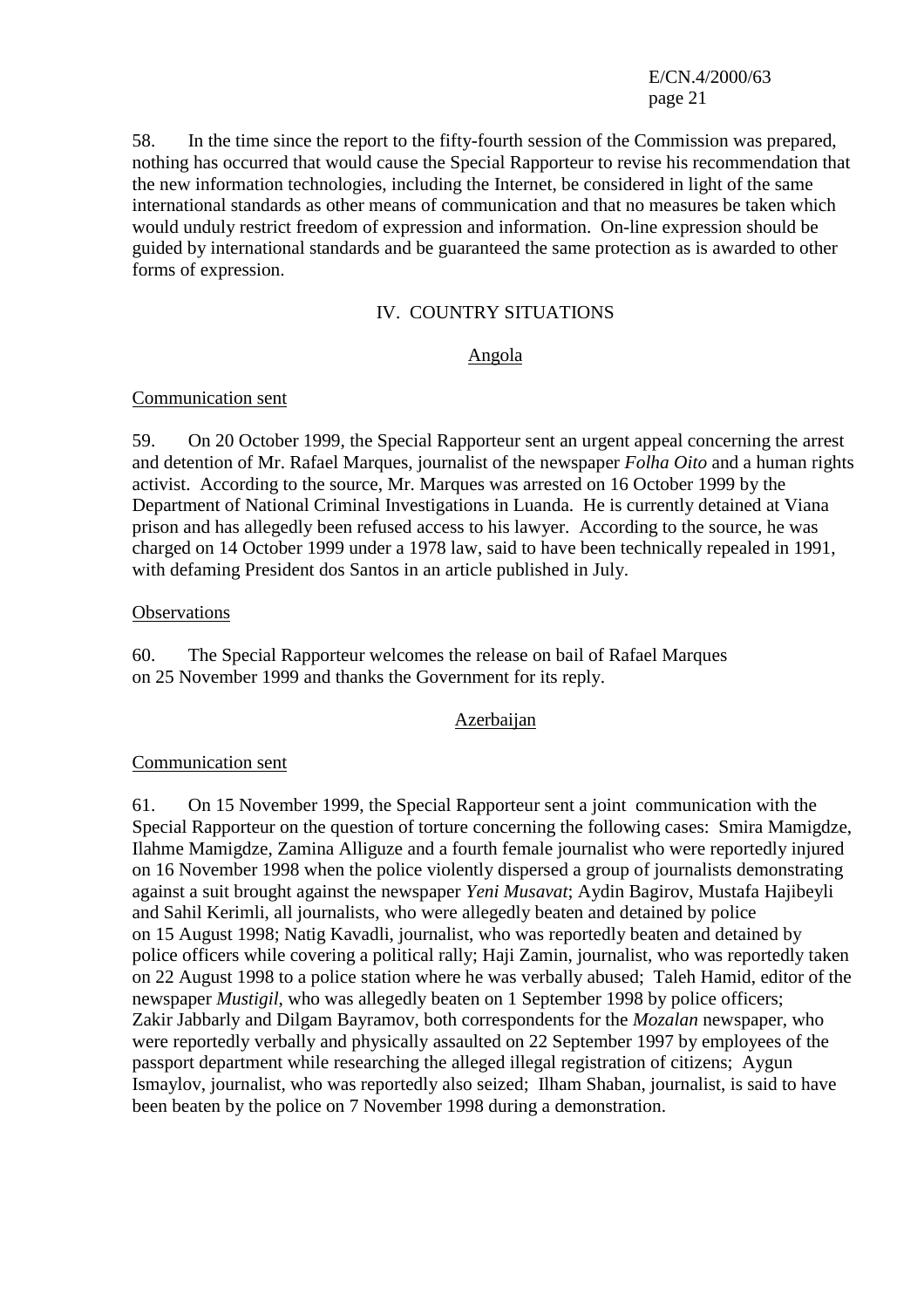#### **Observations**

### 62. A response from the Government is still awaited.

### Bahrain

#### Communication sent

63. On 6 July 1999, the Special Rapporteur sent a joint urgent action to the Government of Bahrain with the Chairman-Rapporteur of the Working Group on Arbitrary Detention and the Special Rapporteur on the independence of judges and lawyers on the case of Mr. Sheik Al-Jamri, a 62-year-old religious scholar and former member of the National Assembly. Mr. Al-Jamri, who has been in prison without trial since January 1996, was said to be sentenced to a long prison term for his opposition activities. He was arrested along with seven other prominent Shia Muslim clerics, apparently in connection with a petition he circulated calling for constitutional change.

#### **Observations**

64. The source informed the Special Rapporteur that Sheikh Abdul Amir al Jamri was convicted on 7 July 1999 and sentenced to a 10-year prison sentence by a Bahraini security court. However, according to additional information, he was released on 8 July 1999 and has returned to his village promising not to engage in further political activities.

#### Bangladesh

## Communication sent

65. On 11 November 1999, the Special Rapporteur sent an allegation concerning the attack by the police on 1 November 1999 against Sanual Huq and Anisur Rahman, press photographers respectively of *The Independent* and the *Daily Star* newspapers, during a protest led by opposition parties. Moreover 13 journalists were reportedly attacked by the police while covering political demonstrations between 21 and 23 October 1999, including Amran Hossain, Rafiqur Rahman and Khalid Haider, journalists respectively with *Daily Star*, *Reuters Photo* and *Dainik Dinkal.* On 22 October 1999, according to the source, 10 cameramen and photographers, who were covering riots between police and Islamic extremists, were beaten up by the police in the streets of Dhaka*.* According to the information received, the journalists were: Joy of *Banglabazar*, Abdur Razzak of *Dainik Sangram*, Enamul Huq Kabir of *Muktakantha*, Subir of *Dainik Arthaneeti*, Salimullah Salim of *New Nation*, Bulbul Ahmed of *The Independent*, Faruque Ahmed of *UNB*, Swapan Sarker of *Dainik Banglar Bani*, Matiur Rahman Tuku and Mamum Talukder of *Ajker Kagoj*.

#### **Observations**

66. A reply from the Government is still awaited.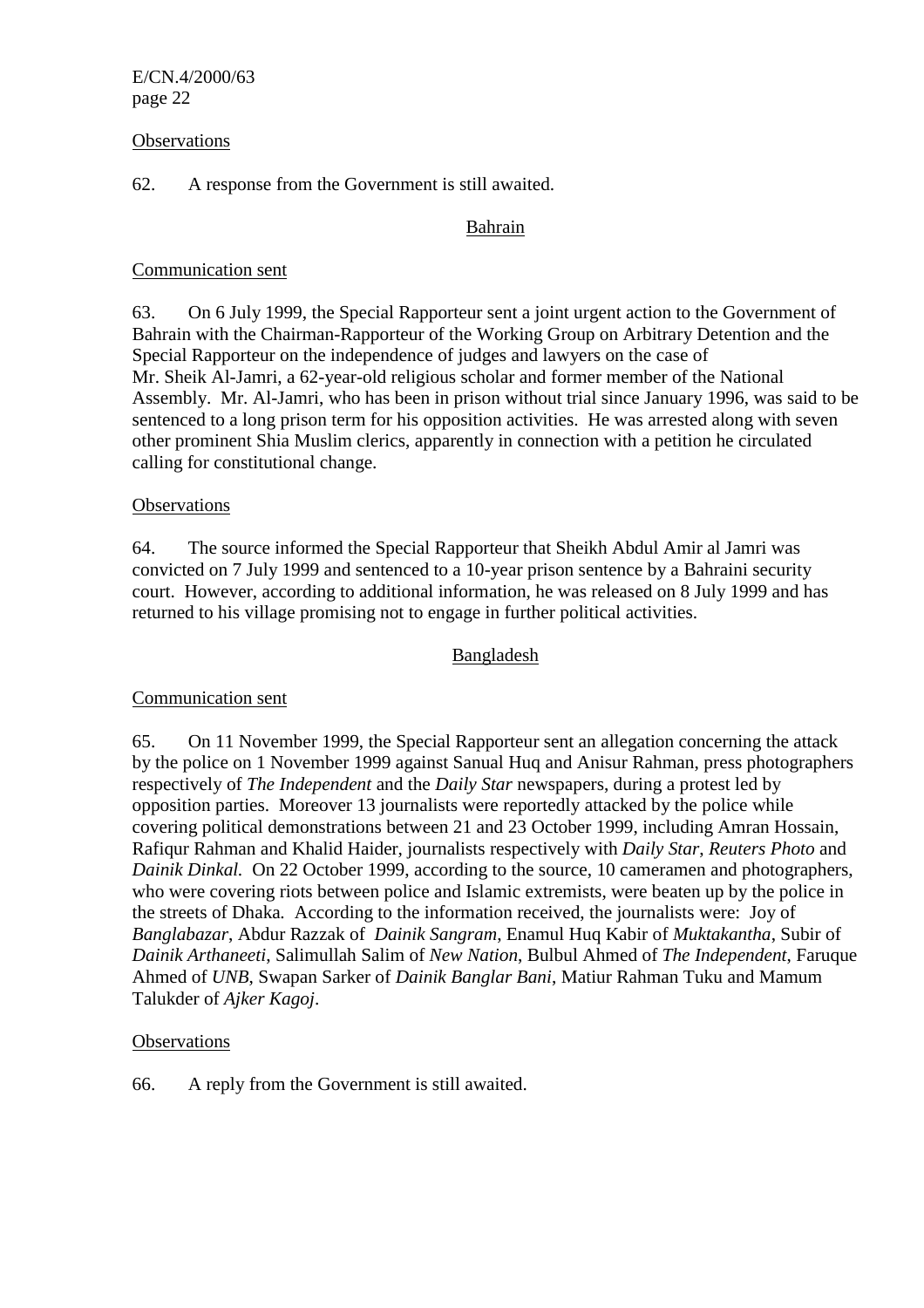#### Belarus

#### Communications sent

67. On 6 October 1999, the Special Rapporteur sent an urgent action to the Government of Belarus concerning the disappearance of Mr. Anatoly Krasovsky, head of Krasika publishing house, and Mr. Victor Gonchar, vice-speaker of the Thirteenth Supreme Soviet. Concern was expressed regarding suggestions that there may have been official involvement, as on 1 March 1999 the police arrested Mr. Gonchar on charges of holding an illegal meeting in a private café, for which he served 10 days' imprisonment.

68. On 21 June 1999, the Special Rapporteur transmitted an allegation asking for further details about the January 1998 amendment to article 5 of the Law on the Press and raising the following cases: on 15 February 1999, the Press Committee had issued official warnings to six independent newspapers, the *Belorusskaya Delovaya Gazeta*, *Narodnaya Volya*, *Belorusskaya Gazeta*, *Bellorrusky Rynok, Imya* and *Naviny* for having published information on alternate presidential elections on 16 May 1999*.* Opposition leaders had also been warned and the Ministry of Justice issued a warning threatening to ban 13 opposition parties and non-governmental organizations in connection with their participation in those elections*.* It was also alleged that on 12 May 1999, the Vice-Chairperson of the Mahileu region electoral commission, Anatol Fiodaraw, was sentenced to three days' administrative arrest for failing to appear in court and that Ales Barel and Kazimir Lokic were also detained at a polling station. At the end of March 1999, the former Prime Minister, Mikhail Chigir, was reportedly imprisoned for his active role in the Belarus opposition and for his intention to stand as a presidential candidate in the alternate presidential elections*.* Yuri Zakharenko, former Minister of the Interior and a senior figure in the opposition movement, was reportedly abducted on 7 May 1999 in Minsk by individuals linked to the State Security services, presumably for being a member of the alternate electoral commission.

69. On 10 March 1999, the Special Rapporteur sent a joint urgent action with the Special Rapporteur on the question of torture concerning the case of Victor Gonchar, a 42-year-old opposition leader who appears to have been targeted by the authorities solely because of his peaceful opposition activities*.* He and 15 other members of the opposition were reportedly detained on 25 February 1999 during a peaceful meeting in a café*.* All were released pending trial but reportedly charged under the Administrative Code of Belarus with holding an unsanctioned meeting*.* On 1 March, Viktor Gonchar was reportedly arrested again and later sentenced by a Minsk court to 10 days' imprisonment under the same code for organizing an unsanctioned meeting.

#### Communications received

70. In its communication of 12 October 1999, the Government includes the press release issued by the Ministry of the Interior on the case of Mr. V. Gonchar and Mr. A. Krasovsky. The Minsk Prosecutor's Office, in accordance with article 101 of the Criminal Code, has initiated legal proceedings.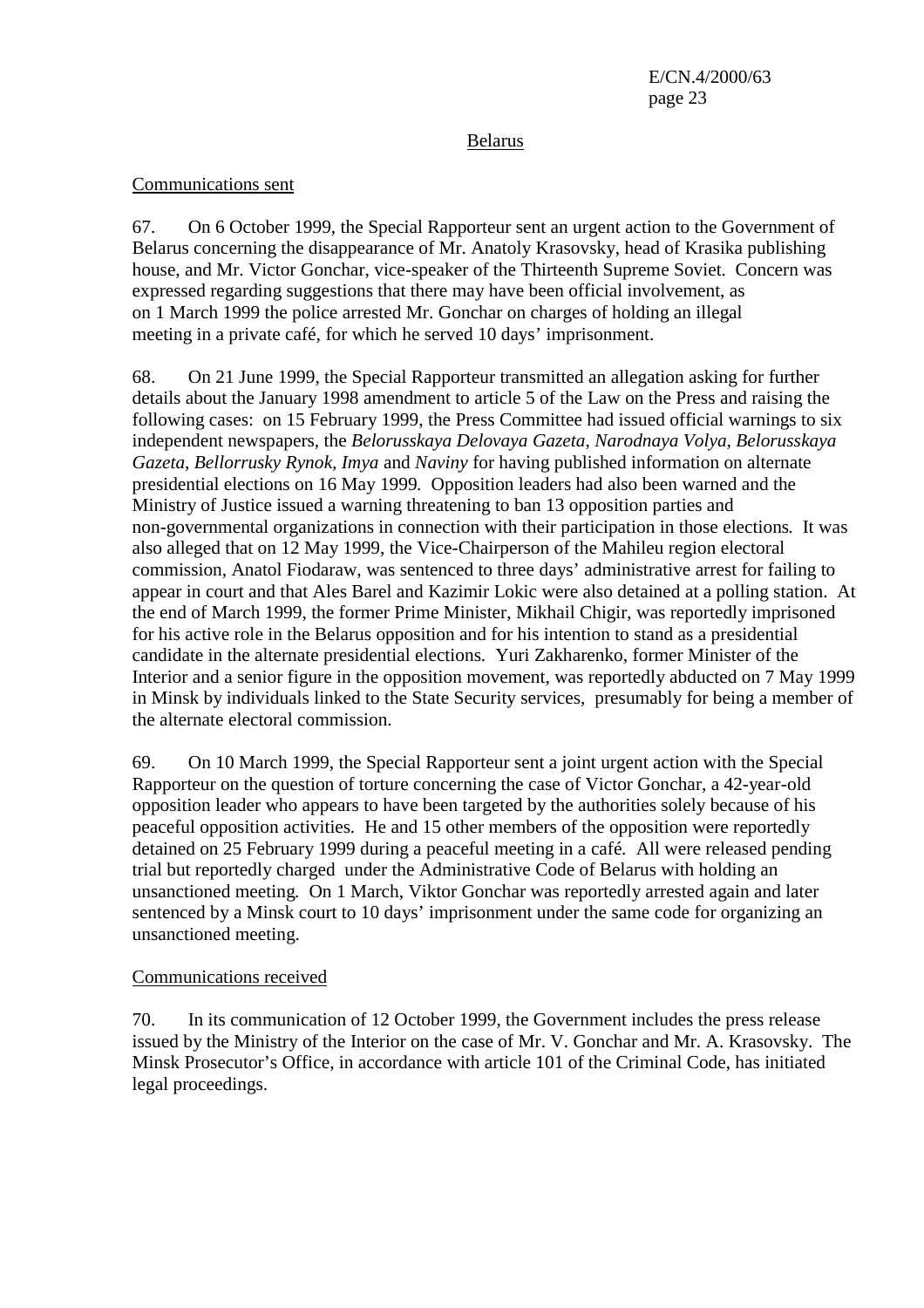71. The Special Rapporteur also acknowledges the communication received on 27 April 1999 which provides further details on the above cases. It is mentioned that Mr. Gonchar was sentenced to 10 days' detention in a special holding facility following an unauthorized meeting in violation of article 167-1, paragraph 1, of the Administrative Offensive Code. On 1 March the Minsk Lenin District Court sentenced him.

72. The Government of Belarus also replied in its communication of 28 September 1999 to the concern raised in the allegation sent on 21 July 1999. It provides information on the registration of public associations; the administrative arrest of A.F. Federov, Ales Barel and Kazimir Lokik; and the legitimacy of the warning served on six independent Belarusian newspapers and the detention of former Prime Minister Chigir.

### **Observations**

73. The Special Rapporteur thanks the Government for its replies which shows its willingness to cooperate. However, he remains extremely concerned about the disappearance of Mr. Gonchar and Mr. Krasovsky.

#### Bosnia and Herzegovina

## Communication sent

74. On 25 October 1999, the Special Rapporteur sent a joint urgent appeal together with the Special Rapporteur on extrajudicial, summary or arbitrary executions regarding the assassination attempt, on 22 October 1999, against Mr. Zeljko Kopanja, editor in chief of the Bosnian Serb independent *Nezavisne Novine*, which resulted in the loss of both his legs and serious injuries to his abdomen. According to the information received, Mr. Kopanja's attempted assassination was linked to articles he had published concerning war crimes committed by Serbs against Muslims, and to his questioning the authorities' lacklustre efforts to apprehend suspected war criminals.

## **Observations**

75. The Special Rapporteur regrets that at the time of the finalization of the report, the Government had not transmitted any reply.

## Bulgaria

#### Communication sent

76. On 5 October 1999, an allegation was sent to the Government of Bulgaria concerning Alexei Lazarov, a journalist for the independent weekly *Kapital* ,who was reportedly attacked on 28 June 1999 by three unidentified assailants. According to the source, the assault appears to have been connected with an article in which Mr. Lazarov analysed the local media coverage of the privatization of the Bulgarian Telecommunications Company and criticized a deputy, P.M. Evgenii Bakardzhiev. Moreover, the Special Rapporteur raises the case of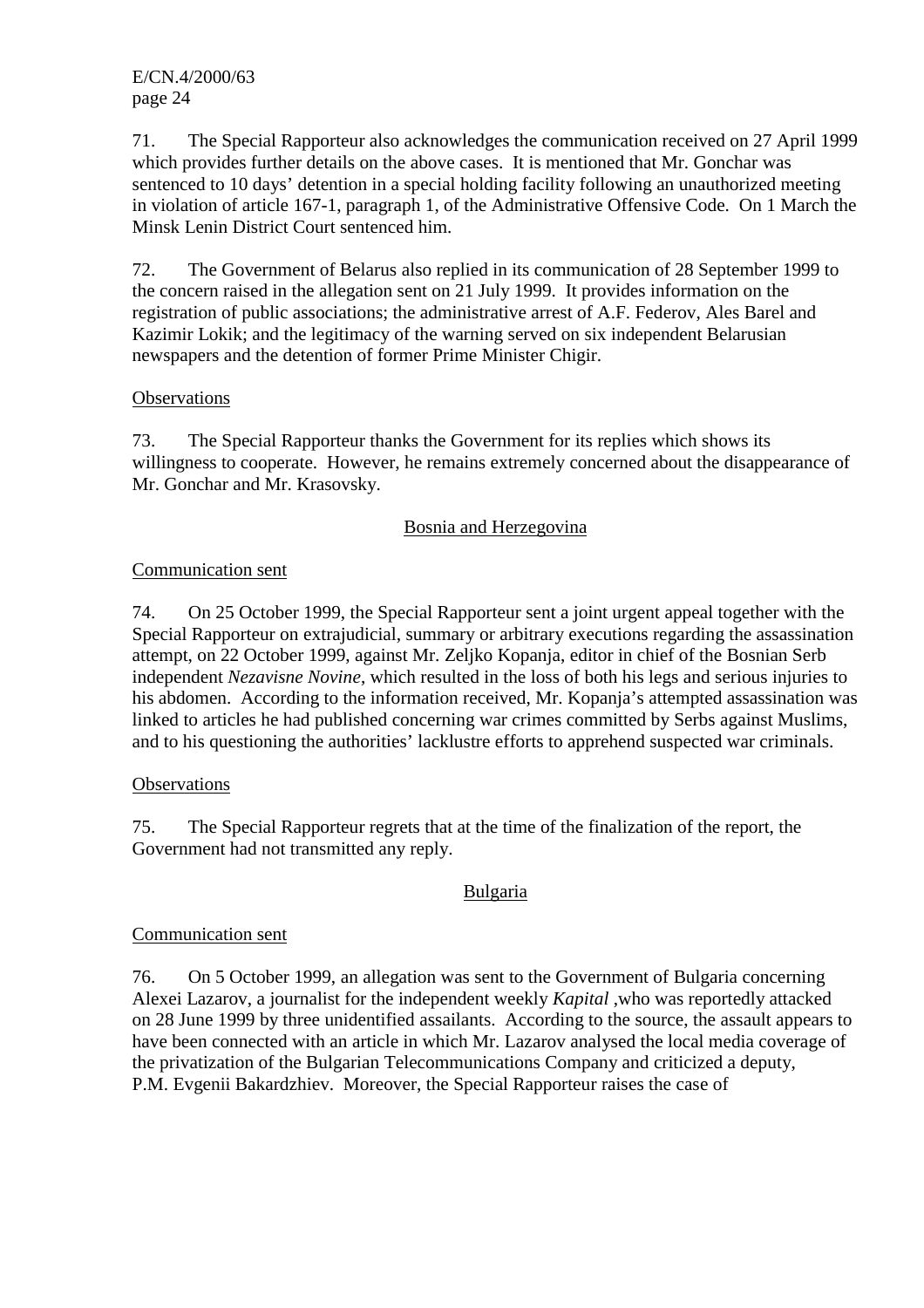Ms. Anna Zarkova, journalist of the daily *Trud,* who was violently attacked on 11 May 1998 when a group of assailants threw acid on her. According to the information received, Ms. Zarkova had received numerous threats for her coverage of organized crime and political corruption in Bulgaria.

#### **Observations**

77. No reply from the Government has been received so far.

## Chad

#### Communication sent

78. On 3 September 1999, the Special Rapporteur, together with the Special Rapporteur on the question of torture, transmitted an allegation to the Government concerning Sosthène Ngargoune, Chairman of the Union of Chadian Journalists who had allegedly been severely beaten by members of the armed forces of the Federal Republic after meeting up with the government forces whom he was interviewing on 25 October 1997 in the Moundou police station. His camera and tape-recorder were reportedly confiscated. It is further alleged that he had been arrested previously on 14 May 1998 and charged with defamation and libel in connection with the publication of an article in his newspaper the *N'Djamena Hebdo*.

#### **Observations**

79. The Special Rapporteur regrets that no reply had been received from the Government at the time the report was finalized.

## Chile

#### Communication sent

80. On 17 June 1999, the Special Rapporteur sent an urgent action concerning the arrest of Alejandra Matus, author of *El Libro Negro de la Justicia*, Bartolo Ortiz, General Director of *Editorial Planeta*, and Carlos Orellana, an editor of the latter. Servando Jordán, the judge of the Supreme Court of Justice, is alleged to have brought a complaint against the book on the basis of article 6 of the Internal State Security Act which provides for penalties for persons using terms considered to be defamatory against senior government officials, the armed forces, the judiciary and the clergy. The book in question is allegedly the result of a detailed investigation into corruption in the Chilean judiciary and its support for the military junta of the Pinochet Government. According to the information received, on 14 April 1999 Rafael Huertas, the judge of the Court of Appeal ordered the confiscation of all copies of the book and the arrest of Alejandra Matus. On 16 June 1999 Mr. Ortiz and Mr. Orellana were allegedly arrested for violating the above Act.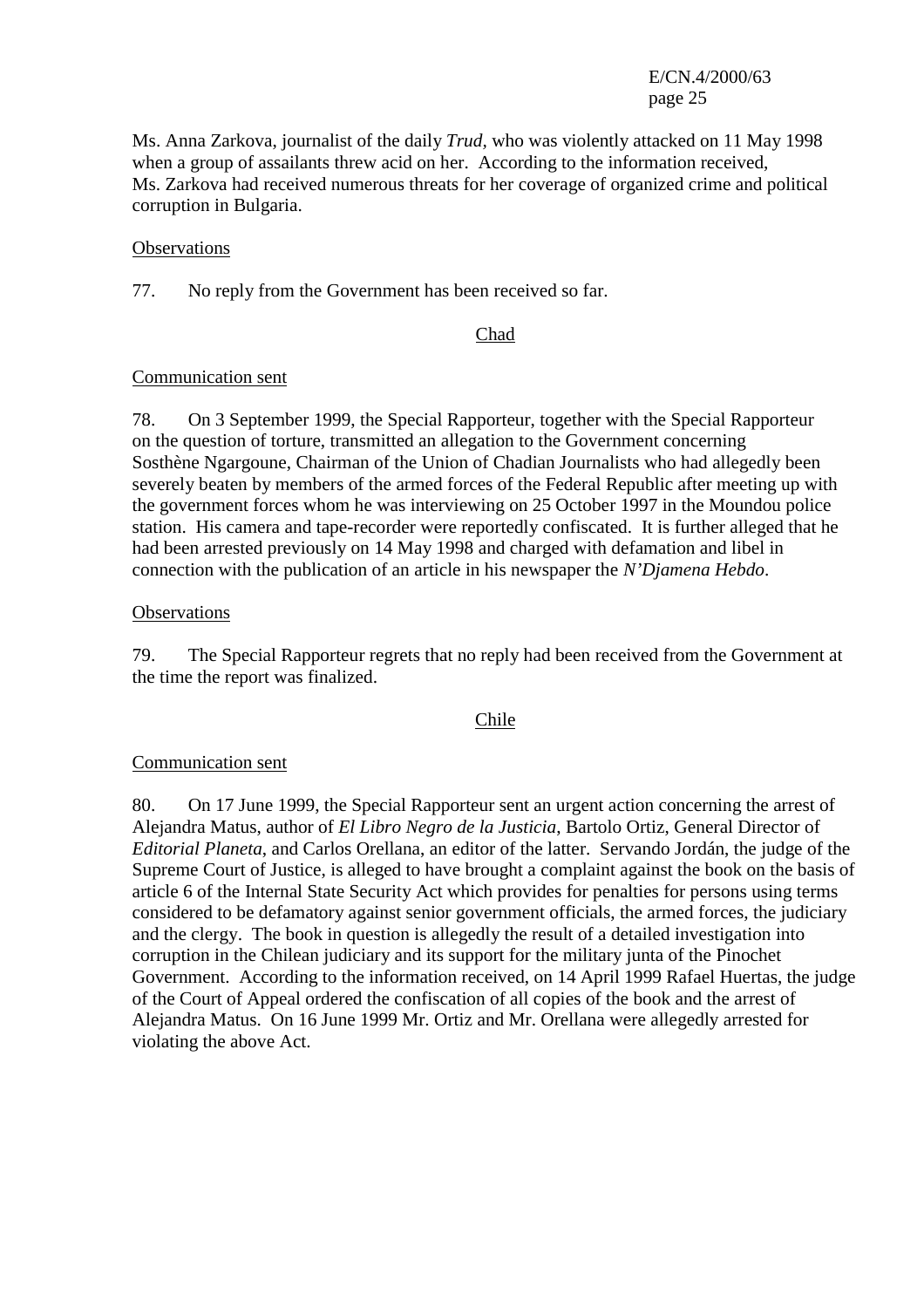#### **Observations**

81. The Special Rapporteur welcomes the release of Bartolo Ortiz and Carlos Orelana on 18 June 1999.

## China

## Communications sent

82. On 3 November 1999, the Special Rapporteur sent an urgent appeal to the Government of China concerning the arrest and detention of Mr. Jiang Qisheng, a pro-democracy activist. According to a source, Mr. Jiang was tried on 1 November 1999 for propagating and instigating subversion. Allegedly Mr. Jiang is charged for writing an open letter to the Chinese public calling for the collective commemoration of the tenth anniversary of the 1989 democracy movement.

83. On 17 August 1999, the Special Rapporteur sent a joint urgent action jointly with the Special Rapporteur on the question of torture and the Special Rapporteur on extrajudicial, summary or arbitrary executions concerning Zulikar Memet, who was reportedly sentenced to death on 25 July 1999 by the Ili Prefecture Intermediate People's Court in the Xinjian Uighur Autonomous Region. It is alleged that he was accused of involvement in "ethnic separatist activities" and he told the court that his confession had been extracted under torture. His brother Hemit Memet, as well as eight other unidentified individuals, have also been sentenced to death (see para. 85 below).

84. On 16 June 1999, the Special Rapporteur sent an urgent action, together with the Chairman-Rapporteur of the Working Group on arbitrary detention, concerning the detention of Mr. Jiang Qisheng. According to the source, Mr. Qisheng, said to be critical of the Government, gave an interview to *The Boston Globe* the day before his arrest on 17 May 1999. Allegedly, Mr. Qisheng was earlier imprisoned for 17 months for his involvement in the 1989 pro-democracy movement.

85. On 14 June 1999, the Special Rapporteur transmitted a joint urgent action with the Special Rapporteur on torture and the Special Rapporteur on extrajudicial, summary or arbitrary executions concerning Zulikar Memet and Saydakhmet Memet, who were reportedly detained in Urumqi, the capital of Xinjiang Uighur Autonomous Region, in 1998 and February 1999, respectively. It was reported that they were accused of "assisting separatists/terrorists" and arrested because they are brothers of Hemet Memet, who was previously detained on 11 February 1999 along with Kasim Mahpir and Ilyas Zordun: all were reportedly accused of involvement in "ethnic separatist activities". A joint urgent action was sent on 17 February 1999 on these three persons as well.

86. On 10 December 1998, the Special Rapporteur transmitted a joint urgent action together with the Special Rapporteur on the question of torture and the Special Rapporteur on violence against women concerning the cases of two Tibetan nuns, Ngawang Sandgrol and Ngawang Choezon, detained at the Drapchi prison in Tibet. The two nuns are said to be in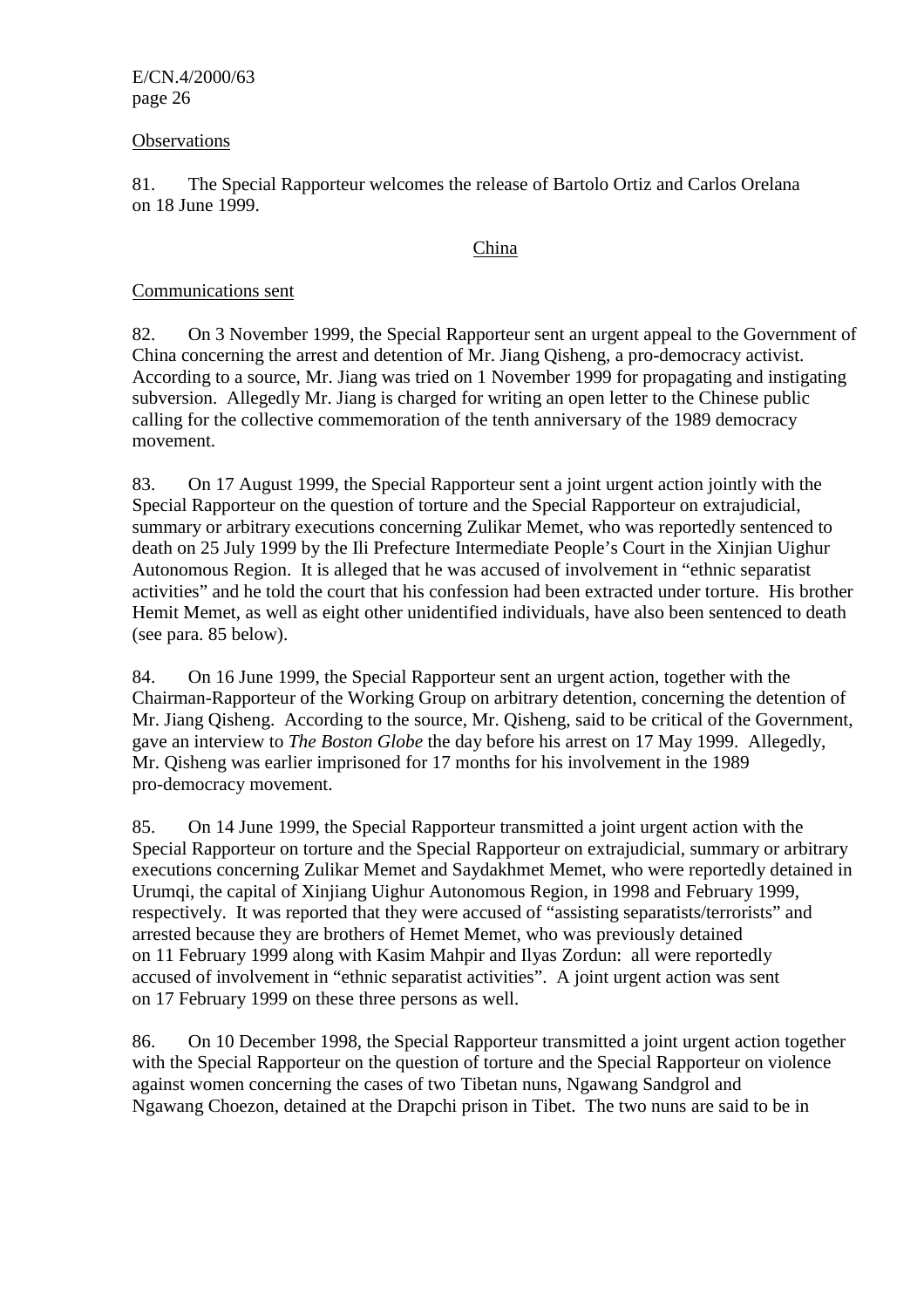extremely poor physical condition after having been subjected to harsh interrogation and illtreatment and placed in solitary confinement after violent suppression of demonstrations by prisoners inside Drapchi prison on 1 and 4 May 1998.

87. On 9 December 1998, the Special Rapporteur sent a joint urgent action with the Chairman-Rapporteur of the Working Group on Arbitrary Detention concerning the arrest and detention of Wang Youcai, Xu Wenli and Qin Yongmin, Chinese citizens involved in the organization of the Chinese Democratic Party. According to information received, Wang Youcai was arrested on 30 November 1998 and is currently held in a State security detention centre in Zhejiang province and on 1 December 1998, Xu Wenli was arrested together with Qin Yongmin on suspicion of damaging State security.

## Communications received

88. The Government of China, on 24 February 1999, provided the Special Rapporteur with information regarding the case of Ngawang Sangdrol who was sentenced in November 1992 to three years' imprisonment on charges of separatist activities by the Lhasa Municipal Intermediate People's Court. In 1993, 1996 and 1998 her sentence was further extended to a total of 15 years. The Government states that beating and ill-treatment by government guards is inconsistent with the facts.

89. The Government of China on 2 February 1999 informed the Special Rapporteur that Xu Wenli, Wang Youcai and Qin Yougmin, all three of them of Han nationality, had their jail sentences and deprivation of political rights extended because they were recidivist in their incitement to subversion of State power.

## **Observations**

90. The Special Rapporteur thanks the Government of China for its replies.

## Colombia

#### Communications sent

91. On 23 April 1999, the Special Rapporteur sent a joint urgent action with the Special Rapporteur on extrajudicial, summary or arbitrary executions regarding the death threats received by the Colombian editor Gerardo Rivas Moreno in the form of a hand-written note accompanied by magazine clippings. It is said that the note was signed by the paramilitary "United Self-Defence Groups of Colombia". These death threats could be connected with Mr. Rivas Moreno's work as literary editor and specifically with the translation of the complete works of Simon Bolívar. It is thought that Mr. Rivas might have been confused with one of the members of the so-called "Bolivarianos Group", the name given by the Colombian revolutionary armed forces to its pro-Simon Bolívar political movement.

92. On 10 June 1999, the Special Rapporteur, together with the Special Rapporteur on extrajudicial, summary or arbitrary executions, sent a communication to the Government of Colombia in reply to its letters of 7 and 10 May 1999 requesting more details regarding the death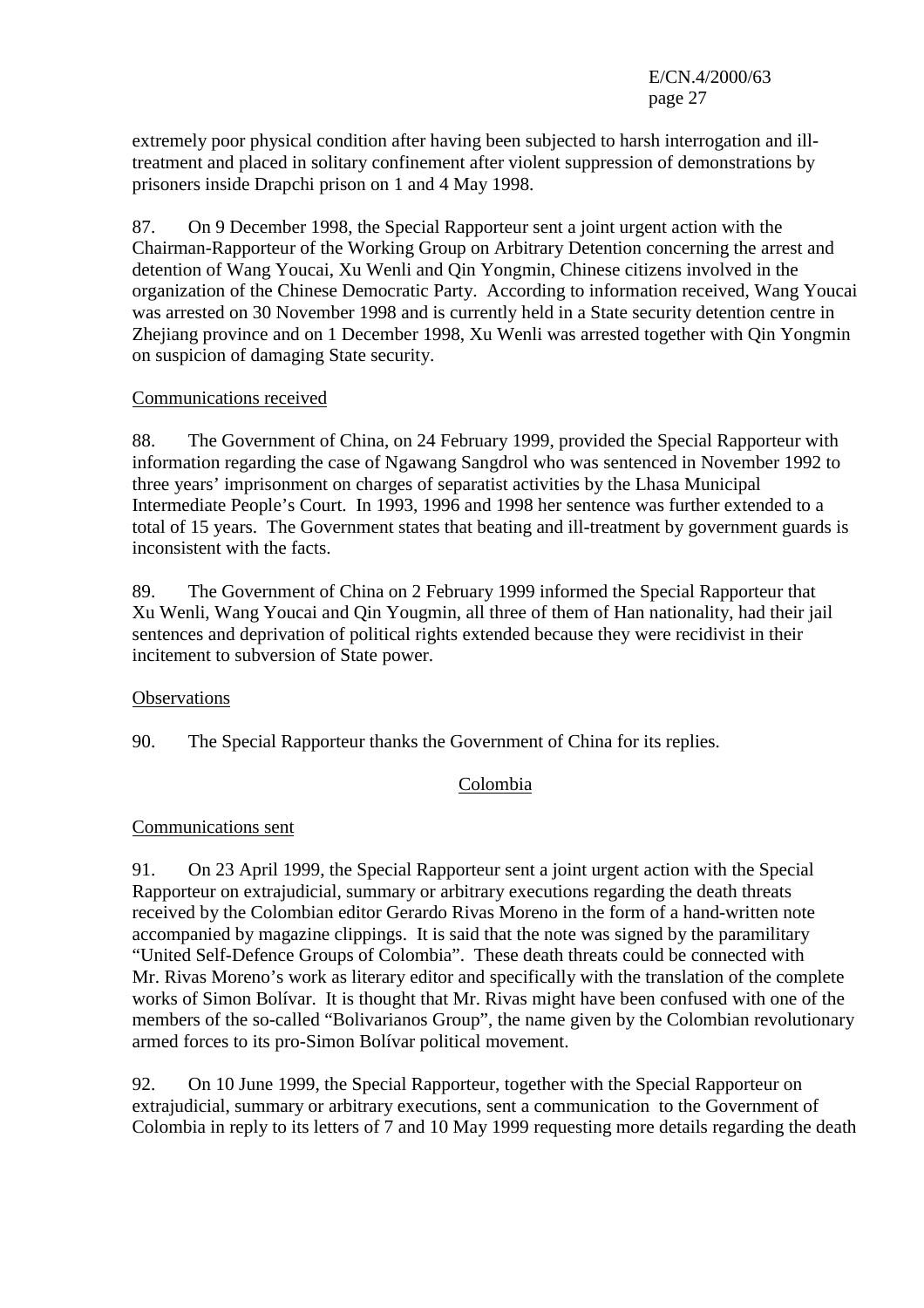threats to the Colombian editor Gerardo Rivas Moreno by the paramilitary group "Autodefensa Unificada de Colombia". The Special Rapporteurs asked to be kept informed about the investigation in relation to this case as well as the measures taken to protect the life and the right to freedom of opinion and expression of Mr. Rivas Moreno.

## Communications received

93. By letters dated 7 and 10 May 1999, the Government requested the Special Rapporteur to submit additional information regarding the case of Mr. Rivas Moreno. On 29 July 1999, the Government informed the Special Rapporteurs that it was not in a position to submit information on the case of Mr. Rivas Moreno since the Special Rapporteurs themselves could not provide it with additional details. Nevertheless, the Government of Colombia replied on 27 August 1999 that the Anti-Abductions Unit of the Public Prosecutor's Office in Bogotá was conducting investigations into the incident regarding the case of Mr. Rivas Moreno. According to the Government, Mr. Rivas Moreno was recalled on 12 July 1999 to provide more information about his complaint and the Technical Investigations Corps was asked to appoint an investigator to seek to identify the perpetrator of the offence.

94. The Government of Colombia also sent a communication on 30 July 1999 regarding the provisions governing compulsory military service and the recruitments of minors by insurgent groups.

### **Observations**

95. The Special Rapporteur wishes to thank the Government for its reply concerning Mr. Gerardo Rivas Moreno, in particular in the light of the difficulty of gathering information on this specific case. However, he remains very concerned about the current situation in Colombia with regard to the abductions, death threats, and even murders of journalists (seven during the period under consideration) and persons seeking to exercise their right to freedom of opinion and expression.

## Côte d'Ivoire

## Communication sent

96. On 3 November 1999, a joint urgent action was transmitted by the Special Rapporteur to the Ivorian Government with the Chairman-Rapporteur of the Working Group on Arbitrary Detention concerning the detention of Raphaël Lakpe and Jean Khalil Sylla, editor-in-chief and journalist respectively of the *Le Populaire* daily newspaper. According to the information received, they were arrested in April 1999 and sentenced to six months' detention for the dissemination of false information and for activities likely to disturb law and order. They were allegedly arrested because on 28 April 1999 their newspaper published an article entitled "One student killed and four others seriously injured", whereas the students in question had only been injured by the police.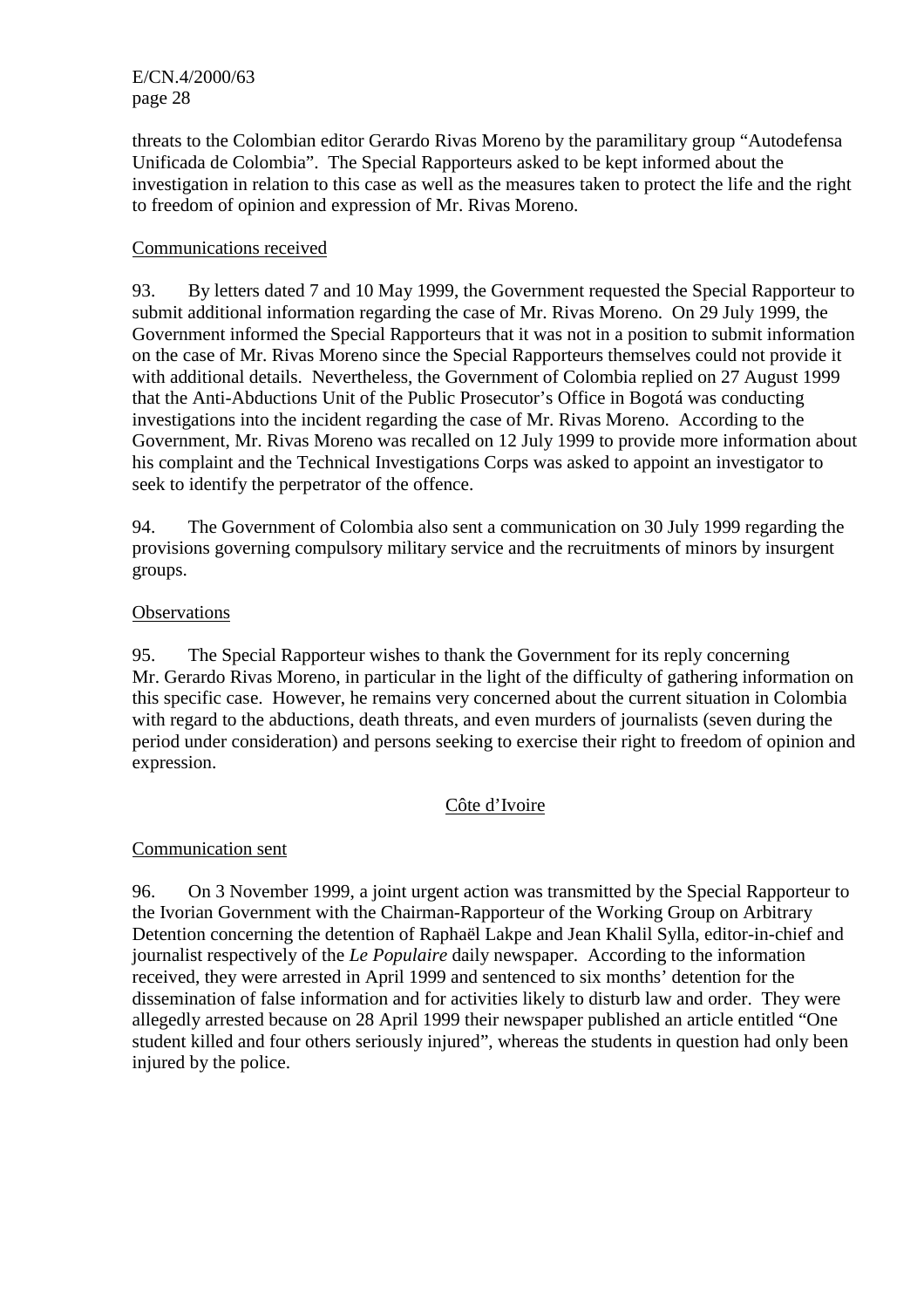#### Communication received

97. On 8 November 1999 the Ivorian Government acknowledged receipt of the joint urgent action of 3 November 1999 and informed the Special Rapporteur that Mr. Raphaël Lakpe and Mr. Jean Khalil Sylla had been sentenced for defamation but had since been released.

#### **Observations**

98. The Special Rapporteur welcomes the release of these two journalists, thanks the Government for the information it provided but nevertheless hopes to receive more detailed information about the sentencing of these two persons for defamation.

#### Cuba

#### Communications sent

99. On 19 March 1999, the Special Rapporteur transmitted an allegation expressing concern at the arrest, detention, harassment, assault and beatings that took place between October 1998 and March 1999 with regard to journalists and human rights activists. Some of them were reportedly harassed as well as detained for a short period of time, like the following: (a) José Edel Garcia Diaz, journalist with the independent "Centro Norté del Pais" news agency and Jesús Diaz Loyola, journalist with the "Havana Press" agency; (b) Juan González Febles, Adela Soto, Fabio Prieto Liorente, Iván García Quintero and Héctor González; (c) Raúl Rivero, founder and Director of the independent "Cuba Press" agency; (d) Jesús Labrador Arias of "Cuba Press"; (e) Maria de los Ángeles González Amaro, Director of the "Unión de Periodistas y Escritores Cubanos Independientes" agency; (f) Santiago Martínez Trujillo, photographer with the "Unión de Periodistas y Escritores Cubanos Independientes" agency, Nancy Sotolongo León of the same agency and Angel Polanco of the "Cooperativa de Periodistas Independientes" agency; (g) José Antonio Fornariz Ramos, of the "Cuba Verdad" agency and Luis López Prendes of the independent "BPIC" news agency; (h) Pedro Argüelles Morán, correspondent with "Cuba Press"; (i) Hirán González, correspondent with "Cuba Press"; (j) Lázaro Rodríguez Torres, Maria del Carmen Carro Gómez and Jorge Olivera, Director of the "Havana Press" agency; (k) Odalys Ivette Curbelo Sánchez, a "Cuba Press" correspondent; (l) José Luis Rodríguez, a photographer with the "BPIC" agency; (m) Manuel Antonia González, a "Cuba Press" correspondent; (n) Oswaldo de Céspedes, a journalist with the "Cooperativa de Periodistas Independientes" agency and Omar Rodríguez Saludes of the "Nueva Prensa" agency; (o) Ofelia Nardo and Efrén Martinez Pulgarón of "Cuba Press", Marvin Hernández Monzón, Orlando Bordón Gálvez and Lázaro González of the same agency and Jesús Zuňiga, of the "Cooperativa de Periodistas Independientes" and Mario Viera González, Director of the "Cuba Verdad" agency; (p) Ulises Cabrera, Head of the independent "Pueblo Libre" news agency; (q) Jorge Luis Arce Cabrera, correspondent with the "BPIC" agency in Cienfuegos and Jesús Egozcue Castellanos, Director of the independent "Línea Sur Press" news agency; (r) Ricardo González, a "Cuba Press" journalist; (s) Juan Antonio Sánchez, a "Cuba Press" journalist.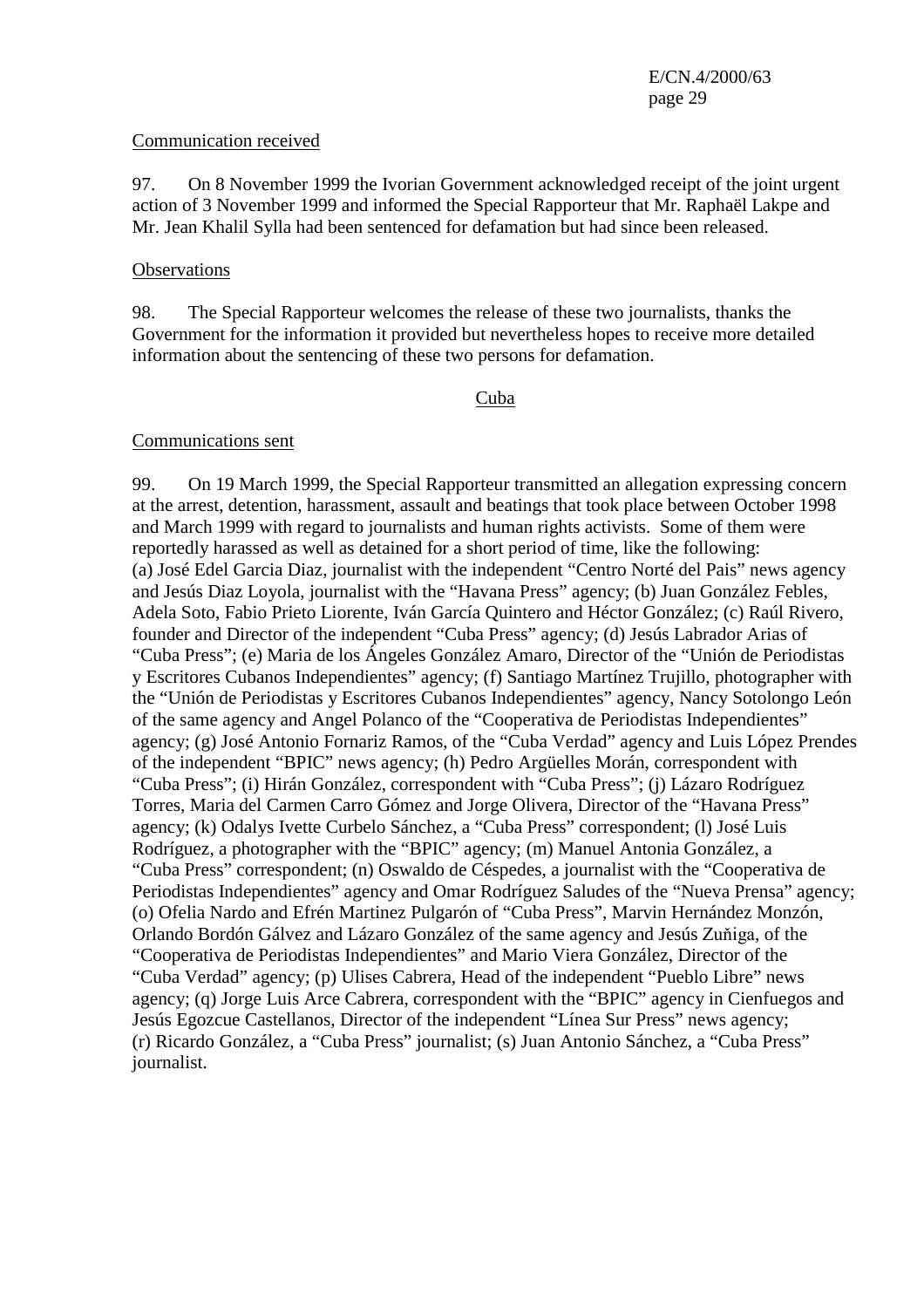100. In addition, the following journalists have reportedly been sentenced to longer prison terms: (a) Benardo Arévalo Padrón, founder of the independent "Linea Sur Press" news agency, in Aguadade Pasajeros, was allegedly sentenced to six years' imprisonment for insulting President Fidel Castro and Vice-President Carlos Lage; (b) Juan Carlos Recio Martinez, a "Cuba Press" correspondent, was allegedly sentenced to one year of community service on 13 February 1998 for acts against the security of the State; (c) Lorenzo Páez Núñez, a correspondent of the independent "BPIC" news agency in Artemisa, Havana, was allegedly sentenced to 18 months' imprisonment for insulting the national police. It is said that Mr. Páez was released on 4 January 1999 but arrested once again on 1 March 1999.

101. On 26 January 1999, the Special Rapporteur transmitted a joint urgent action with the Chairman of the Working Group on Arbitrary Detention concerning the arrest and detention of Jesús Joel Díaz Hernández, Executive Director of the independent press agency "Cooperative Avilena de Periodistas Independientes". Also considered as a government critic and human rights activist, Jesús Díaz was reportedly arrested on 18 January 1999 in Ciego de Avila province and sentenced to four years' imprisonment for "dangerous behaviour". According to the information received, Jesús Díaz's trial did not conform to international standards of fairness and his lawyer had inadequate time to prepare his defence.

### Communications received

102. The Government of Cuba replied on 15 April 1999 concerning the case of Jesús Joel Díaz Hernández. The latter was sentenced on 20 January 1999 to four years' imprisonment for dangerous behaviour following five warnings in accordance with article 415 of Cuba's Penal Procedure Act. The Government of Cuba denies that the arrest and detention of Mr. Hernández is linked to his human rights interests and expresses its willingness to cooperate with the mechanisms of the Commission on Human Rights.

103. On 15 July 1999, the Government of Cuba sent a reply denying the request for further information on the allegation dated 19 March 1999 because the sources were unreliable. The Government of Cuba also questioned whether the objectivity that should characterize the work of the thematic mechanisms was being observed. The same communication also provided additional data on the Law for Protection of the National Independence and Economy of Cuba.

#### **Observations**

104. The Special Rapporteur thanks the Government of Cuba for its reply.

## Democratic Republic of the Congo

## Communications sent

105. On 7 October 1999 the Special Rapporteur transmitted to the Government a joint urgent action with the Special Rapporteur on the question of torture and the Special Rapporteur on the situation of human rights in the Democratic Republic of the Congo concerning Feu d'Or Bonsange, music editor, and Kala Bongamba, printer, both employees of the *L'Alarme* newspaper. They were allegedly arrested on 27 September 1999 and detained in the private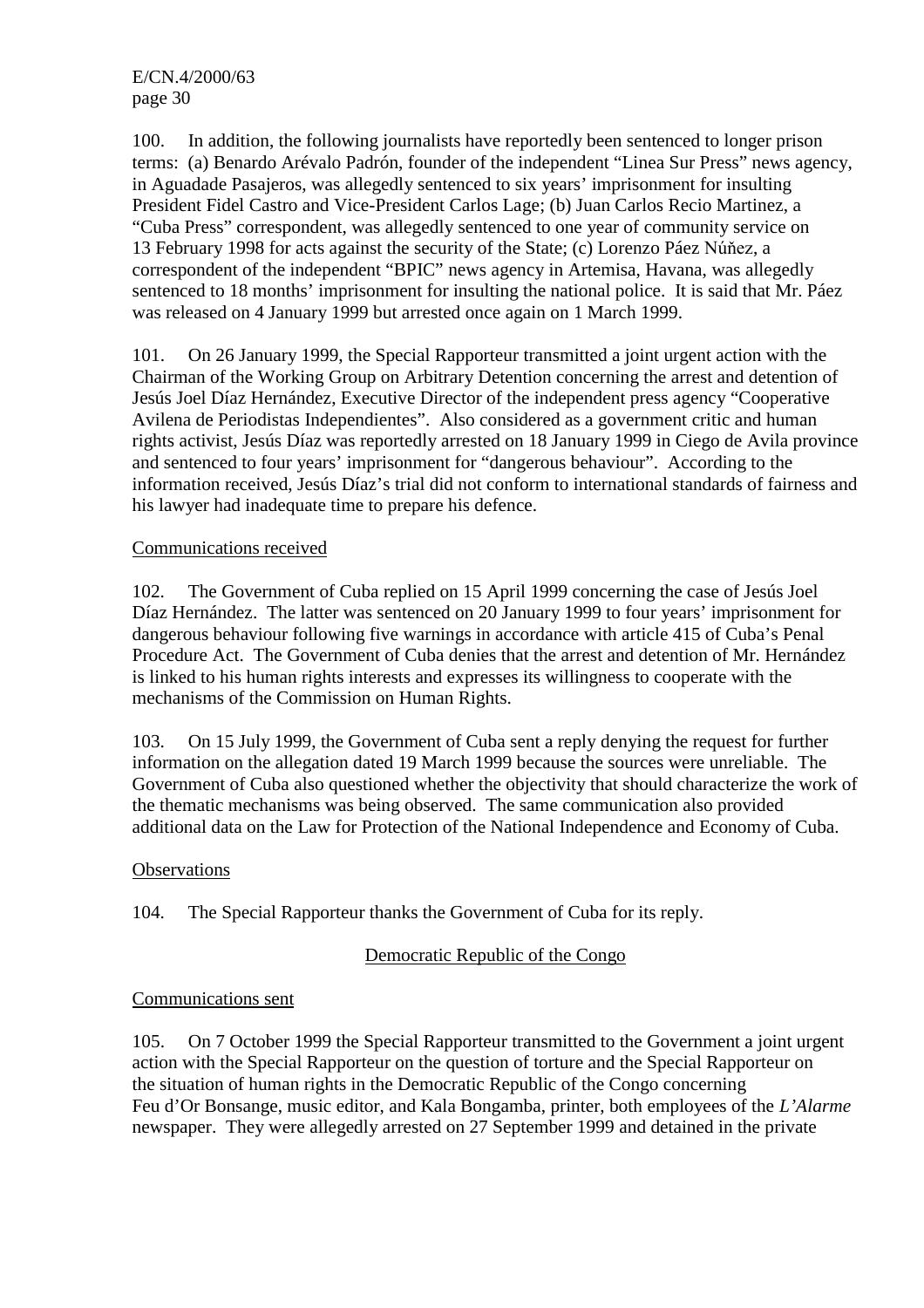residence of a senior military officer before being transferred on 2 October to the building known as the "GLM" which, according to the information received, is an unofficial place of detention. Persons working for *L'Alarme* have allegedly been harassed by the authorities since 1997. The Special Rapporteurs also drew the Government's attention to the case of Clovis Kadda, publication director of the same newspaper, who was allegedly arrested on 22 September 1999 and interrogated in the military district of Kinshasa about one of the members of his family who, it was said, had participated in the rebellion. According to the information received, he was tortured and released the following day.

106. On 4 October 1999, the Special Rapporteur transmitted to the Government, jointly with the Special Rapporteur on the question of torture, a series of allegations concerning the following persons: Freddy Loseke Lisumbu-La-Yayenga, editor of *La Libre Afrique* newspaper, arrested on 22 December 1998, who allegedly received 150 lashes and was then interrogated about the publication of an article in his newspaper on that day; Christophe Bintu and Bienvenu Kasole, both of them human rights defenders, who were allegedly arrested on 12 January 1999 and released from the Kokolo camp on 20 January 1999 after being beaten and insulted in connection with their work as human rights activists; Jean-Baptiste Makoko, treasurer of the Groupe Lotus, a human rights NGO in Kisangani, who was allegedly arrested and beaten up on 10 December 1997 by three soldiers for having photographed dead soldiers in Kisangani hospital; Albert Bilbert Bosangi Yema, editor-in-chief of the *L'Arme* and *L'Essor Africain* newspapers, who was allegedly arrested on 7 February 1998, probably because of an article published in *L'Arme* criticizing the arrest of the Chairman of the "Forces novatrices pour l'union et la solidarité" political movement and who, according to the information received, is suffering from diabetes and rheumatism and whose health has deteriorated since his detention; Désiré Rugemanizi, Chief of Kabare, who was allegedly arrested in January 1998 for criticizing human rights violations in the region and tortured before being released in February 1998; Floribert Chebeya Bahizire, Chairman of the NGO "La Voix des sans-voix", who was allegedly beaten up at his home by armed men in uniform in March 1998; Oswald Hakorimana, a human rights defender in the Kivu du Nord region, who was allegedly beaten severely in March 1998 by soldiers who accused him of collecting information concerning massacres of civilians.

107. On 4 February 1998, the Special Rapporteur sent an urgent action to the Government concerning the situation of Moïse Musangana, Clément Kongo, Ngambata, Théodore Ngangu and Emmanuel Katshunga, publication director, deputy editorial director and journalist respectively. All were arrested on 3 February 1999 when elements of the National Intelligence Agency (ANR) allegedly surrounded the premises of the *Le Potentiel* newspaper. They were reportedly accused of having published decree-laws concerning political parties and regulations concerning demonstrations and public meetings. André Ipakala, editor of the *La Référence Plus* newspaper, was allegedly arrested on 4 February 1999, also by elements of the ANR, and taken to an unknown destination.

108. On 3 February 1999, the Special Rapporteur sent a joint urgent action to the Government together with the Special Rapporteur on the situation of human rights in the Democratic Republic of the Congo concerning the case of Michel Museme Diawe, editor-in-chief of Radio-Télévision Congolaise, who had allegedly been evicted from his home on 26 January 1999. According to the information received, he was harassed because of his professional activities.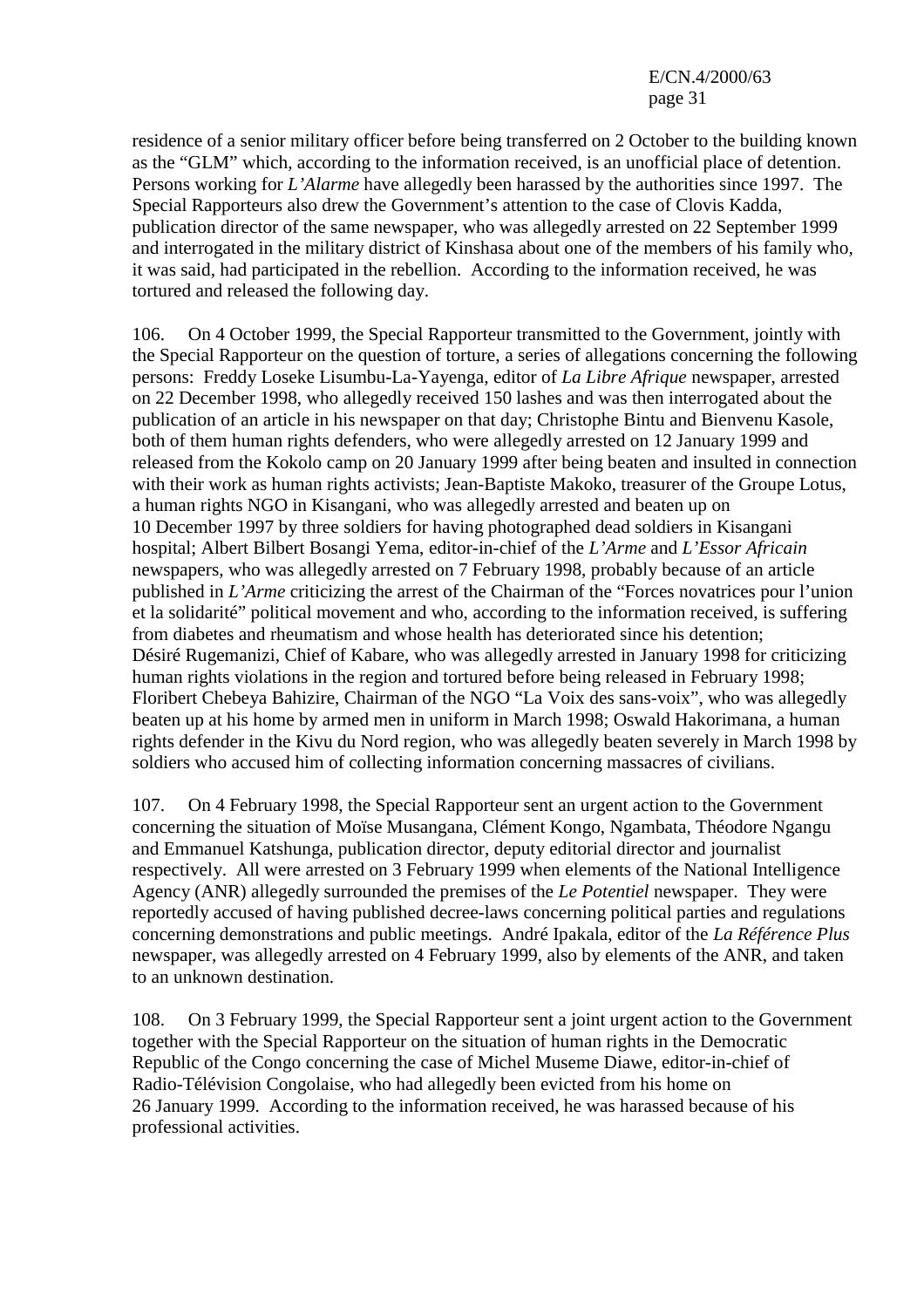109. On 25 January 1999, the Special Rapporteur transmitted a joint urgent action to the Government with the Special Rapporteur on the situation of human rights in the Democratic Republic of the Congo concerning the questioning of Kinyongo Saleh on 2 January 1999 about an article that was published in the *La Vision* newspaper. It is said that he was released the same evening. The cases of Thierry Kyalumba, publication director of *La Vision*, questioned by the same services, and of François Kadima Malungu, former special security adviser to President Kabila, were also transmitted.

#### **Observations**

110. The Special Rapporteur regrets that no reply has yet been received from the Democratic Republic of the Congo.

### Djibouti

### Communication sent

111. On 5 October 1999, the Special Rapporteur sent an urgent appeal to the Government of Djibouti concerning the arrest and detention of journalists Moussa Ahmed Idriss, Daher Ahmed Farah and Ali Meidal Wais. According to the information received Moussa Ahmed Idriss, editor of the monthly *Le Temps*, was arrested on 23 September 1999 in a police raid following the publication of an article stating that a military helicopter was destroyed as a result of guerrilla action. This was reportedly denied by the authorities who claimed it to be an accident. Ali Medidal Wais, senior editor of *Le Temps*, was arrested on 2 September 1999 and sentenced to eight months in jail for "dissemination of false new stories" and "damaging the armed forces' morale in an effort to harm national defence". Daher Ahmed, editor of the weekly *Le Renouveau*, was also sentenced to one year in prison for the same reason.

#### **Observations**

112. The Special Rapporteur has been informed that Moussa Idriss, Ali Medal Waiss and Daher Ahmed Farah were released on 8 December 1999. However, the two newspapers, which were suspended for six months, have still not resumed publishing.

#### Equatorial Guinea

## Communication sent

113. On 15 November 1999, the Special Rapporteur sent an allegation to the Government of Equatorial Guinea concerning the refusal of government bodies to process applications that would have authorized the appearance of the following periodicals: *El Tiempo* (application of 11 July 1996), *La Opinión* (application of 22 April 1998), and *La Hoja del Periodista* (application of 6 March 1998). The Special Rapporteur was also informed that José Olo Obono, well-known criminal lawyer and secretary-general of one of the parties awaiting recognition, has been sentenced to five months in prison and a fine for "insulting the Government". It was alleged that Mr. Obono levelled strong criticism at the authorities during an interview he gave to the Spanish press in connection with the death of his former client, Martin Puye Topete.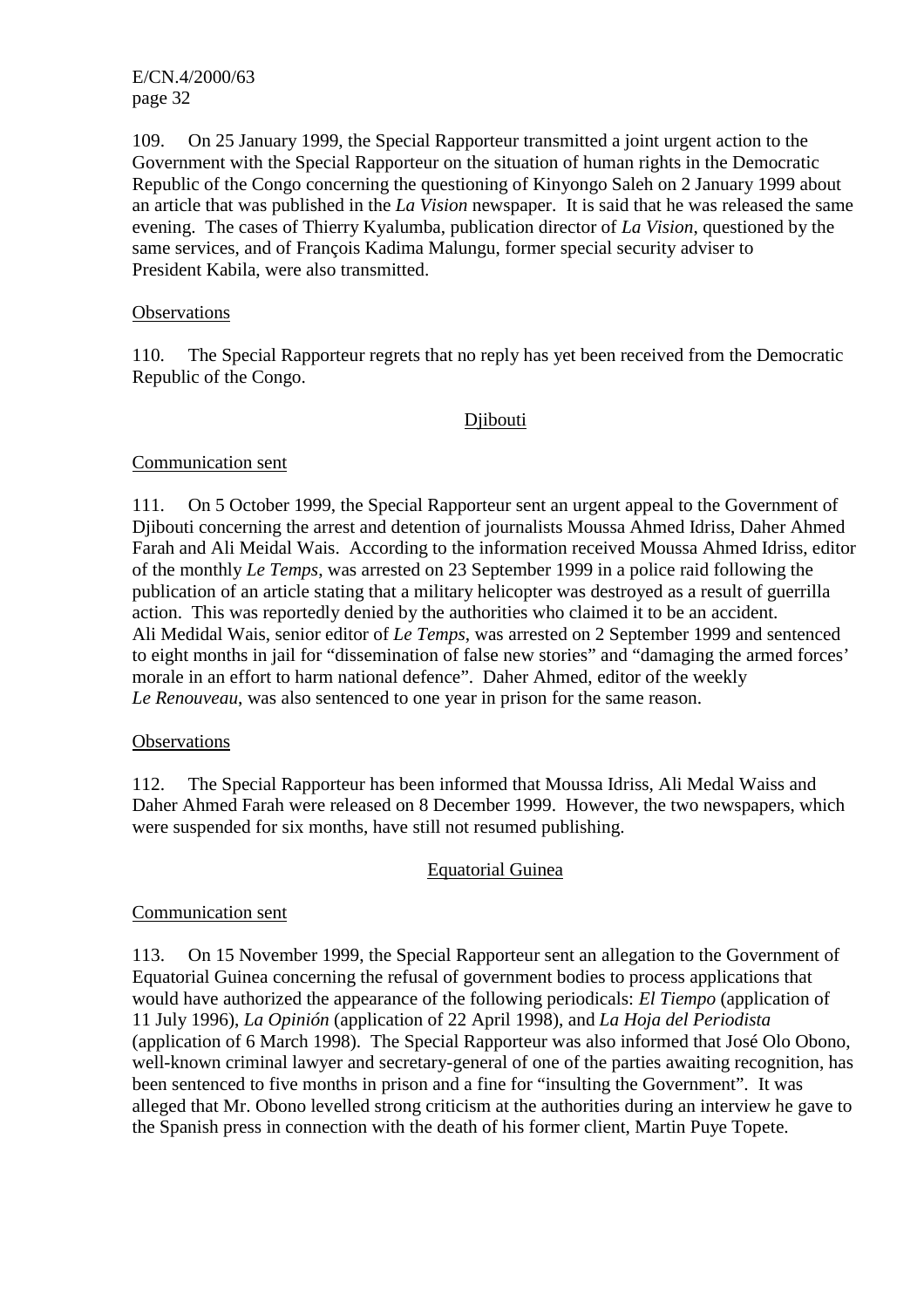According to the source, another serious incident occurred on 1 November 1998 when Alberto Mbe, Asunción Nsang Elo, María Luisa Abuy Eko and Benjamin Mba, members of the Convergencia para la Democracia Social party, were detained because they attempted to bring into Equatorial Guinea from Gabon 60 copies of a book published in Spain under the title Equatorial Guinea at the Crossroads. The Special Rapporteur also expressed concern over the absence of the regular publication of laws, decrees and governmental acts which jeopardizes the right of citizens to access information.

### **Observations**

114. The Special Rapporteur is aware that, given the timing of this allegation, the Government's reply will appear in next yearls report.

### Iran (Islamic Republic of)

### Communications sent

115. On 13 July 1999, the Special Rapporteur sent a joint urgent appeal with the Special Representative on the situation of human rights in the Islamic Republic of Iran concerning student demonstrators who were attacked on 8 July 1999 by members of the armed forces and the student vigilante group, Ansar-e Hezbollah, while they were gathering outside the university hostels on Tehran University as Amirabad campus to demonstrate against the closure of the daily newspaper *Salam*. Concern was expressed over the alleged deaths of four students, Na'imi, Sohrabian, Yavari and Zakeri, as well as over the arrest of and injury to students during this demonstration. On 6 July, student activists Mohamad Masud Salamati, Sayed Javad Emami and Parviz Safaria were reportedly detained after a demonstration outside the United Nations office in Tehran demanding the release of two journalists, Heshmatollah Tabarzadi and Hossein Kashani, who were arrested in mid-June.

116. On 12 July 1999, the Special Rapporteur sent a joint urgent action, with the Special Rapporteur on the question of torture and the Special Representative, concerning the cases of Heshmatollah Tabarzadi and Hossein Kashani, journalists of the weekly publication *Hovizat-U-Khich*, which has since reportedly been banned. The two journalists were allegedly arrested on 16 and 19 June 1999 for publishing information "contrary to the public order and the public interest" and "issuing an anti-establishment communiqué". On 6 July 1999, a number of students were reportedly protesting the detention of the above-mentioned individuals at the United Nations office in Tehran and were themselves arrested. Furthermore, it has been reported that the Government suspended the publication of a leading moderate newspaper, *Salam*, the same day the Majilis passed a new law which in principle restricts freedom of the press. Salam<sub>Is</sub> editor, Morad Raisi Veissi, was reportedly detained on 7 July 1999.

117. On 15 December 1998, the Special Rapporteur transmitted a joint urgent appeal with the Special Representative and the Special Rapporteur on extrajudicial, summary or arbitrary executions to the Government of Iran. They expressed concern about the disturbing news of what is described as a "pattern of murders and disappearances" of prominent Iranian writers and government critics. Majid Sharif, Mohammad Mokhtari and Mohammad Jafar Pooynade, all said to be writers, were allegedly found dead in suspicious circumstances after having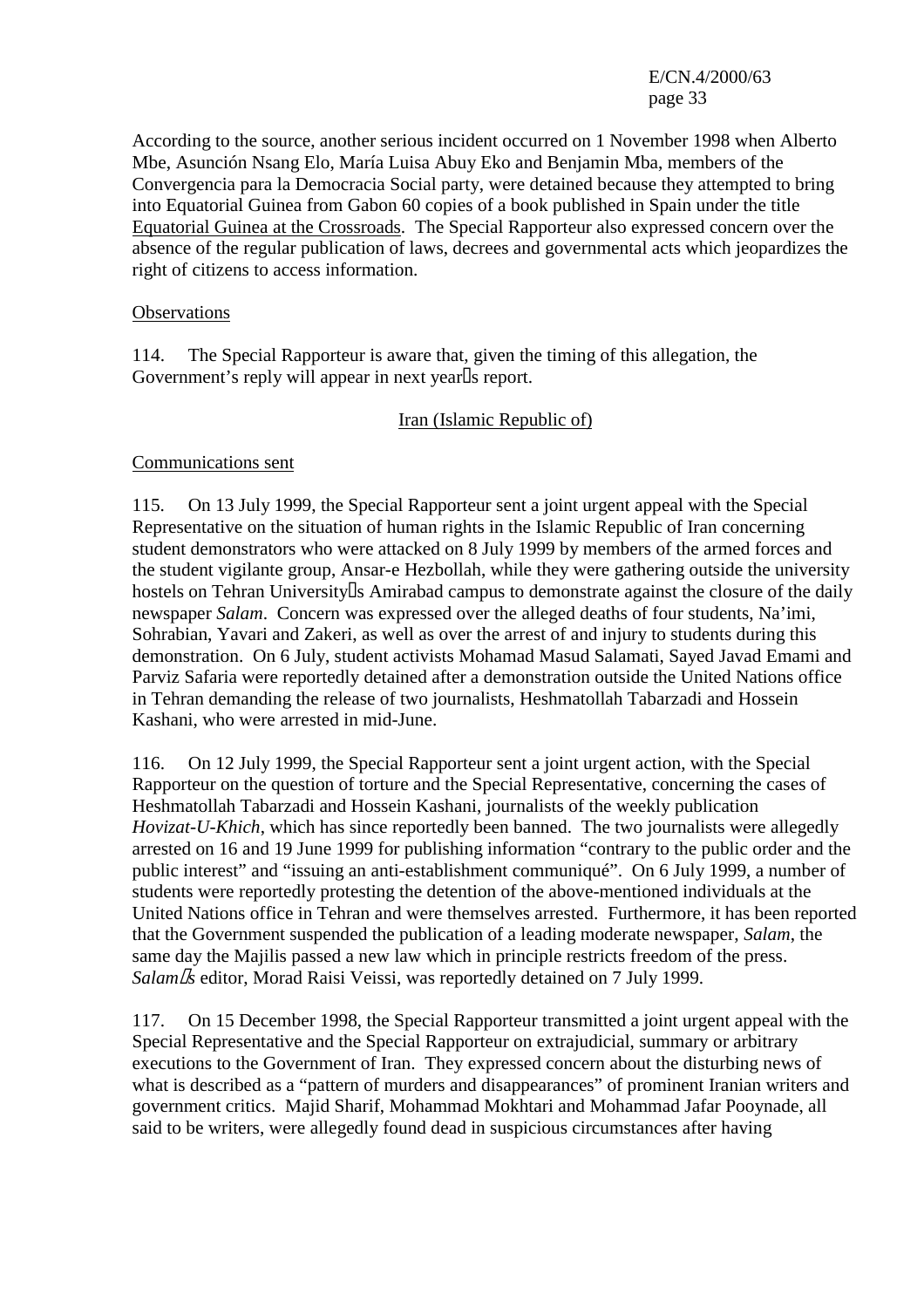disappeared on 23 November, 3 and 9 December 1998 respectively. It is noted that these deaths followed the reported killings on 22 November 1998 of Dariush Forouhar and his wife, Parvaneh Forouhar, both prominent critics of the Government. Concern was expressed about the safety and physical integrity of Pirouz Davani, intellectual, critic and editor, who was reported missing since 25 August 1998, as well as that of all Iranian political and intellectual dissidents.

### Communication received

118. The Government of the Islamic Republic of Iran replies to the Special Rapporteur in a communication dated 12 January 1999. It addressed the arrest of several staff of the Ministry of Information on charges of complicity in the killings of five Iranian citizens. The Government expressed its trust in the transparency and effectiveness of national mechanisms.

119. In its communication of 12 April 1999, the Government in reference to an allegation of 30 October 1998, stated that the publishing of *Rah-e-no* and *Tavana* had been suspended because of technical problems and a lack of funds.

#### **Observations**

120. The Special Rapporteur wishes to thank the Government of the Islamic Republic of Iran for its replies and for having kept him informed on the recent developments regarding the situation of the media in the Islamic Republic. The Special Rapporteur was informed by the source that Hossein Kashani, director of the newsletters *Hoveyet-e-Khish*, was released on bail in July 1999. Moreover, the Special Rapporteur learned that Heshmatollah Tabarzadi was released on bail on 5 November 1999.

#### Ireland

121. From 18 to 22 October 1999, the Special Rapporteur undertook a visit to Ireland, on which he has reported separately to the Commission at its present session. (E/CN.4/2000/63/Add.2).

#### Israel

#### Communication sent

122. On 22 September 1999, the Special Rapporteur sent a joint urgent action with the Chairman-Rapporteur of the Working Group on Arbitrary Detention concerning the arrest and detention of Ms. Cosette Elias Ibrahim, a journalist and student in the Faculty of Journalism in the Lebanese University of Beirut. According to the source, Ms. Elias Ibrahim was apprehended by Israeli soldiers, interrogated and then transferred to the detention centre at Al-Kiam. Two other individuals, Degaulle Boutros Bou Taleb and Samir George Khyame, also affiliated with the Lebanese media, were also allegedly detained and transferred to al-Khiam. According to the reports, Ms. Elias Ibrahim has been accused by the Government of Israel of writing reports about the occupied zone in southern Lebanon as well as of submitting information to the Lebanese armed forces about the movements of the Israeli army.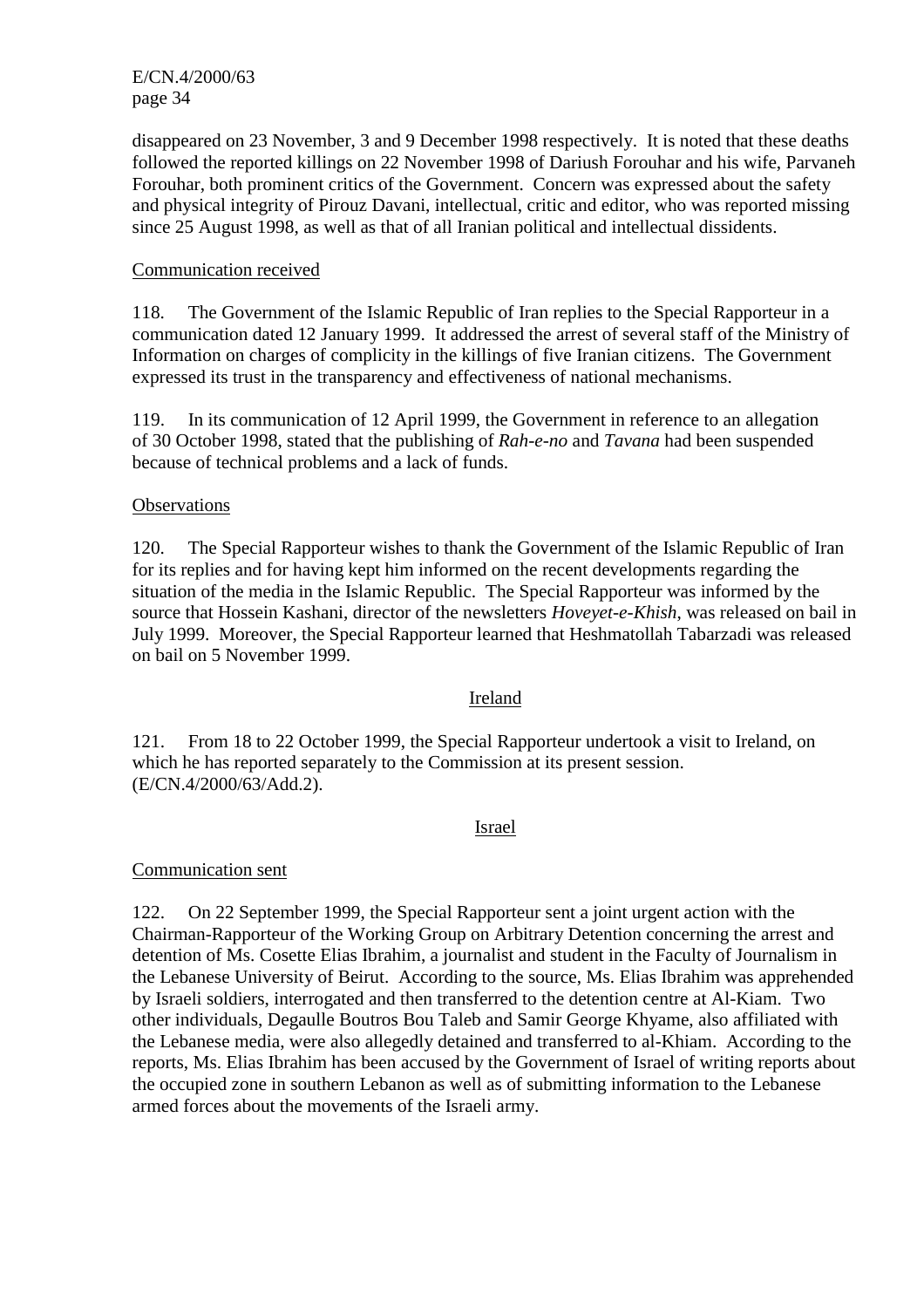#### Communications received

123. The Government of Israel replied to the Special Rapporteur on 28 September 1999. Regarding the detention of Ms. Cosette Elias Ibrahim, Mr. Degaulle Boutros Bou Taleb and Mr. Samir George Khyame, the Government suggested that any requests for further information should be addressed directly to General Lahad, who is responsible for the El-Khiam detention centre. The Government further reported that Lebanese prisoners fall into two categories: those who have been apprehended in the course of terrorist attacks against the Israeli Defence Forces are held in Israeli detention centres, while those who have been apprehended in the course of attacks against the South Lebanon Army are held in El-Khiam detention centre.

124. The Special Rapporteur also acknowledges the communication sent on 14 July 1999 by the Government to draw his attention to the arbitrary arrest of Mr. Maher Dasuki in a town under the administration of the Palestinian Authority.

## **Observations**

125. The Special Rapporteur thanks the Government of Israel for its prompt reply.

## Japan

## Communication received

126. The Government of Japan responded on 8 October 1999 to a joint allegation sent with the Special Rapporteur on the sale of children, child prostitution and child pornography on 13 July 1998 expressing concern over the extensive proliferation of Web pages, bulletin boards and news-servers disseminating images of child pornography over the Internet (see E/CN.4/1999/64, para. 82). The Government informed the Special Rapporteur that on 26 May 1999, a Law for Punishing Acts related to Child Prostitution and Child Pornography and for Protecting Children was enacted. It was due to enter into force on 1 November 1999. The Law provides that those who display child pornography on the Internet face imprisonment of up to three years. Measures to regulate the pornography industry operating through the Internet were introduced by an amendment to the Law on Control and Improvement of Amusement Business in October 1998. Moreover, the communication stated that when police investigators detect child pornography on the Internet, they ask the Internet providers to delete the material from the network. A trade organization of Internet providers has developed guidelines to curb illegal and harmful information, including child pornography, on the Internet. Under the guidelines providers can take measures such as warning, deleting the material and suspending the services to those that put illegal and harmful material on Web pages.

## Jordan

## Communications sent

127. On 25 October 1999, the Special Rapporteur sent an urgent appeal concerning the expulsion of Mr. Abdullah Hassanat (chief editor of the *Jordan Times*), Mr. Sultan Hattab (columnist at *Al Rai*), and Mr. Jihad al-Monati (journalist at *Al Dustour*) from the Jordan Press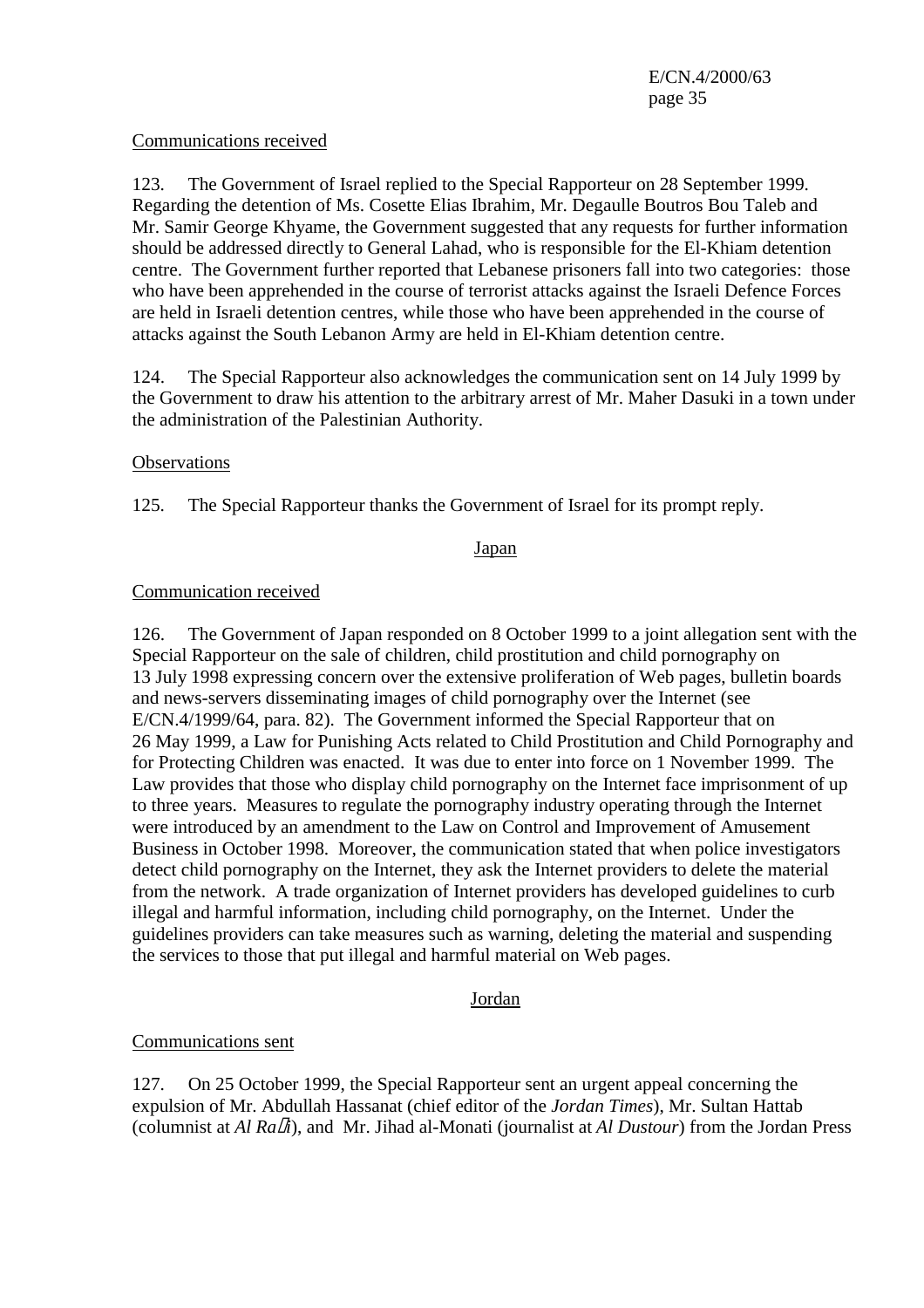Association (JPA). According to the source the expulsion was in response to a visit which the journalists made to Israel, at the invitation of the Haifa University Centre for Arab-Jewish Studies, in September 1999. As reported, membership in JPA is necessary to exercise the profession of journalism in Jordan.

128. On 11 August 1999, the Special Rapporteur transmitted an urgent action concerning Senan Shaqdeh, a senior editorial adviser for the evening daily newspaper *Al-Masaya* and a member of the Jordanian Journalists Association. On 25 July 1999, he was reportedly arrested for publishing an article in *Al-Masaya* which, according to the authorities, was damaging to the Government<sup>[]</sup>s relations with a foreign Power.

## **Observations**

129. The Special Rapporteur welcomes the release of Mr. Shaqdeh on 10 August 1999.

### Kenya

### Communication sent

130. On 23 September 1999, the Special Rapporteur sent a joint urgent action with the Chairman-Rapporteur of the Working Group on Arbitrary Detention concerning the detention and conviction of Mr. Tony Gachoka, publisher of the *Post on Sunday*, who was detained in connection with articles in his newspaper about alleged corruption in the judiciary. He was convicted of contempt of court, sentenced to six months' imprisonment and fined K Sh 1 million. The Special Rapporteur has been informed that three of the judges named in the newspaper articles for which Mr. Gachoka was being tried sat in judgement on his case.

#### **Observations**

131. The Special Rapporteur welcomes the release of Mr. Gachoka on 3 November 1999.

## Kuwait

#### Communications sent

132. On 11 October 1999, the Special Rapporteur sent an urgent action to the Government of Kuwait concerning the arrest and detention of Mr. Ahmad Baghdadi, head of the Political Science Department at Kuwait University and a regular contributor to the daily newspaper *Al-siyassa*. Mr. Baghdadi was convicted on 4 October 1999 on charges of defaming Islam and the prophet Muhammad for an article he wrote in 1996 in the Kuwait University student magazine *Al-Shoula*. According to the information received, Mr. Baghdadi has been sentenced to one month in jail and is currently detained at Talha prison.

133. On 21 July 1999, the Special Rapporteur sent an urgent action concerning the continued detention of journalists Fawwaz Muhammad al Awadhi Bseiso and Ibtisam Berto Sulaiman al-Dakhil who, together with three colleagues from the newspaper *al-Nidaa*, were sentenced to death in June 1991 for having collaborated with occupying Iraqi forces. It has been reported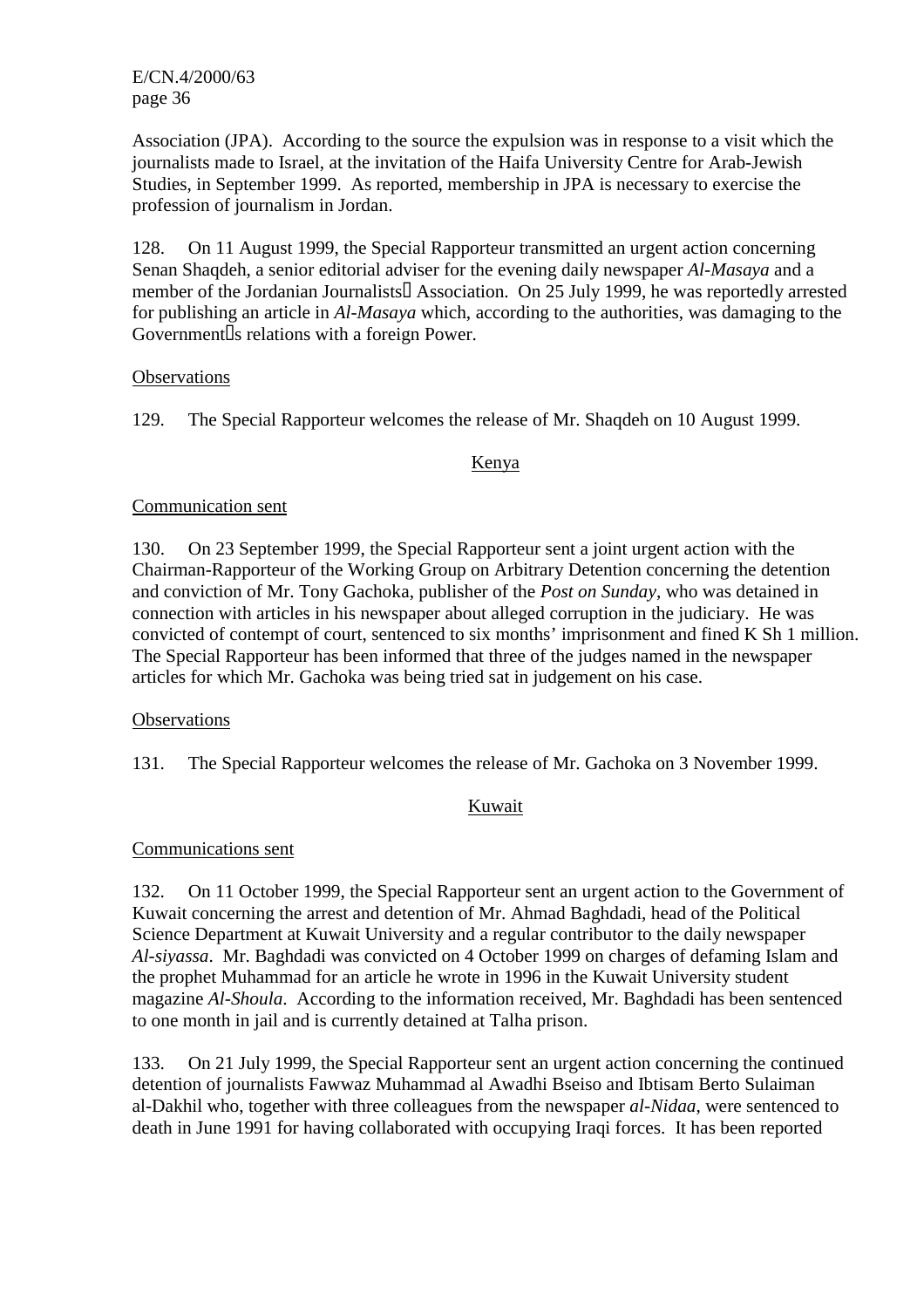that 10 days later, the sentences were commuted to life imprisonment. However, the three colleagues of Mr. Bseiso and Mr. al-Dakhil, who were convicted of the same charges and subject to the same sentence, were released from jail on 25 February 1999 whereas the whereabouts of Mr. Bseiso and Mr. al-Dakhil remain unknown as well as their place of detention.

## Communications received

134. The Government informed the Special Rapporteur, in its communication dated 19 November 1999, that Mr. Baghdadi was convicted to six months' imprisonment for defaming the Prophet Muhammad. The charges against him were brought under the Kuwait Public Code and not under the laws governing the media. As a result of an appeal on 4 October 1999, Mr. Baghdadi had his sentence reduced to one month. Following his hunger strike, he was taken after one day to the hospital and granted permission to receive visits from family members and the media. It is further noted that the court hearing his case respected all national and international standards and that Mr. Baghdadi was represented by three lawyers. On 18 October 1999, the Prince of Kuwait granted him a pardon, so that Mr. Baghdadi spent only 13 days in prison. The Government further stated that the Kuwaiti Constitution endorses fully the right to freedom of opinion and expression (art. 36) which is limited only by the necessity of public order.

135. The Government sent a communication on 30 July 1999 informing the Special Rapporteur that the Ministry of Information decided to ban the Al-Jazeera satellite and its correspondent from exercising their activities on charges of defaming the Amir. However, after the station's administration made an official apology and the presenter was dismissed, the Ministry lifted the ban and allowed the opening of a permanent office.

## **Observations**

136. A response from the Government is still awaited.

## Lebanon

## Communication sent

137. On 4 November 1999, the Special Rapporteur sent an urgent appeal to the Government of Lebanon concerning the case of Marcel Khalifa, a well-known singer. According to the source, Mr. Khalifa was put on trial on 3 November 1999 for "insulting religious values" by including a two-line verse from a chapter of the Koran in his song "I am Yousef, o father" recorded in 1995. Allegedly, under article 473 of Lebanon<sup>I</sup>s Penal Code blasphemy is punishable by one month to one year in prison, while article 474 of the Penal Code punishes "insulting publicly a religion" with imprisonment ranging from six months to three years.

#### Communication received

138. The Government informed the Special Rapporteur, in its communication dated 29 November 1999 with regard to the case of Mr. Marcel Khalifa, that the Lebanese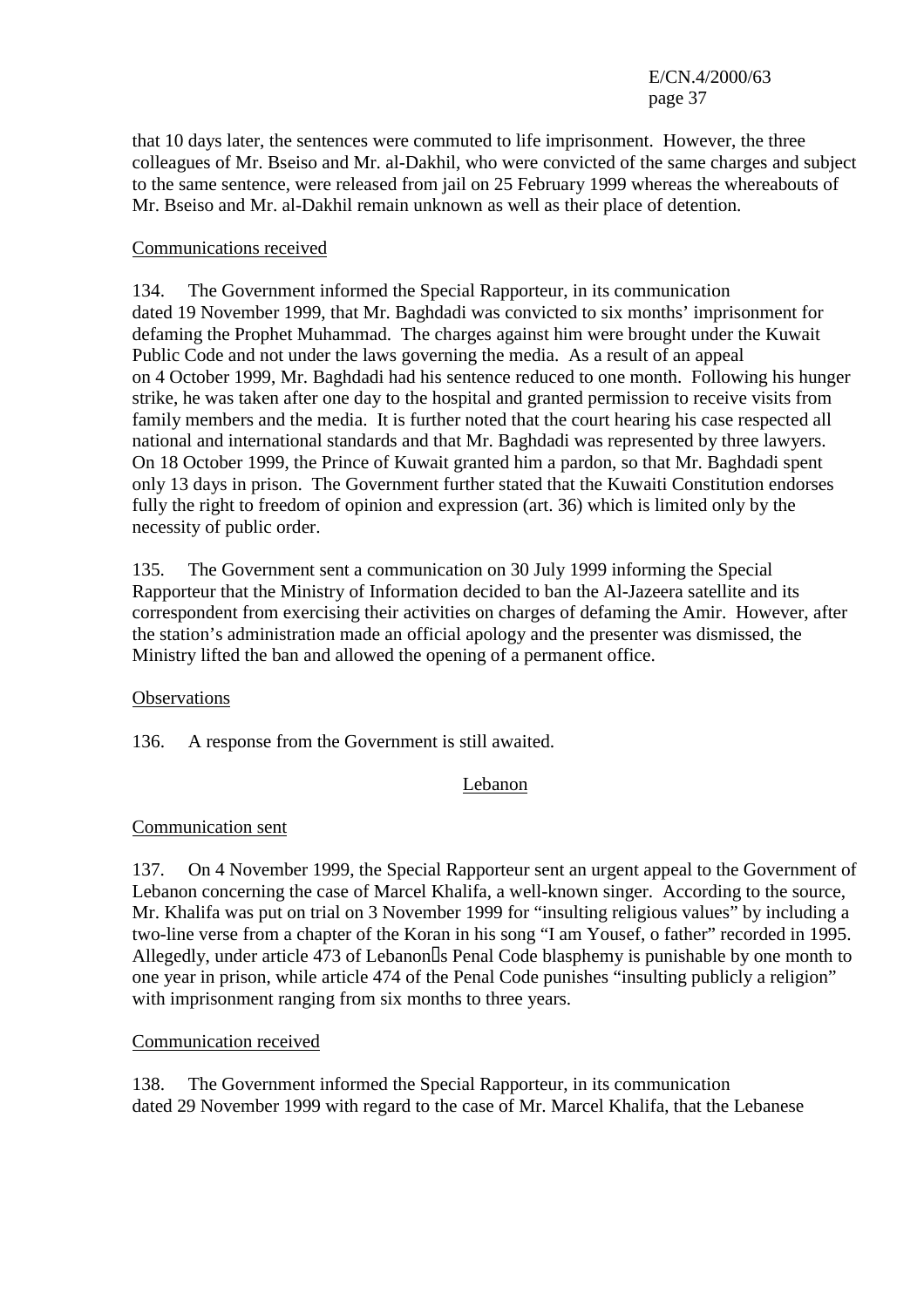Constitution guarantees the right to freedom of opinion and expression. The Government further affirmed that Mr. Khalifa will get a fair trial and that he is still living in full freedom and giving his concerts according to schedule.

### **Observations**

139. The Special Rapporteur wishes to thank the Government for its prompt reply.

#### Malaysia

#### Communications sent

140. On 14 September 1999, the Special Rapporteur sent an urgent action concerning the imprisonment of Murray Hiebert, a Canadian citizen and bureau chief of the weekly *Far Eastern Economic Review* in Kuala Lumpur. According to the information, Murray Hiebert was jailed on 11 September 1999 for six weeks after the Appeal Court upheld a 1997 conviction for "contempt of court". Mr. Hiebert was first sentenced to three months in jail in September 1997 for an article entitled, "See you in court", which appeared on 23 January 1997 about a suit brought by Chandra Sri Ram, the wife of Appeal Court Judge Gopal Sri Ram, against the International School of Kuala Lumpur. Upon his conviction and pending the appeal of the original sentence, the court reportedly seized Mr. Hiebert's passport and he has therefore been unable to leave Malaysia since that time.

141. On 18 June 1999, the Special Rapporteur sent a joint allegation with the Special Rapporteur on the right to education concerning the dismissal of Dr. Chandra Muzaffar, Professor and Director for Civilizational Dialogue of the University of Malaysia. Owing to the apparent absence of an academic rationale for Professor Muzzafarls dismissal, it is alleged that the dismissal is a politically motivated reprisal for his support for the opposition leader Ibrahim Anwar and the reform movement.

#### Communications received

142. In its communication of 4 October 1999, the Government of Malaysia replied that in the case of Mr. Murray Hiebert, the Malaysian judiciary had arrived independently at its judgement solely on the basis of the relevant laws.

143. The Government of Malaysia on 11 August 1999 informed the Special Rapporteur that Dr. Chandra Muzzaffar allegedly was dismissed from his position at the university not for political reasons but because his contract had ended.

#### **Observations**

144. The Special Rapporteur thanks the Government of Malaysia for its prompt replies and welcomes the release of Mr. Hiebert on 11 October 1999.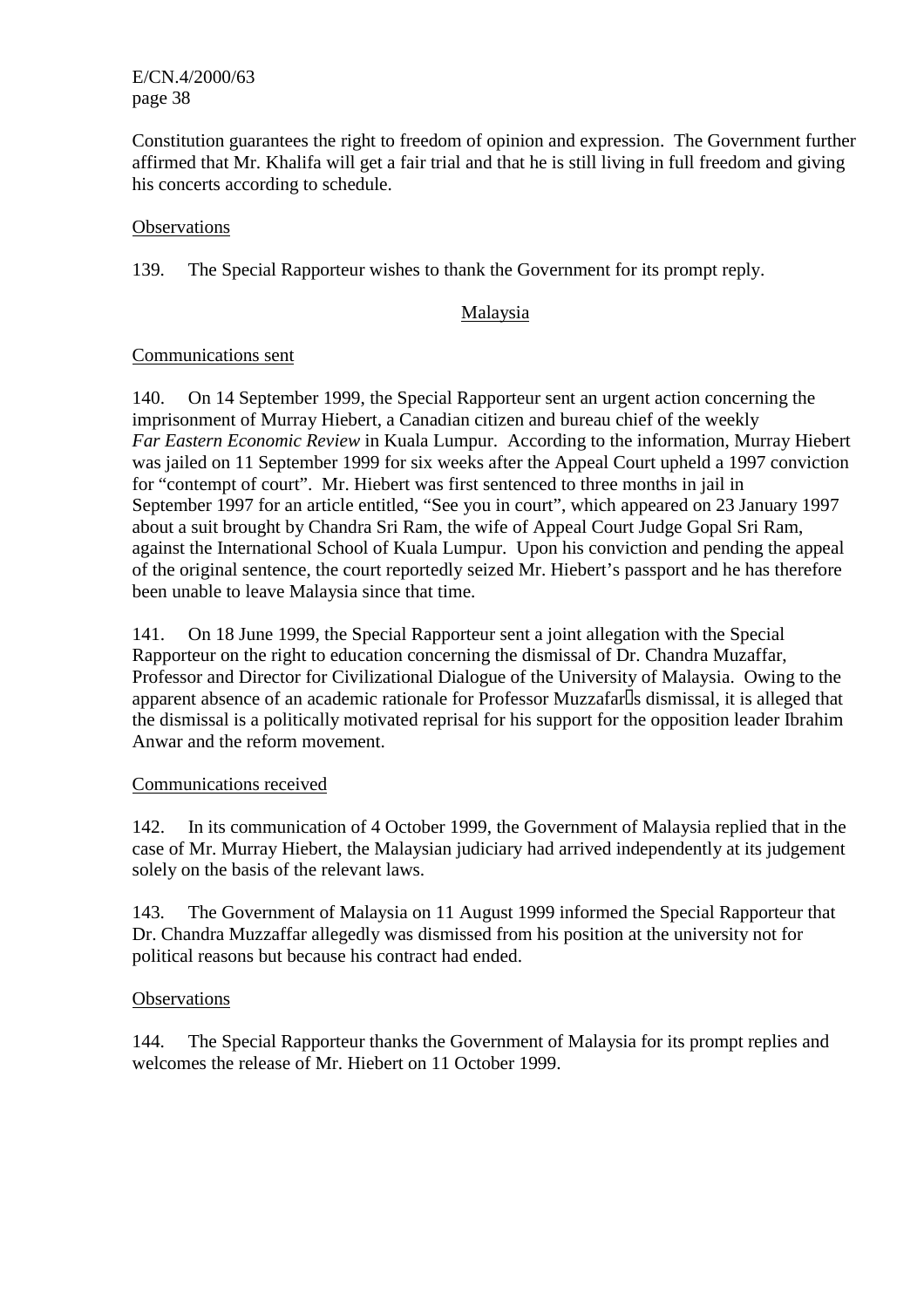#### Mexico

#### Communications sent

145. The Special Rapporteur, jointly with the Special Rapporteur on extrajudicial, summary or arbitrary executions, sent three urgent actions in connection with the death threats received by persons working for the "Miguel Agustín Pro-Juárez" Human Rights Centre NGO on 6 September, 16 September and 1 November. Digna Ochoa Plácido said that she had been assaulted, questioned and harassed by a group of individuals who entered her home and questioned her until the morning of 29 October and, before leaving, allegedly tied her to a butane gas container.

146. On 6 October 1999, the Special Rapporteur also requested information concerning allegations of the violation of the human rights of the following persons:

(a) On 16 December 1998, the body of Philip True, a United States citizen and correspondent for the *San Antonio Express News*, was found in the Sierra Madre mountains. According to the information received, Mr. True had gone to Huicholes in order to write an article about the indigenous population of the region;

(b) During the same week, Armando Meléndez Sánchez, a journalist, was killed by three men who shot him in the presence of his wife;

(c) Luis Mario García Rodríguez, a reporter for the *La Tarde* newspaper, was killed on 12 February 1998 near a police station in Mexico City. According to the source, Mr. Rodríguez had written several articles about corruption in the Government Procurator's Department and the Federal Judicial Police;

(d) Héctor Félix Miranda, author of a column in which public and private corruption was regularly criticized, was killed in 1998;

(e) Jesús Blancornelas, editor of the *Zeta* weekly in Tijuana, was taken to hospital on 27 November 1997 following an attempt on his life. According to the source, there are indications that drug traffickers were behind the affair since Mr. Blancornelas often published articles about the Tijuana cartel;

(f) Gabriel Gaza, a crime reporter with the *El Diario* newspaper in Nuevo Laredo, was beaten up in the street on 7 October 1997 by about 12 police officers, including Inspector Juan Antonio Treviño. It was reported that the police subsequently apologized for what had happened, explaining that it was an error since they had confused Mr. Gaza with a criminal;

(g) The photographer Raúl Urbina was assaulted by security officers when he was covering a demonstration in Mexico City on 3 September 1997;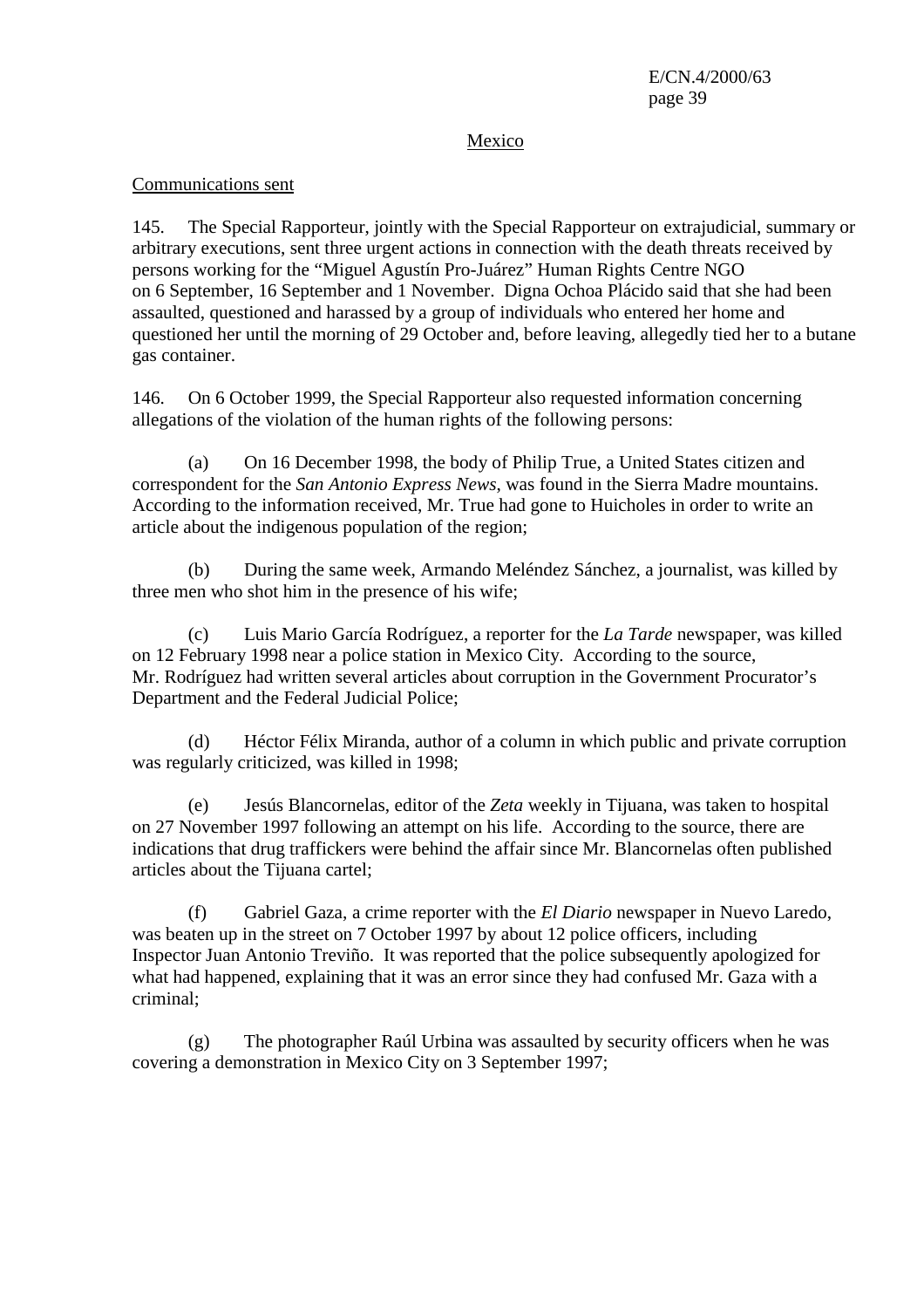(h) Daniel Lizarraga, of the *La Reforma* newspaper, was abducted on 5 September 1997 by two men who are thought to have been members of the Federal Judicial Police. According to the information received, Mr. Lizarraga was investigating an alleged connection between officials of the Government Procurator's Office and cocaine traffickers;

(i) Fátima Monterroso, of the "Detrás de la Noticia" programme, and Daniel Pensamiento, of the *La Reforma y El Norte* newspaper, correspondents in Chiapas, were assaulted on 26 August 1997;

(j) Rafael Jiménez y Leobardo Espinoza, reporters for *El Debate*, as well as Georgina Gill of the Televisa television company and Manuel Salas and Moisés Juarez, of *Noroeste*, were assaulted and threatened in Culiacán on 31 July 1997. It is alleged that these attacks were the work of the State Judicial Police of Sinaloa;

(k) Nidia Marín, of the *Excelsior* newspaper, Miguel Pérez of the *La Reforma* newspaper and Juan García, a photographer with the *Excelsior* were, according to the information received, assaulted by State guards on 4 June 1997 when they were covering an inauguration ceremony;

(l) Salvador Chávez, a correspondent for the Televisa television company, was arrested on 12 April 1997. According to the information received, he was detained for two hours and beaten by the police when covering a police operation in Guadalajara in the State of Jalisco;

(m) Cuauhtémoc Ornelas Campos, editor of the *Alcance* review, has officially been declared as having disappeared since 4 October 1995. According to the information received, he condemned the activities of drug traffickers in the region of the State of Coahuila and their connection with the authorities.

147. On 16 July 1999, the Special Rapporteur sent a joint urgent action with the Special Rapporteur on extrajudicial, summary or arbitrary executions concerning the death threats received on various occasions by Jesús Barraza Zavala, director of the *Pulso* weekly and the aggression against his bodyguard by alleged official agents. On 9 April 1999, *Pulso* published two articles connecting Albino Quintero Meraz, an ex-governor, and the Federal Judicial Police with drugs trafficking and calling for an investigation. As a result, on 4 May 1999, Mr. Quintero's emissary allegedly threatened Mr. Barraza with death, stating that his body would be found floating in a river if he did not cease publishing his accusations. According to the information received, the emissary offered Mr. Barraza the sum of \$30,000 in exchange for his silence.

148. We have been informed that Benjamín Flores González, the former director of *Pulso*, was killed by drugs traffickers on 15 July 1997 and that the police has so far not arrested the authors of this crime.

149. On 26 April, both Special Rapporteurs sent an urgent action to the Government referring to the threats received by the staff of the *La Guillotina* review. It is alleged that on 8 April 1999 a man attacked Carina Ochoa, a journalist with this review.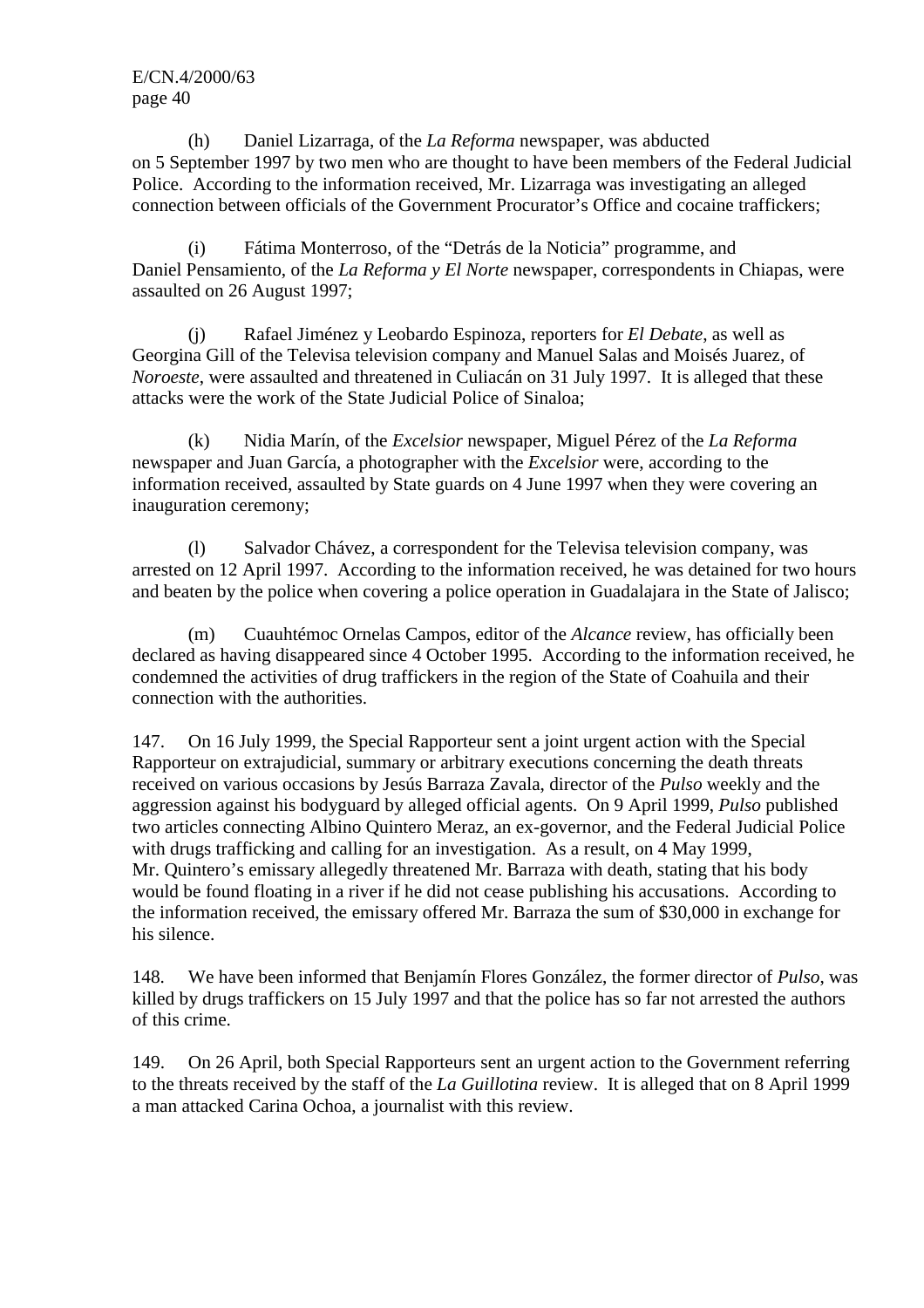150. On 15 February, the Special Rapporteur sent a joint urgent action together with the Special Rapporteur on extrajudicial, summary or arbitrary executions informing the Government of Mexico about the attack and the death threats received by Enrique Gutiérrez, a correspondent for the *El Sur* local newspaper while he was covering the elections of 7 February in Acapulco, State of Guerrero. The incident took place in La Glorieta de Puerto Marqués, when the journalist was gathering information on alleged irregularities in the electoral process committed by election officers from Polling Station 308 and staff working for the municipal government, who were members of the Institutional Revolutionary Party (PRI).

#### Communications received

151. The Special Rapporteur received a communication dated 13 February 1998 in which the Government of Mexico clarified the legal position in respect of some of the cases on which information had been requested. In its communication the Government provided information about the case of Rene Solorio, Ernesto Madrid and Gerardo Segura, as well as the cases of Daniel Lizárraga, David Vicenteno, Abdel Jesús Bueno León, Benjamín Flores González and Victor Hernández Martines. According to the information received, these cases are still under investigation and some have reached the trial stage. The Special Rapporteur will ask to be kept informed about the progress made in these proceedings.

152. The Mexican Government, in a communication dated 10 August 1999, provided the Special Rapporteur with information about the case of Jesús Barraza, stating that proceedings had been instituted and that the Federal Government had requested the Government Procurator of the State of Sonora to take measures to protect the journalist. It also stated that the Government Procurator was authorized to do everything in his power to prevent any direct or indirect action being taken against Mr. Barraza and to guarantee his integrity. The Government also transmitted additional information about the case of Jesús Barraza, indicating that, since 31 June 1999, elements of the municipal police in San Luis Río Colorado, Sonora, had been assigned to protect Mr. Barraza. Similarly, the deputy investigator of the Government Procurator's Department (ordinary jurisdiction) based in that town had ordered elements of the judicial police to carry out regular checks at various hours of the day and night, including contact with the staff of the *Pulso* weekly and Mr. Barraza's home.

153. The Mexican Government also sent a report dated 22 September 1999 indicating that the National Human Rights Commission (CNDH) had transmitted the file concerning the Human Rights Centre "Miguel Agustín Pro-Juárez" to the inspectorate responsible for coordinating the programme of assistance for journalists and human rights defenders, in accordance with article 40 of the CNDH Law which states that the Inspector-General may request the competent authorities to take preventive measures to avoid an irreparable outcome when such acts are reported. It added that preventive measures had been taken and that preliminary investigations had been launched.

154. In a letter dated 1 December 1999, the Special Rapporteur received a reply to the allegations submitted on a number of cases, providing information on each one. The progress made in the investigations varies from case to case. The report indicated that those responsible for the killing of the journalists Phillip True and Benjamín Flores Gonzáles had been identified and sentenced. However, it also stated, in respect of the killing of the journalist Luis García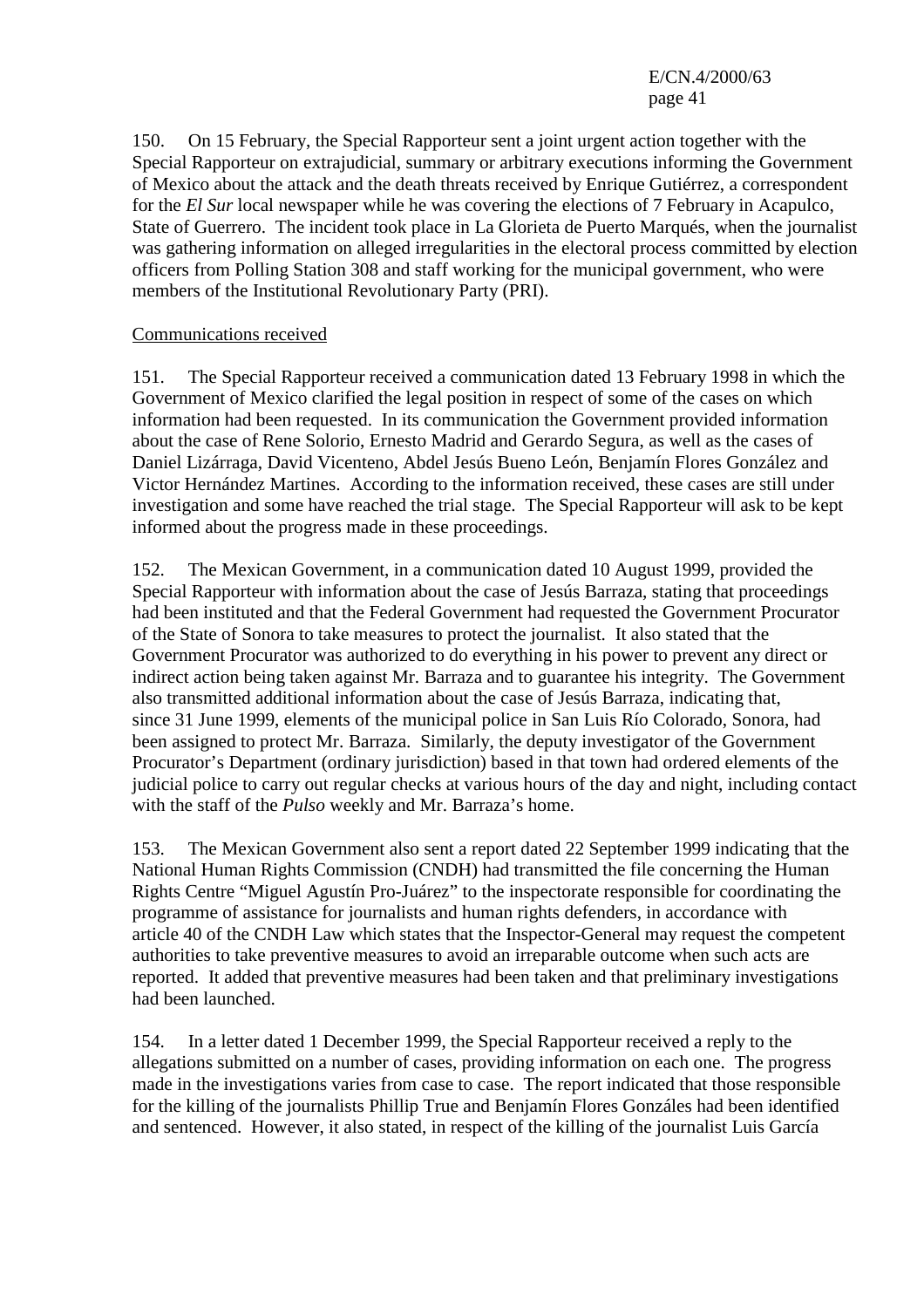Rodríguez and in the cases of the assault and battery of the journalists David Vicenteño and Salvador Chávez Calderón, that CNDH had ended its investigations since it had "found no evidence of the participation by any authority or public official". Similarly, it indicated that CNDH had closed the cases of Rene Solorio, Gerardo Segura and Ernesto Madrid because they had requested that the investigations should be discontinued. The case of the aggression committed against the journalist Raúl Urbina was also closed since the Public Security Secretariat of the Federal District had taken steps to determine who was responsible, so that it is unknown whether all the guilty parties have been identified and sentenced.

155. The information also indicated that, in the cases of the killing of the journalists Héctor Félix Miranda and Abdel Bueno León, as well as the attempt against the life of Jesús Blancornerlas, investigations had not yet been completed or that CNDH's recommendations had not been complied with fully.

#### **Observations**

156. The Special Rapporteur thanks the Mexican Government for the information received. However, he notes with concern that most of the journalists attacked were those who spoke out about a connection between drugs traffickers and officials and condemned the abuse of power by State agents.

### Myanmar

#### Communication sent

157. On 15 November 1999, the Special Rapporteur sent an allegation concerning restrictions on freedom of opinion and expression imposed by the Government which officially censors domestic public media. The Special Rapporteur also requested further information regarding the following individual cases. Saung Win Latt, a famous short story writer, has been detained since early 1997 and is serving a seven-year jail term for "violating the press" by making a joke about the junta during a literary talk. U Hla Pe, a member of the Central Executive Committee of the opposition National League for Democracy (NLD), and U Zeya, chairman of the Myaungmya township NLD Organizing Committee, were among others allegedly harassed on 26 January 1997 by the police. According to the information received , numerous NLD MPs , among them U Aung Tin from Shadaw and U Boe Thin from Loikaw, were forced to resign on 13 January 1997. U Moe Thu, a writer and journalist who worked closely with Aung San Suu Kyi, has reportedly been detained since May 1996. Allegedly, U Win Tin, former editor of *Hanthawaddy*, had his sentence extended on 28 March 1996 to five years since he reportedly sent letters describing prison conditions at Insein to the former Special Rapporteur on the situation of human rights in Myanmar, Professor Yozo Yokota. U Myo Mynt Nyen and U Sein Hlaing were arrested in September 1990 and sentenced to seven years in jail for publishing anti-Government propaganda. Allegedly, in March 1996 they were sentenced to another seven years for sending letters to the Special Rapporteur regarding the harsh conditions in prison.

158. On 28 July 1999, the Special Rapporteur sent a joint urgent action with the Special Rapporteur on the question of torture to the Government of Myanmar concerning the cases of Thaint Wunna Kin, Ma Khin Leh, U Aye Swe, Daw Tin Tin, Kyaw Kyaw Oo, U Zaw Myint,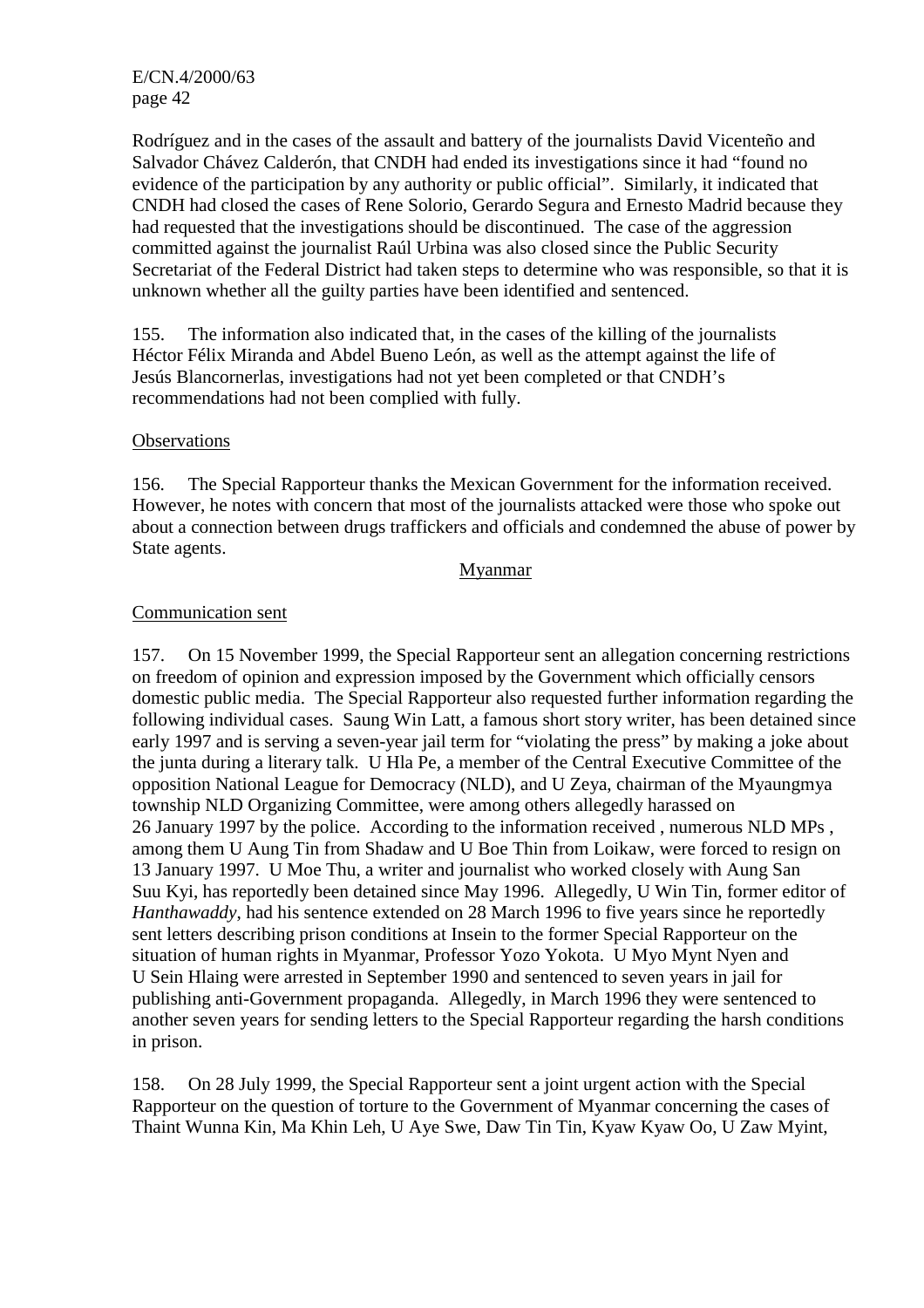Daw Tint Tint, Ko Zaw Zaw Latt, U Ba Chit, U Ye Tint, U Win Myint, Dr. Shwe Bo, Ma Thida Htway, Ko Lwin Moe Myint, Ko Myint Oo, Ko Ah Thay Lay, Ko Hla Win and two unnamed female physicians who were reportedly arrested between 19 and 23 July 1999 in Pegu, central Myanmar. Most of these individuals were allegedly arrested owing to their involvement in a march commemorating the fifty-second anniversary of the assassination of General Aung San. Military intelligence reportedly looked for Kyaw Wunna, one of the activists who was organizing the march, and, not finding him, arrested his 3-year-old daughter and his wife. Six other members of Kyaw Wunna's family were also allegedly arrested on 23 July 1999. The remaining 11 people, who were reportedly distributing pamphlets, were arrested between 19 and 24 July 1999.

### Communication received

159. The Government of Myanmar informed the Special Rapporteur on 11 August 1999 that allegations that some individuals, including a 3-year-old, have been arrested and detained in Bago are found to be untrue. However, some people have been investigated in connection with the discovery of pamphlets printed by the armed terrorist group, the All Burma Students' Democratic Front.

#### **Observations**

160. The Special Rapporteur thanks the Government for the reply received on 11 August 1999 and wishes to inform the Government that given the timing of the last communication, sent on 15 November 1999, the Government's reply will be included in next year's report.

## Nigeria

#### Communications sent

161. On 25 October 1999, the Special Rapporteur sent an urgent action together with the Chairman-Rapporteur of the Working Group on Arbitrary Detention concerning the arrest and detention of Mr. Jerry Needam, a journalist of the newspaper *Ogoni Star*, and a human rights activist, in connection with the attempt of the Movement for the Survival of the Ogoni People, (MOSOP), to express public concern over police conduct which would constitute an abuse of human rights.

162. On 5 May 1999, the Special Rapporteur sent a joint urgent action together with the Chairman-Rapporteur of the Working Group on Arbitrary Detention concerning the arrest on 25 April 1999 of Mr. Lanre Arogundade, Chairman of the Council of the Lagos Branch of the Nigerian Union of Journalists (NUJ). According to the source, Mr. Arogundade was first arrested and detained in February 1999 at a time when he had been receiving death threats as a result of his NUJ activities. It is alleged that he was arrested on the basis of petitions filed against him by a faction of the Union, in connection with his alleged involvement in the murder of former NUJ treasurer Bolade Fasasi. It is further reported that his detention coincides with planned activities for the celebration of World Press Freedom Day in Nigeria.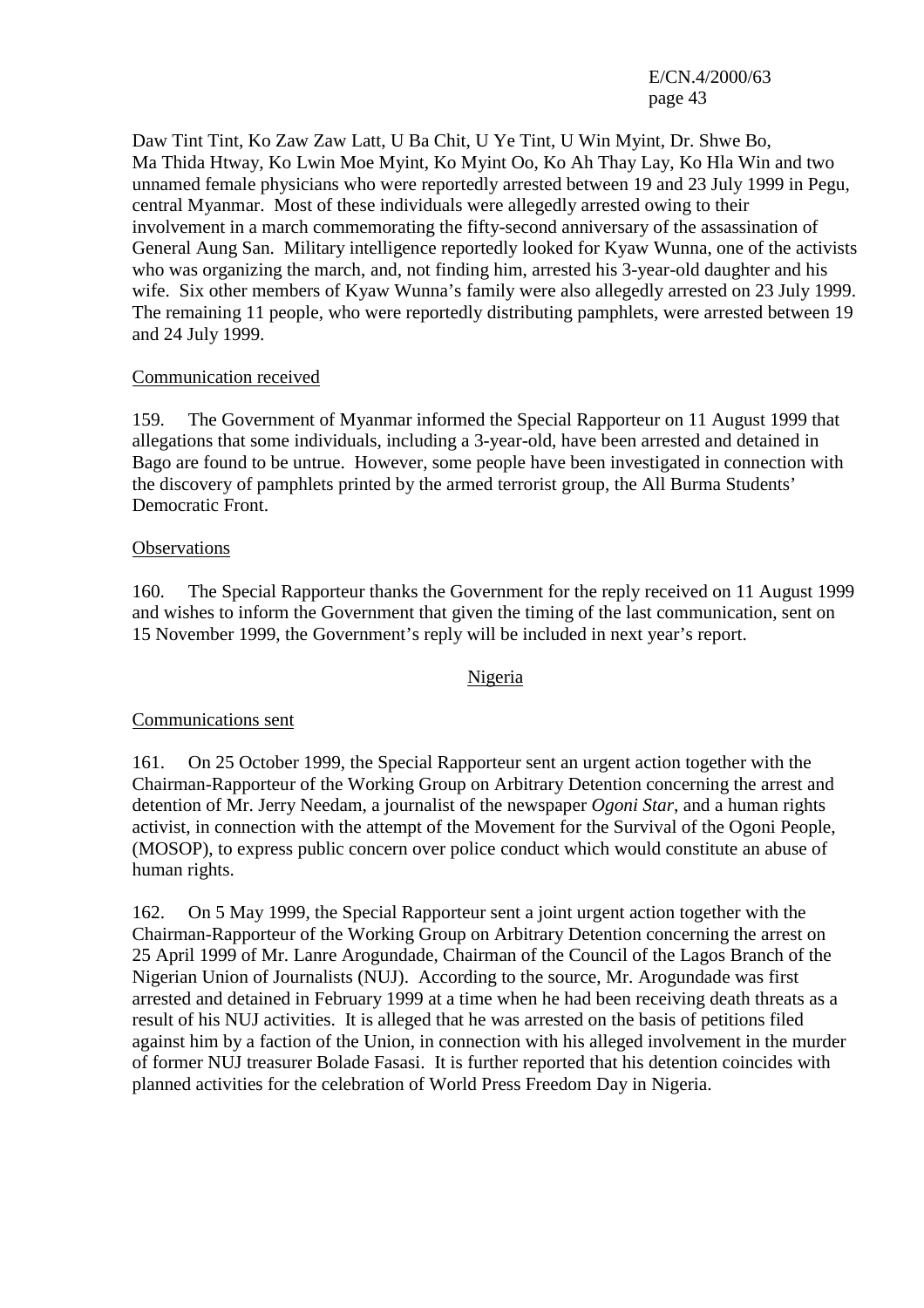#### **Observations**

163. The Special Rapporteur welcomes the release on bail of Mr. Needam on 2 November 1999 but regrets that no reply has been received from the Government on the case.

#### Pakistan

#### Communications sent

164. On 24 May 1999, the Special Rapporteur sent a joint urgent action with the Special Rapporteur on violence against women concerning a press statement issued on 14 May 1999 by the Social Welfare Minister of Punjab, Mr. Pir Bin Yamin Rizvi, in which he accused the Human Rights Commission of Pakistan, the women's organization Shirkat Gah and the Ajoka theatre group of spreading vulgarity and obscenity in the name of human rights and of anti-State activity. The allegation of anti-State activities reportedly emanates from the participation of a Shirkat Gah representative in a British Council seminar on violence against women held in England.

165. On 12 May 1999, the Special Rapporteur sent an urgent action concerning Mr. Najam Sethi, founder and editor of the English-language weekly newspaper *Friday Times*, who was arrested on 8 May 1999 by the Pakistan Intelligence Bureau, in cooperation with the Punjab police. The reasons for Mr. Sethi's arrest are assumed to be related to declarations he made in the BBC television documentary "Correspondant" concerning the alleged high level of corruption in the Government of Pakistan.

#### **Observations**

166. The Special Rapporteur welcomes the release of Mr. Sethi but still awaits a reply from the Government of Pakistan on the cases in question.

#### Peru

#### Communications sent

167. On 11 October 1999, the Special Rapporteur sent a joint urgent action with the Special Rapporteur on extrajudicial, summary or arbitrary executions concerning death threats to Juan Sausa Seclen, correspondent for the daily *La República*. According to information received, the anonymous caller threatened Mr. Seclen, who is now in hiding, that if he did not stop criticizing the National Intelligence Service he and his family would disappear. Allegedly, Mr. Seclen had published an article regarding the current activities of Hugo Coral Goychocea, a former member of a paramilitary group and now a bodyguard of Walter Pietro Maitre, mayor of the city of Jaem. Moreover, according to the source, the 28 September edition of *La República* was seized in order to prevent the information from being made public.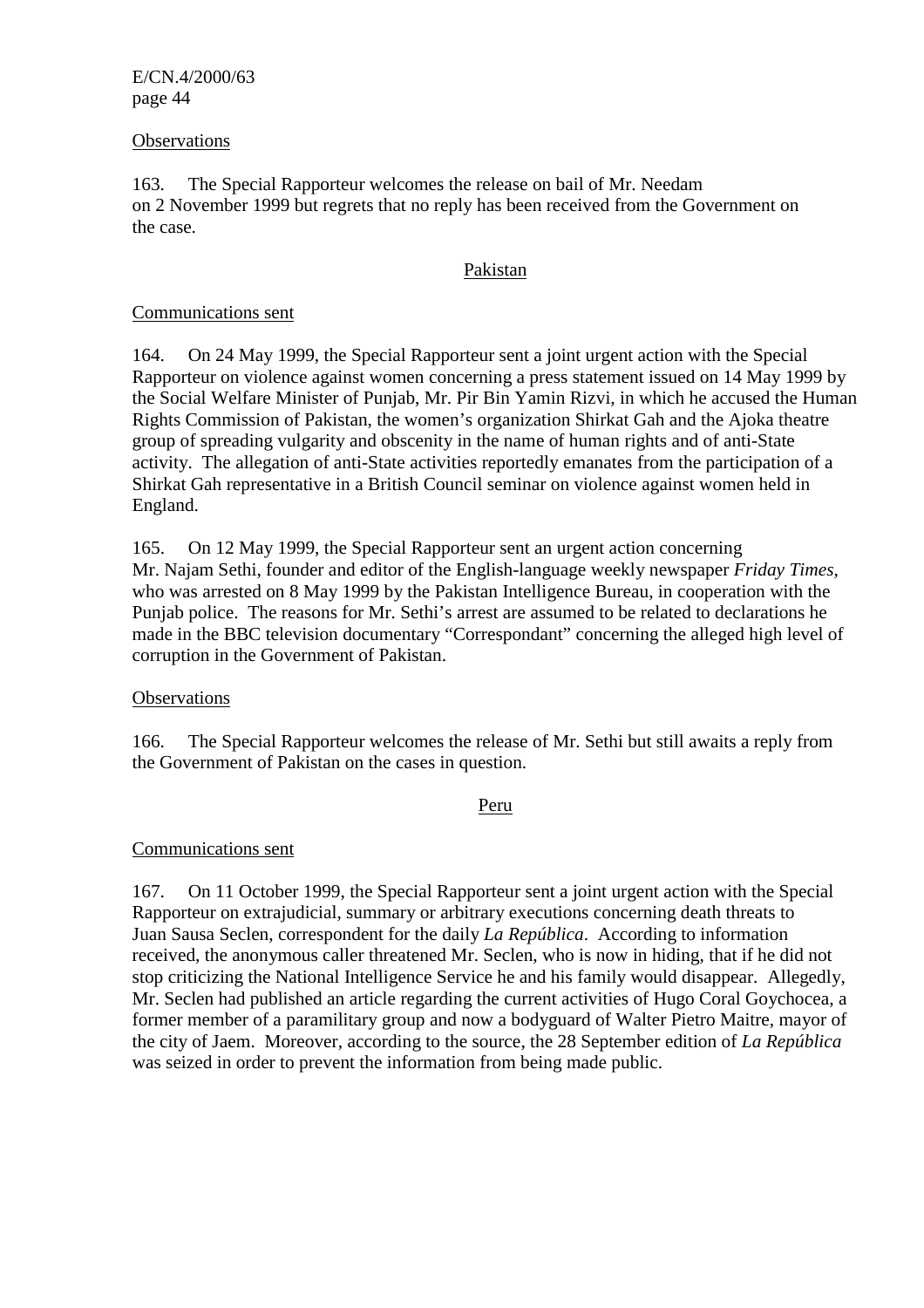#### **Observations**

168. The Special Rapporteur thanks the Government of Peru for the communication dated 16 June 1999 in which a list of people benefiting from an amnesty law was provided. However, replies to the communications sent are still awaited.

#### Republic of Korea

#### Communication sent

169. On 2 July 1999, the Special Rapporteur transmitted an urgent action to the Government concerning Suh Jun Sik, a prominent human rights activist, coordinator of the Sarangbang Centre for Human Rights based in Seoul. According to the information received, Suh Jun Sik, a former political prisoner who had already been imprisoned for 17 years, was arrested on 4 November 1997 by the Seoul Administration Security Division for having shown the film "Red Hunt" during the 1997 Seoul Human Rights Film Festival, which was sponsored and organized by the Sarangbang Centre.

#### Communication received

170. The Government replied on 8 January 1999 to a communication sent by the Special Rapporteur on 22 July 1999 (see E/CN.4/1999/64, para. 98). According to the Government, Ham Yun Shik was sentenced on 2 July 1999 to one year's imprisonment by the Seoul District Court. A complaint against Ham Yun Shik was lodged by the National Congress for New Politics for defaming the then presidential candidate Kim Dae Jung. In the same communication, it is stated that Song Chung Mu was sentenced to two years' imprisonment on 23 September 1998 for having libelled Kim Dae Jung during electoral campaigns. The Government also explained how its legislation sets reasonable limits on the exercise of free speech to ensure just and fair elections.

171. On 16 July 1999, the Government sent a reply regarding the case of Mr. Suh Jun Sik whose trial was not yet concluded owing to the presentation of further evidence.

#### **Observations**

172. The Special Rapporteur thanks the Government for its prompt reply.

#### Sudan

173. From 20 to 26 September 1999, the Special Rapporteur undertook a visit to Sudan, on which he has reported separately to the Commission at its present session (E/CN.4/2000/63/Add.1).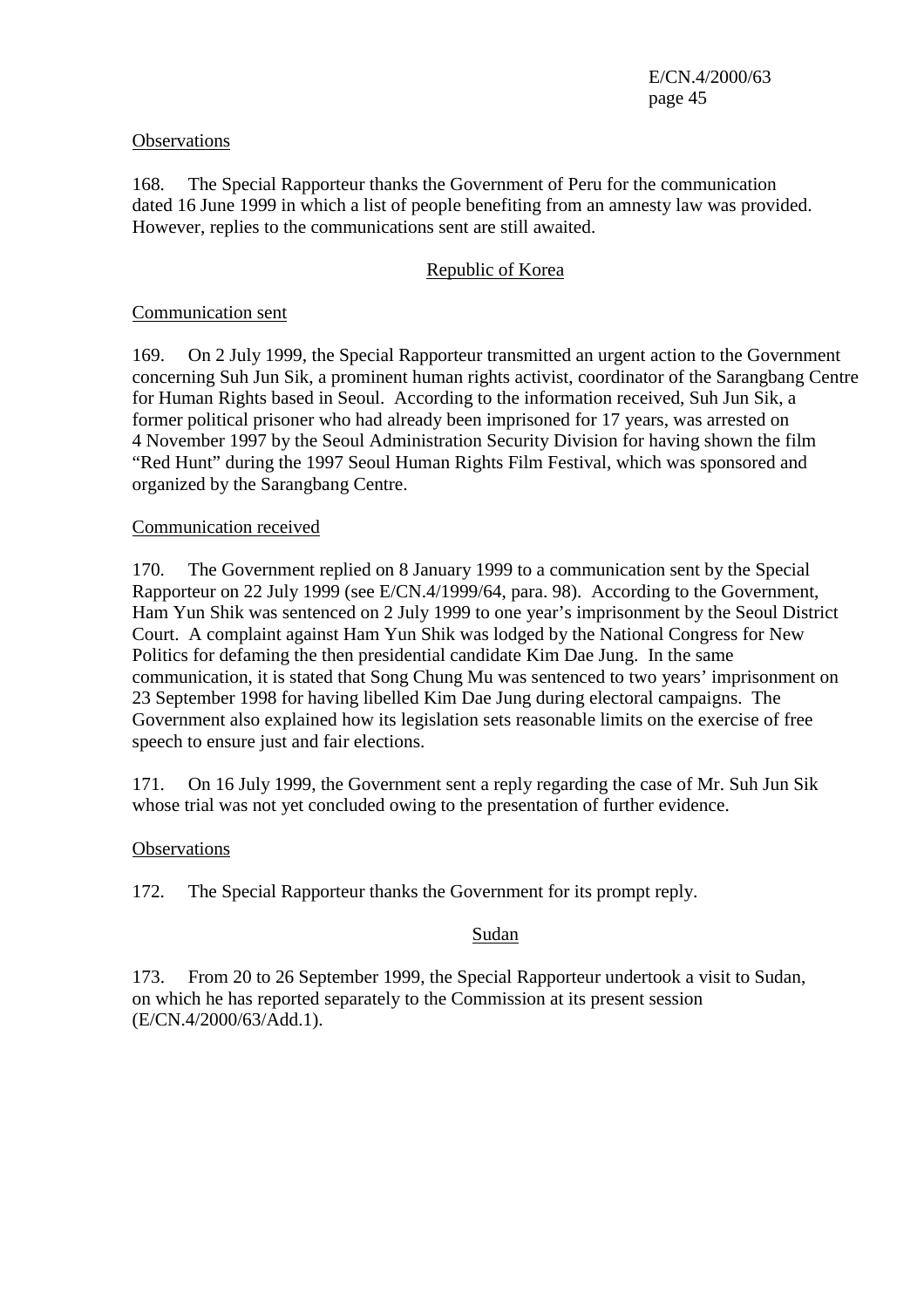## Syrian Arab Republic

### Communications sent

174. On 26 April 1999, the Special Rapporteur sent a joint urgent action together with the Special Rapporteur on the question of torture concerning Nizar Nayouf, editor-in-chief of the monthly journal *Sawt al-Democratiyya* and Secretary-General of the Committee for the Defence of Democratic Freedoms in Syria, who was reportedly arrested in January 1992. On 17 March 1992, a military court sentenced him to 10 years of forced labour for being a member of an unauthorized organization and for disseminating false information. For over a year, Mr. Nayouf has reportedly been suffering from Hodgkin's disease. Prison authorities have allegedly refused to give him medical treatment unless he pledges to refrain from political activity and signs a statement acknowledging that he made false declarations concerning the situation of human rights in Syria. It has also been brought to the Special Rapporteur's attention that he is being held in a solitary cell measuring 2.5 by 3 metres in the military prison of Mezze in Damascus, and has not seen the sun for seven years.

175. On 26 April 1999, the Special Rapporteur transmitted a joint urgent action with the Special Rapporteur on the question of torture and the Chairman-Rapporteur of the Working Group on Arbitrary Detention concerning the case of Farj Bayraqdar, a Syrian journalist and poet who was reportedly arrested in March 1987 and held incommunicado for nearly seven years before he was brought before a State Security Court in 1993. Allegedly accused of belonging to the unauthorized "Hizb Al-Amal Al-Shuyu'i" (Party of Communist Action), he was sentenced to 15 years of imprisonment on 17 October 1993. Currently held in Seydanaya prison, Mr. Bayraqdar is reportedly being denied medical treatment for serious injuries he sustained as a result of alleged torture.

## Communications received

176. On 7 June 1999 the Government of the Syrian Arab Republic informed the Special Rapporteur that Mr. Nizar Nayyouf had been arrested for participating with other Syrian citizens in establishing a group that carried out activities against State security. On the same date, the Government reported that Mr. Faraj ibn Ahmad Bayraqdar had been arrested on 31 March 1987 because of terrorist activities for which he received a 15-year prison sentence.

## **Observations**

177. The Special Rapporteur thanks the Government of the Syrian Arab Republic for its replies. However, he is still concerned for the health of Mr. Nayyouf given the repeated reports that he should receive adequate medical treatment.

## Togo

## Communications sent

178. On 11 May 1999, the Special Rapporteur sent a joint urgent action with the Special Rapporteur on the question of torture concerning Tengue Nestor and Gayibor François, executive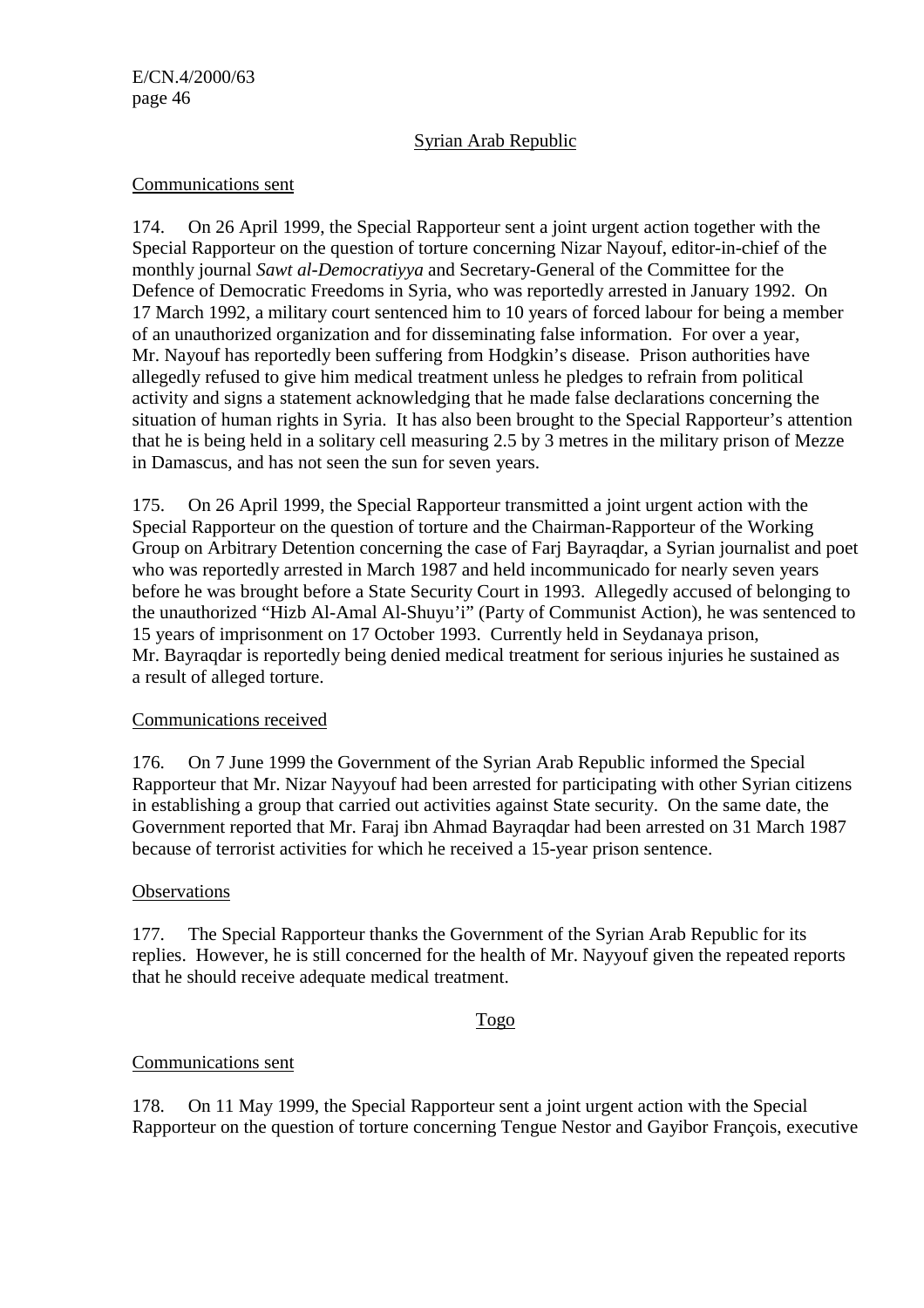members of the Togolese Association for the Defence and Promotion of Human Rights (ATDPDH), both of whom were arrested on 3 May 1999 by the police at Lomé. It is alleged that Sant'Anna Brice, considered to have worked closely with this organization, was also arrested. According to the sources, all three are accused of "damage to the credit and safety of the State, dissemination of false information, forgery and use of forgery" for having transmitted to international human rights organizations erroneous information on human rights violations committed by the Togolese Government.

179. On 25 May 1999, the Special Rapporteur sent a joint urgent action with the Special Rapporteur on the question of torture concerning Nadjombe Antoine Koffi, a member of the NGO Amnesty International who had allegedly been arrested on 14 May 1999 at Lomé a few days following Amnesty International's publication of a report on human rights violations in Togo during the 1998 elections. As in the case of the three persons mentioned in the urgent appeal of 11 May 1999, fears were expressed that Nadjombe Antoine Koffi might be tortured.

#### Communications received

180. The Togolese Government transmitted a reply to the Special Rapporteur on 27 July 1999 informing him that an investigation launched into the activities of ATDPDH had revealed that some of its members, including Tengue Apedo Mensa, Sant'Anna Brice and Gayobor Koko Koété intended to reveal to Amnesty International a number of serious incidents, attributing them to the forces of law and order. On 7 May 1999, after a long period in police custody ordered by the Government Procurator, they were referred to the Government Procurator's Office of Lomé. They were charged with complicity in damage to a person's honour, the dissemination of false information and incitation to rebellion. After being charged, a detention warrant was issued on 7 and 14 May 1999. The accused were released on 18 June 1999 at the order of the Government Procurator and proceedings are under way. Lastly, the Government assured the Rapporteurs that Togo, in accordance with its international undertakings, had made significant progress in ensuring respect for human rights, particularly in the legal field, giving as an example the fact that the National Human Rights Commission had closely followed developments in this case.

#### **Observations**

181. The Special Rapporteur thanks the Government for its reply.

## Tunisia

182. From 6 to 10 December 1999, the Special Rapporteur undertook a visit toTunisia, on which he has reported separately to the Commission at its present session (E/CN.4/2000/63/Add.4)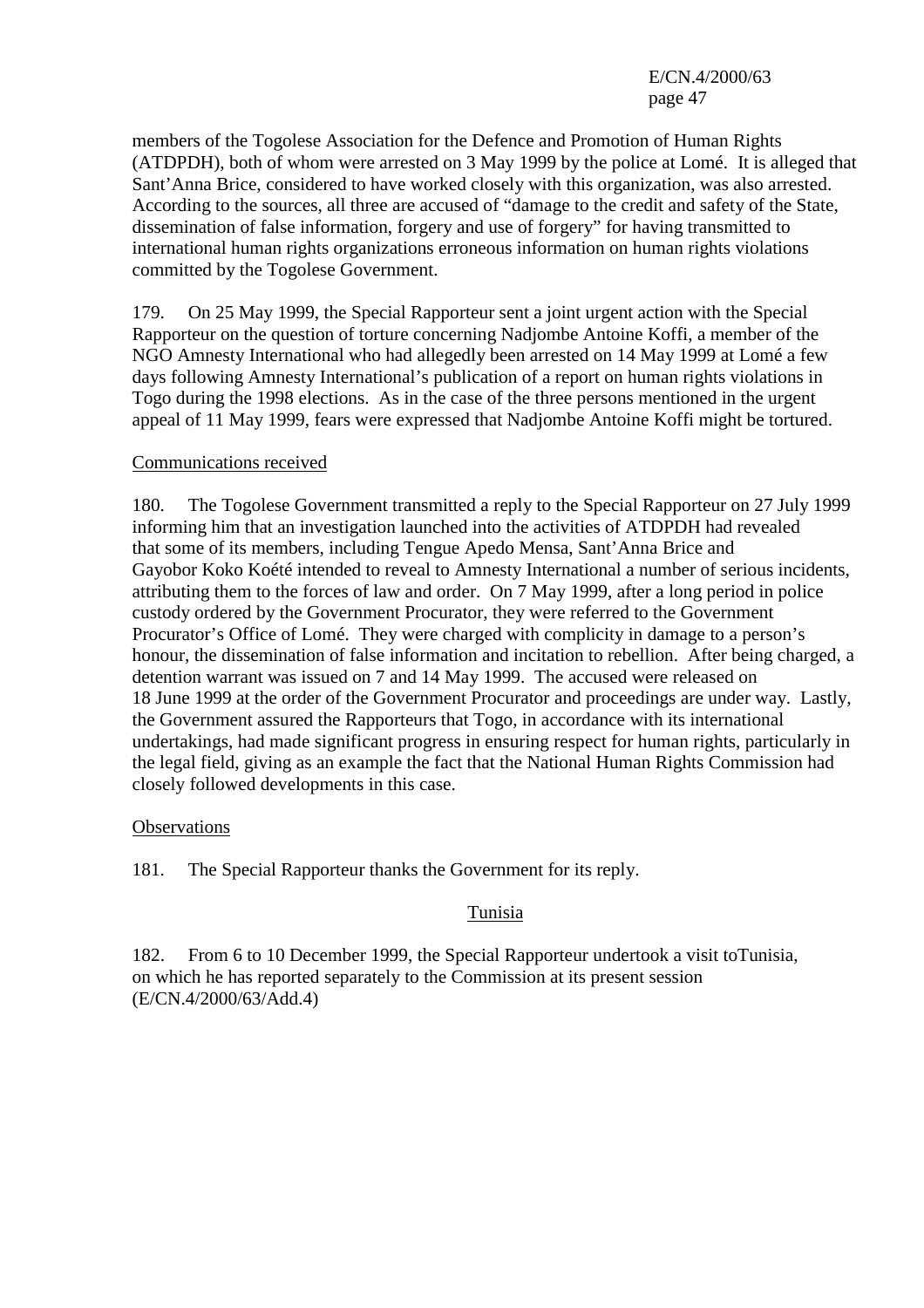## Turkey

#### Communications sent

183. On 7 October 1999, the Special Rapporteur sent to the Government allegations concerning the following cases: Yalcin Kucuk, a journalist of Hepileri, who has been jailed since 29 October 1998 and is currently detained at Gezbe prison; Nadire Mater, a reporter for Inter Press Service, who was charged under article 159 of the Penal Code "for insulting and belittling the military" in her book *Mehmed's Book: Soldiers who have fought in the south-east speak out* and who, if convicted, faces a prison sentence of one to six years; Nuredin Sirin, an editorialist of *Selam* who was sentenced on 18 December 1998 for an article he published on 15 July 1997; the Kurdish "MED-TV" satellite channel, which had its broadcasting licence withdrawn on 23 April 1999. The Special Rapporteur, however, welcomed the enactment of the Amnesty Law which brought the release of 21 journalists.

184. On 1 June 1999, the Special Rapporteur sent an urgent action concerning Muzzafer Ilhan Erdost, a prominent writer, journalist and publisher who has been sentenced to one year in prison and a fine of 100 million lira on charges relating to his book *Three Sivas*. Mr. Erdost also undertook independent human rights studies and participated in the establishment of the Turkish Human Rights Association (IHD). It was reported that he was first imprisoned from 1971 to 1974 because of his writings and in 1980 he was arrested for the second time, together with his brother, after the military coup d'état of 12 September.

185. On 5 January 1999, the Special Rapporteur transmitted an urgent action concerning Mr. Akin Birdal, Chairman of IHD and Vice-Chairman of the Human Rights Foundation of Turkey, who was sentenced on 16 December 1998 to a one-year term of imprisonment for a speech he made on 1 September 1995. In his speech, he allegedly called on the Turkish authorities to negotiate a peaceful end to the conflict in the south-east. According to the source, Mr. Birdal could be arrested at any moment to serve a previous one-year sentence which was confirmed on 27 October 1998. Moreover, three branches of IHD based in Bursa, Mardin and Balikesir were closed down on 13 November, 16 and 17 December 1998 respectively because they had on the premises prohibited human rights publications. It is further reported that the Director of the Balikesir branch of IHD, Dr. Bekir Ceylan, was dismissed from his government post allegedly because he was an executive member of IHD.

## Communications received

186. The Government of Turkey transmitted an explanatory note on 30 September 1999 regarding the 21 journalists amnestied under Law 4454.

187. In its communication dated 25 May 1999, the Government informed the Special Rapporteur about the temporary closure of the IHD branches in Balikesir, Mardin and Bursa. According to the Government, the Balikesir branch continues its activities, while the Mardin branch was closed for a period of three months from 16 December 1998. The branch office in Bursa was closed for a period of three months and then its activities were banned after the Government established that the office was functioning in contravention of the Law on Associations. The Government also informed the Special Rapporteur that Mr. Bekir Ceylan,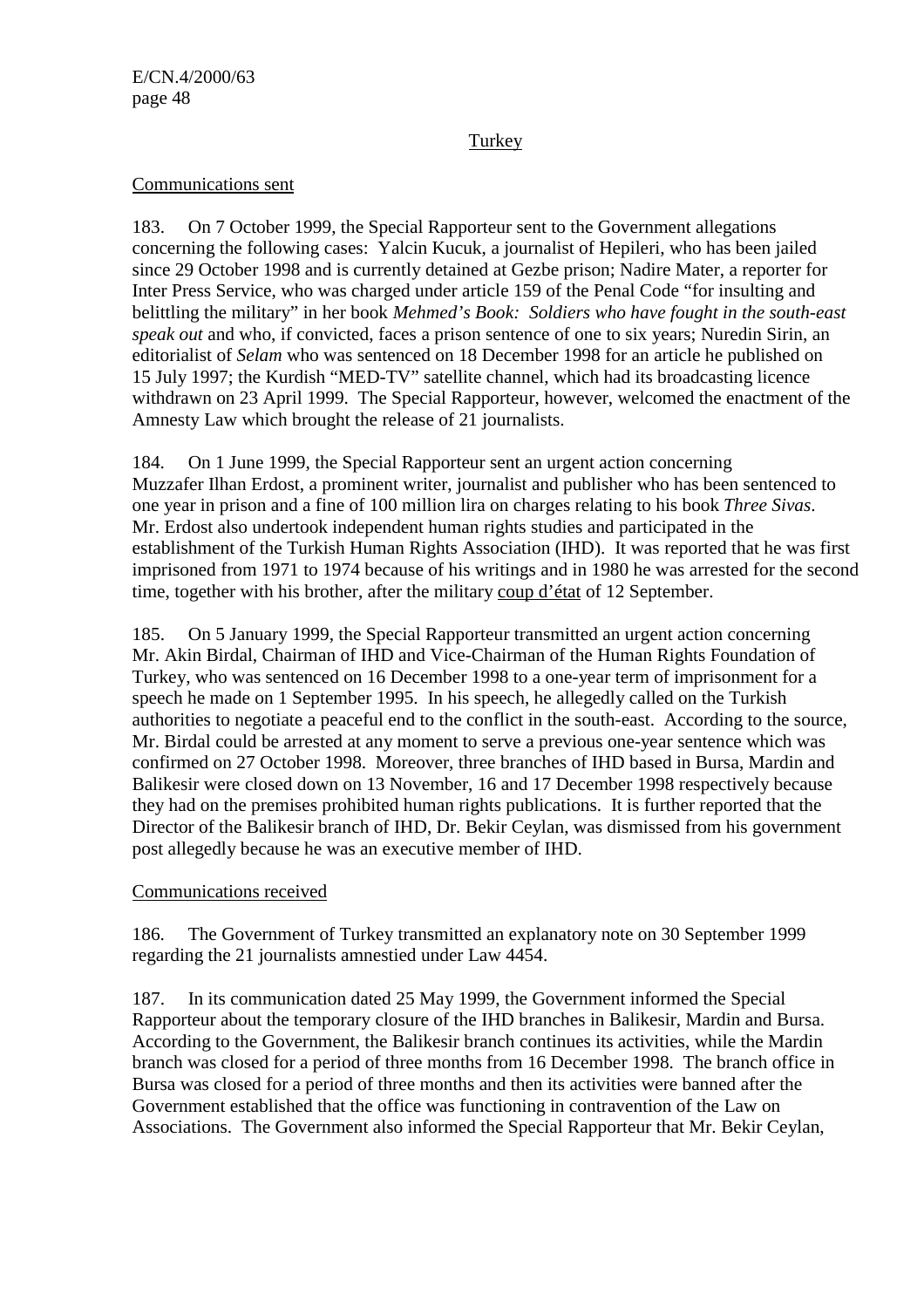Director of the Balikesir branch office, was dismissed from his government post in the State Hospital as a result of his participation in the preparation of a false document. With regard to the case of Mr. Akin Birdal, it stated that his one-year sentence for "inciting the public to hatred and discrimination based on race, religion or ethnic origin" was confirmed in October 1998 and was implemented on 3 June 1999.

188. The Government in its communication dated 30 June 1999 provided information pertaining to the case of Mr. Muzaffer Ilhan Erdost who on 20 July 1999 was sentenced to one year's imprisonment on the charge of spreading separatist propaganda against the integrity of the State and to a fine of 100 million lira. According to the Government, the case had been taken to the Court of Appeals.

### **Observations**

189. The Special Rapporteur thanks the Government of Turkey for its replies and his willingness to cooperate with the mandate.

### Turkmenistan

### Communication sent

190. On 19 February 1999, the Special Rapporteur sent an allegation requesting further details about the legal basis of the charges against and conviction of Mr. Vyacheslav Mamedov, an activist of the Russian community of Turkmenistan. According to the information received, Mr. Mamedov was arrested on 21 January 1999 for "slander", after a series of prior actions against him beginning on 8 December 1998, on the basis of an interview he had given on the Russian radio station "Mayak" on 18 December 1998 in which he had described his community work. According to the sources, Mr. Mamedov was freed a few days after his arrest, but the charges against him are still pending.

#### Communication received

191. The Government of Turkmenistan replied on 9 April 1999 concerning the case of Mr. Mamedov, who was granted a pardon by the President of Turkmenistan.

#### **Observations**

192. The Special Rapporteur thanks the Government for its reply.

## United Kingdom of Great Britain and Northern Ireland

193. From 24 to 28 October 1999, the Special Rapporteur undertook a visit to the United Kingdom of Great Britain and Northern Ireland, on which he has reported separately to the Commission at its present session (E/CN.4/2000/63/Add.3).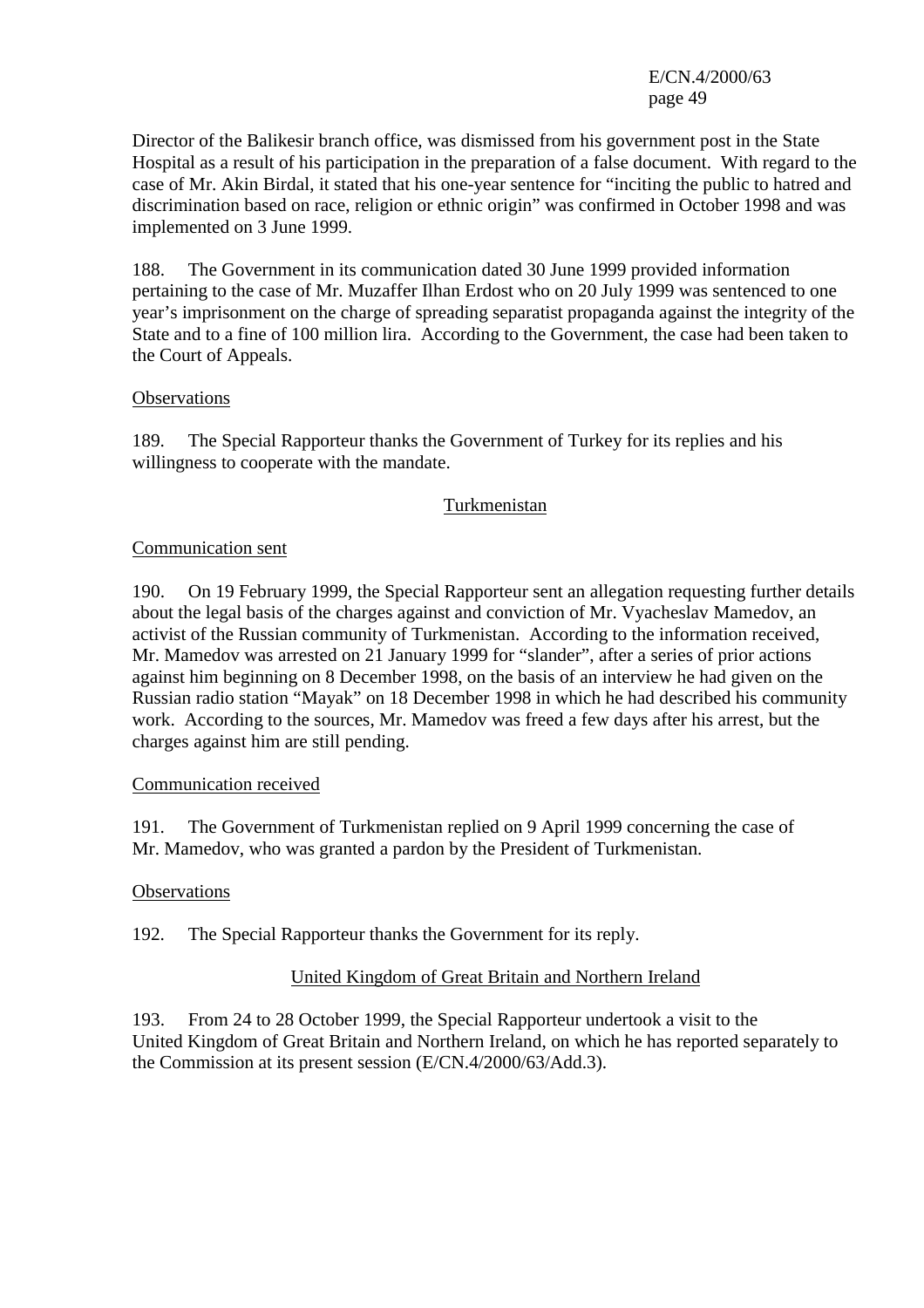#### Yemen

#### Communication sent

194. On 19 May 1999, the Special Rapporteur sent an urgent action concerning Abdel Latif Kutubi Omar, Hisham Basharah'il and Ali-Haitham al-Gharib. According to the source, Abdel Latif Kutubi Omar, editor in chief of the opposition weekly *Al-Haq*, was arrested on 2 March 1999 in his Sanaa office by five armed plainclothes agents and was taken to the Criminal Investigation Department for interrogation. It has been reported that his arrest is linked to an article published in *Al-Haq* on 28 February 1999 in which he mentioned an agreement between the United States and the Yemeni authorities regarding military facilities offered to the United States on the island of Socotra. Mr. Omar was released on 6 March after three days in custody and was allegedly informed that he would be prosecuted and should appear in court on 19 May. Hisham Basharah'il, editor in chief of the newspaper *Al-Ayyam*, and Ali-Haitham al-Gharib, a writer for the paper, were reportedly arrested on 2 and 4 March 1999 respectively and charged with instigating "national feuds", "the spirit of separatism", and harming "national unity". The charge allegedly stems from an article published on 27 February 1999 which criticized factionalism in Yemeni society and the structure of local government.

#### Communication received

195. On 8 August 1999 the Yemeni Government transmitted, through the Supreme National Human Rights Commission, a reply to the Special Rapporteur giving further details about the charges against the persons in question. It stated that the publication of the article by Hisham Basharah'il and Ali-Haitham al-Gharib was likely to exacerbate confessionalism and regionalism, create divisions in Yemeni society and propagate ideas likely to cause a breach of State security. According to the Government's communication, Hisham Basharah'il published a summary of the proceedings of a trial on 2 March 1999 despite the fact that such action had been prohibited by the court which had considered that the press might influence court procedure. On the subject of Mr. Abdel Latif Kutubi Omar, it stated that he had been referred to the competent court in connection with a number of affairs, the last of which involved the publication of an article entitled "Yemen provides the United States and Socotra with military facilities". That article was considered likely to exacerbate confessionalism and tribalism and create divisions in Yemeni society.

#### **Observations**

196. The Special Rapporteur thanks the Yemeni Government for its reply and hopes that he will be kept informed of developments in these three cases.

#### Zambia

#### Communication sent

197. On 12 March 1999, the Special Rapporteur sent a joint urgent action with the Special Rapporteur on the question of torture concerning Amos Malupenga, Goodson Machona, Brighton Phiri, Joe Kaunda, Kelvin Shimo and Lubasi Katundu, all journalists with the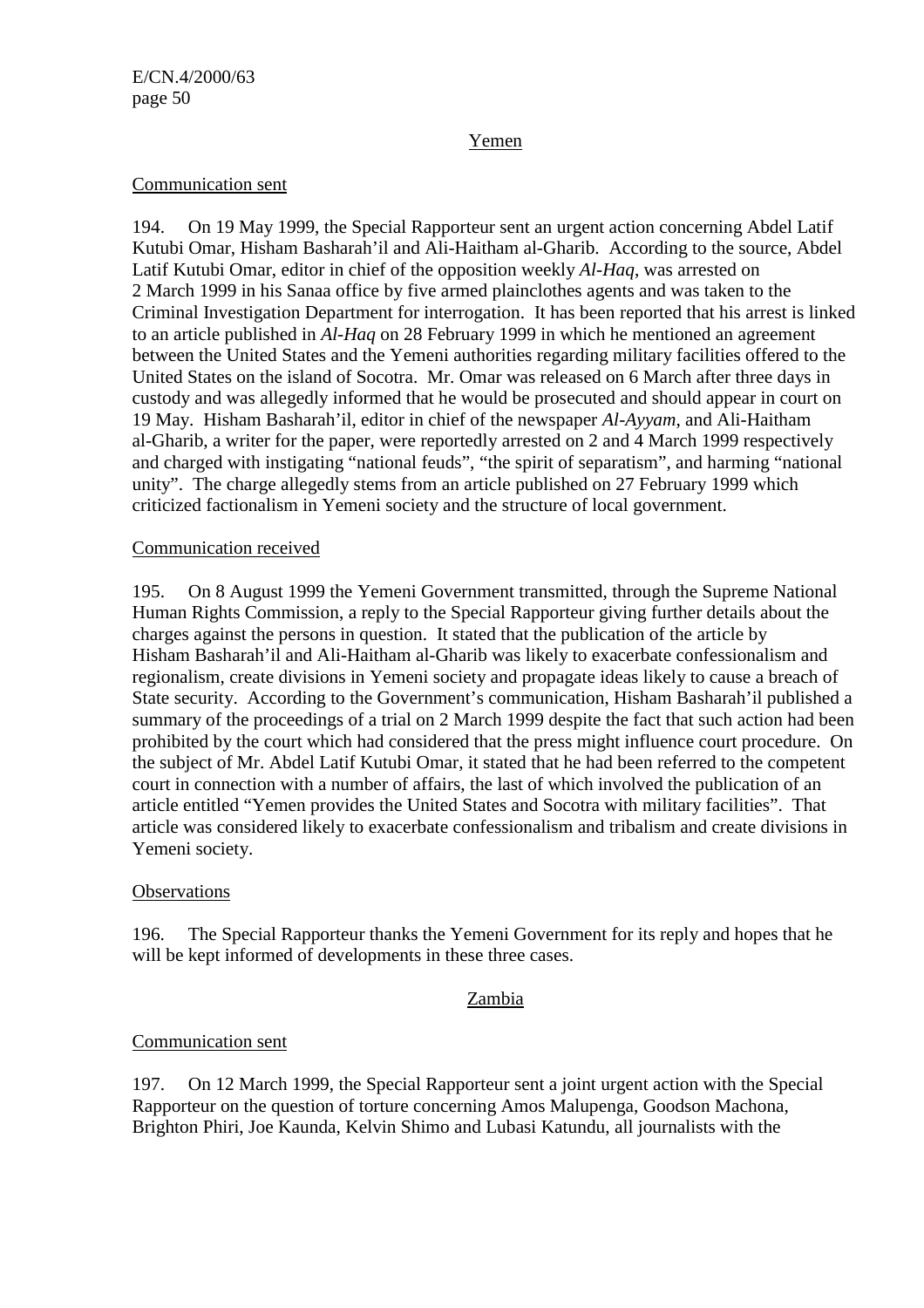independent *Post* newspaper, who were reportedly arrested on 9 and 10 March 1999. All the journalists are believed to have been arrested in connection with an article on the low military capabilities and unprepared state of the Zambian army in the face of a possible threat from Angola.

#### **Observations**

198. A response from the Government is still awaited.

## Zimbabwe

#### Communication sent

199. On 6 October 1999, the Special Rapporteur sent a joint allegation with the Special Rapporteur on the question of torture regarding the cases of Mark Chavudunka, editor of the independent Sunday newspaper *The Standard*, and Ray Choto, chief reporter for the same newspaper. Mark Chavudunka was arrested on 12 January 1999 by the military police in Harare and allegedly detained incommunicado for six days. According to the source he was accused of having published an article on 10 January 1999 with regard to the arrest of 23 military officers for plotting a coup in December 1998. Ray Choto was reportedly arrested on 19 January 1999 by the police. Both journalists have reportedly sustained serious injuries as a result of torture during their detention at the military police station. Despite the fact that both journalists were released on bail on 21 January 1999, they are still facing charges under the Law and Order Maintenance Act for "publishing false reports".

#### **Observations**

200. The Special Rapporteur regrets that no reply has yet been received from the Government on the case in question.

#### Palestine

#### Communication sent

201. On 12 October 1999, the Special Rapporteur sent a joint urgent action with the Chairman-Rapporteur of the Working Group on Arbitrary Detention concerning the detention of Mr. Maer al-Dessouki, a journalist with the independent Al'Quds educational television station. According to the source , Mr. al-Dessouki was arrested on 15 September 1999 by Palestinian Security Services agents and was reportedly accused of "possessing material inciting against the Palestinian National Authority". According to reports, his arrest was related to his having hosted a programme on 12 September 1999 in which Palestinians whose family members had not been included in the previous week's prisoner release by Israel criticized the Palestinian Authority.

#### **Observations**

202. The Special Rapporteur regrets that no reply has been provided by the Palestinian Authority and hopes to receive one soon.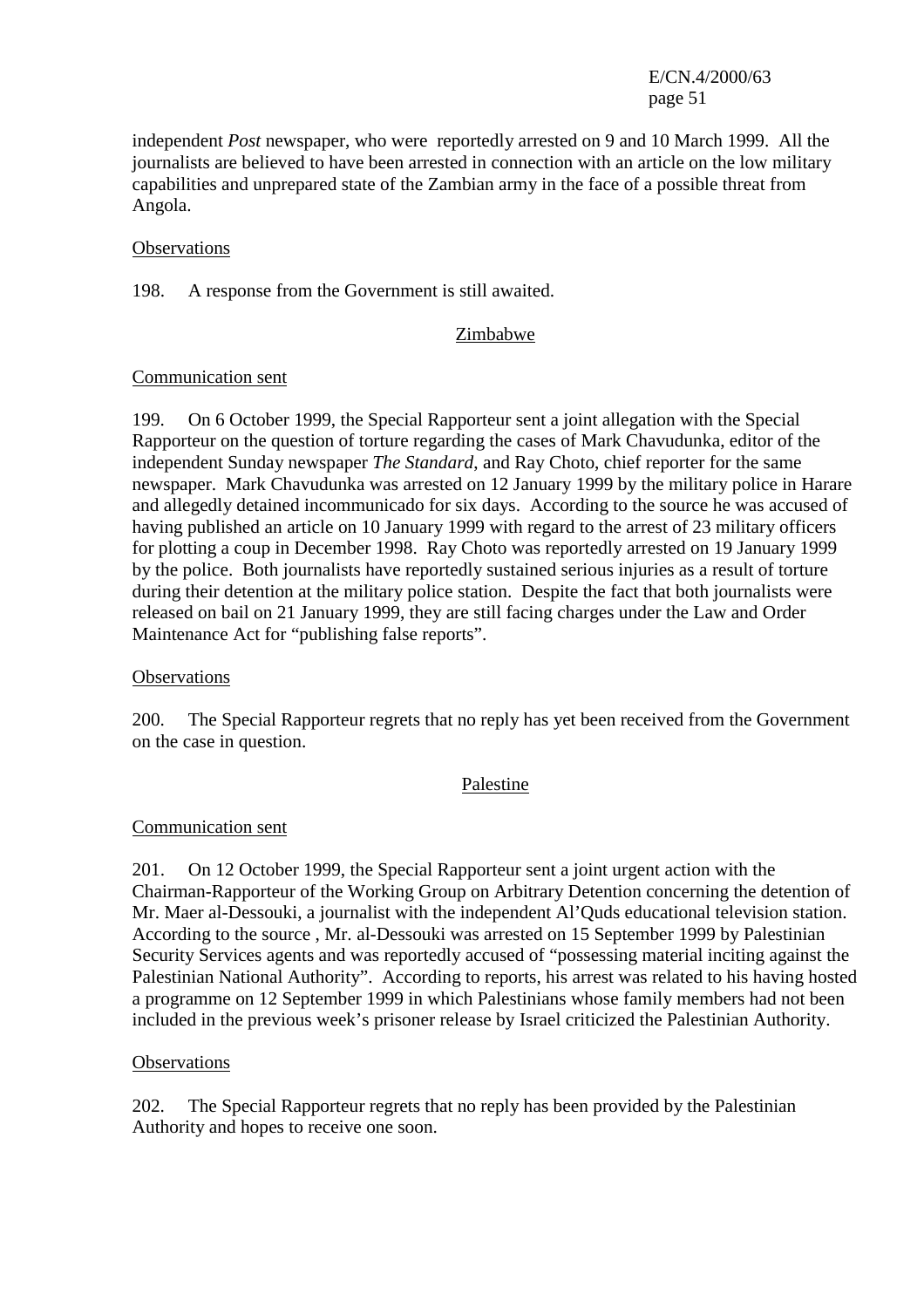### V. CONCLUSIONS AND RECOMMENDATIONS

203. While the Special Rapporteur notes with satisfaction a growing tide in favour of human rights and that almost all Governments seem to be upholding the sanctity of the principles of freedom of opinion and expression, he at the same time finds innumerable cases of great violations of human rights.

204. The Special Rapporteur cannot help but view with dismay the contents of the communications received in the past year. It is clear from them that the rights to freedom of opinion, expression and information are violated, almost as a matter of routine, in States with widely different political systems and institutional frameworks for governance. There are countries where these rights do not enjoy even the minimum protections and guarantees set out in the Universal Declaration of Human Rights, the International Covenant on Civil and Political Rights and associated international human rights instruments. In this regard, the Special Rapporteur encourages all States that have not ratified the International Covenant on Civil and Political Rights and the International Covenant on Economic, Social and Cultural Rights to do so. Furthermore, he again urges all Governments to scrutinize their domestic legal systems with a view to bringing them into line with international standards governing the right to freedom of opinion and expression. Particularly with regard to the issue of national security, the Special Rapporteur urges all Governments to review not only laws specifically intended to protect national security but also ordinary criminal laws which may be used to infringe the rights to freedom of opinion and expression and to information. The criminal justice and the police systems also need to be overhauled to ensure greater justice and fairness from the police. The Governments may also consider the feasibility of setting up national human rights commissions and positions of ombudsman where these institutions do not exist.

205. In this regard, the Special Rapporteur strongly urges all Governments to ensure that press offences are no longer punishable by terms of imprisonment, except in cases involving racist or discriminatory comments or calls to violence. In the case of offences such as "libelling", "insulting" or "defaming" the head of State and publishing or broadcasting "false" or "alarmist" information, prison terms are both reprehensible and out of proportion to the harm suffered by the victim. In all such cases, imprisonment as punishment for the peaceful expression of an opinion constitutes a serious violation of human rights.

206. As regards information, particularly information held by Governments, the Special Rapporteur strongly encourages States to take all necessary steps to ensure the full realization of the right to access to information. The Special Rapporteur proposes to undertake a comparative study of the different approaches taken in the various regions and countries in this regard. He also commends to the Commission on Human Rights the Principles on Freedom of Information Legislation that were developed by Article 19 (see annex II); he further requests the Commission to endorse these principles in the resolution it will adopt at its fifty-sixth session.

207. As regards the impact of new information technology on the right to freedom of opinion and expression, the Special Rapporteur considers it of pre-eminent importance that they be considered in the light of the same international standards as other means of communication and that no measures be taken which would unduly restrict freedom of expression and information; in case of doubt, the decision should be in favour of free expression and the free flow of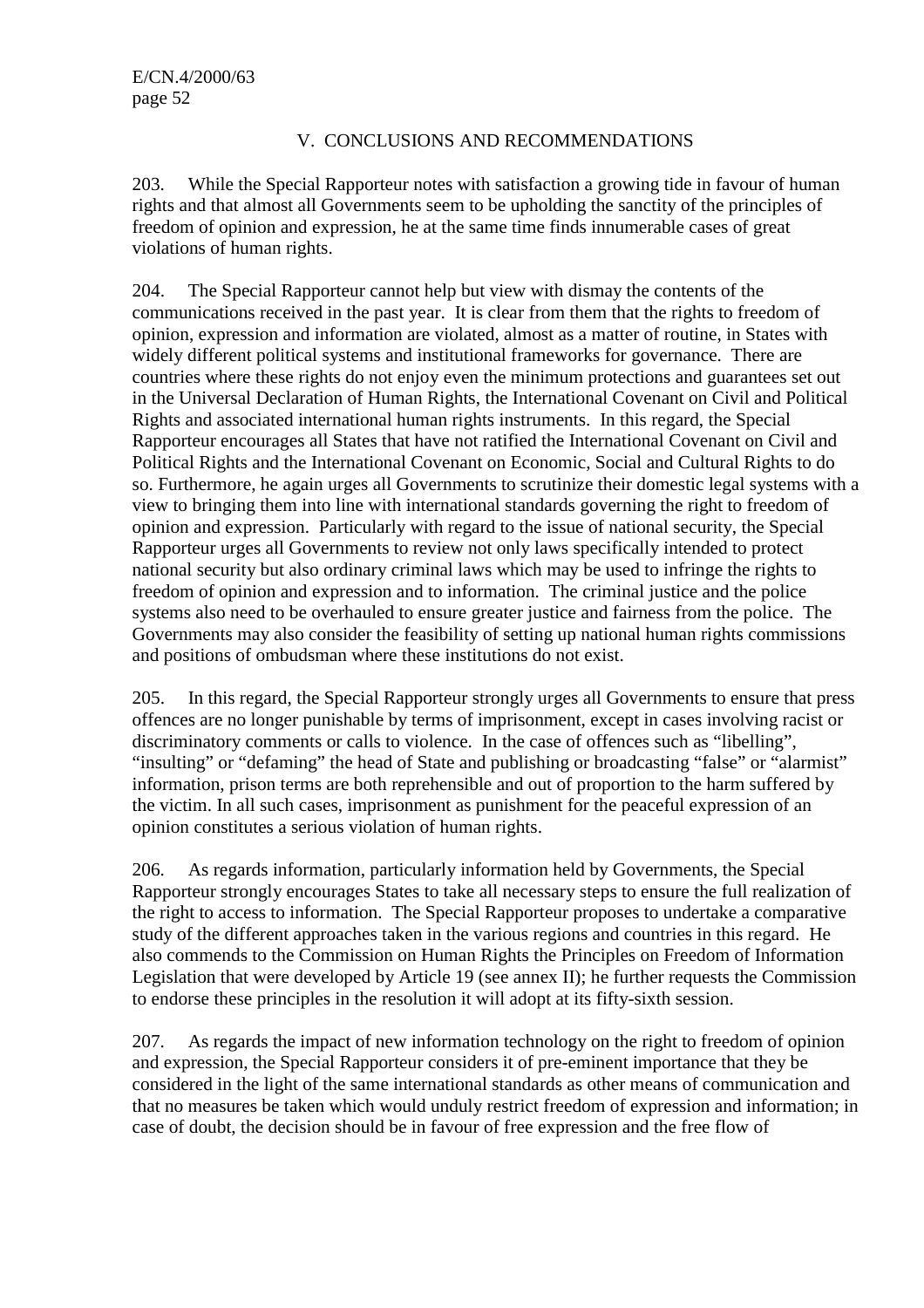information. With regard to the Internet, the Special Rapporteur wishes to reiterate that on-line expression should be guided by international standards and be guaranteed the same protection as is awarded to other forms of expression.

208. In this context, he also recommends that all reasonable steps be taken to promote access to the Internet. For instance, Governments should promote an economic and regulatory environment which encourages the extension of telecommunication lines to rural and other previously under-serviced areas. Wherever possible, government information should be made available through the Internet.

209. Concerning the link between the right to freedom of opinion and expression and the rights of women, the Special Rapporteur expresses his great concern at the continuing silencing of women by various devices. Discriminatory rules and conventions continue to bolster entrenched patriarchal attitudes. In stark manifestation of male chauvinism, women are harassed. But it is at the same time encouraging to note that a spirit of change is building up with women's movements appearing even in highly conservative and religious societies. Education continues to improve. Women's participation in the workforce has increased. Women's actions to improve their political influence are gathering momentum. Efforts are being made to win adequate representation in Government at the national and local levels. Claims are being made to senior government posts. The Special Rapporteur urges Governments to take all necessary steps to remove formal and cultural obstacles to the exercise by women of their right to freedom of expression, including the right to receive information, and ultimately to give effect to all their rights. In light of the importance of freedom of expression and its relationship to the struggle against violence against women, the Special Rapporteur is of the view that a special effort should be made to gather and analyse more information along the lines described in the present report. The Special Rapporteur would like to reiterate his hope to be able to prepare a report jointly with the Special Rapporteur on violence against women, to be submitted to the Commission on Human Rights next year. In this regard, he invites submissions by Governments, intergovernmental organizations and specialized agencies, as well as non-governmental bodies.

210. In regard to the continuing pattern of violations of the right to freedom of opinion and expression of human rights defenders, the Special Rapporteur recommends to Governments to take steps to implement the provisions of the Declaration on the Right and Responsibility of Individuals, Groups and Organs of Society to Promote and Protect Universally Recognized Human Rights and Fundamental Freedoms.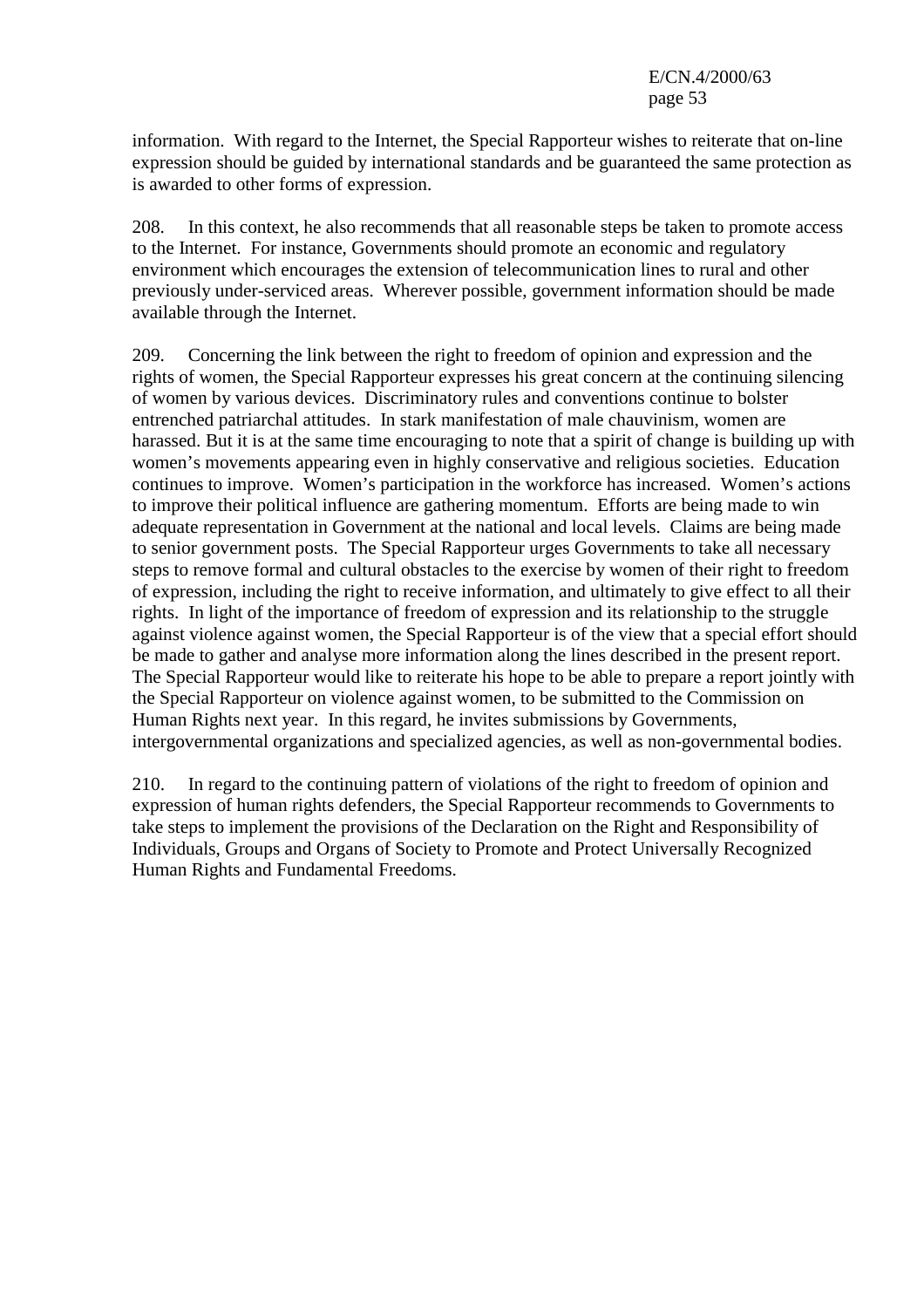#### Annex I

#### INTERNATIONAL MECHANISMS FOR PROMOTING FREEDOM OF EXPRESSION

The United Nations Special Rapporteur on freedom of opinion and expression, the Representative on freedom of the media of the Organization for Security and Cooperation in Europe (OSCE) and the Special Rapporteur on freedom of expression of the Organization of American States (OAS) met for the first time in London on 26 November 1999 under the auspices of Article 19:

- We recall that freedom of expression is a fundamental international human right and a basic component of a civil society based on democratic principles;
- Independent and pluralistic media are essential to a free and open society and accountable government. Respect for freedom of the media in the States members of our organizations, although very different from country to country, leaves much to be desired;
- Certain Governments have continued to exert and allow impermissible pressure on the media in their respective countries. The levels of harassment might be different but the general aim is the same: to suppress pluralism and open debate on issues of concern to citizens;
- Freedom of expression is not only a fundamental human right in and of itself, but it has ramifications for economic development as well. The media has a "corrective" function by bringing to the public's attention corruption and inequitable practices. The absence of free media can lead to economic stagnation and improper practices by both Governments and businesses;
- Implicit in freedom of expression is the public's right to open access to information and to know what Governments are doing on their behalf, without which truth would languish and people's participation in Government would remain fragmented;
- The media should refrain from any advocacy of national, racial or religious hatred that constitutes incitement to violence or to any other similar action;
- In many countries laws are in place, such as criminal defamation laws, which unduly restrict the right to freedom of expression. We urge States to review these laws with a view to bringing them into line with their international obligations;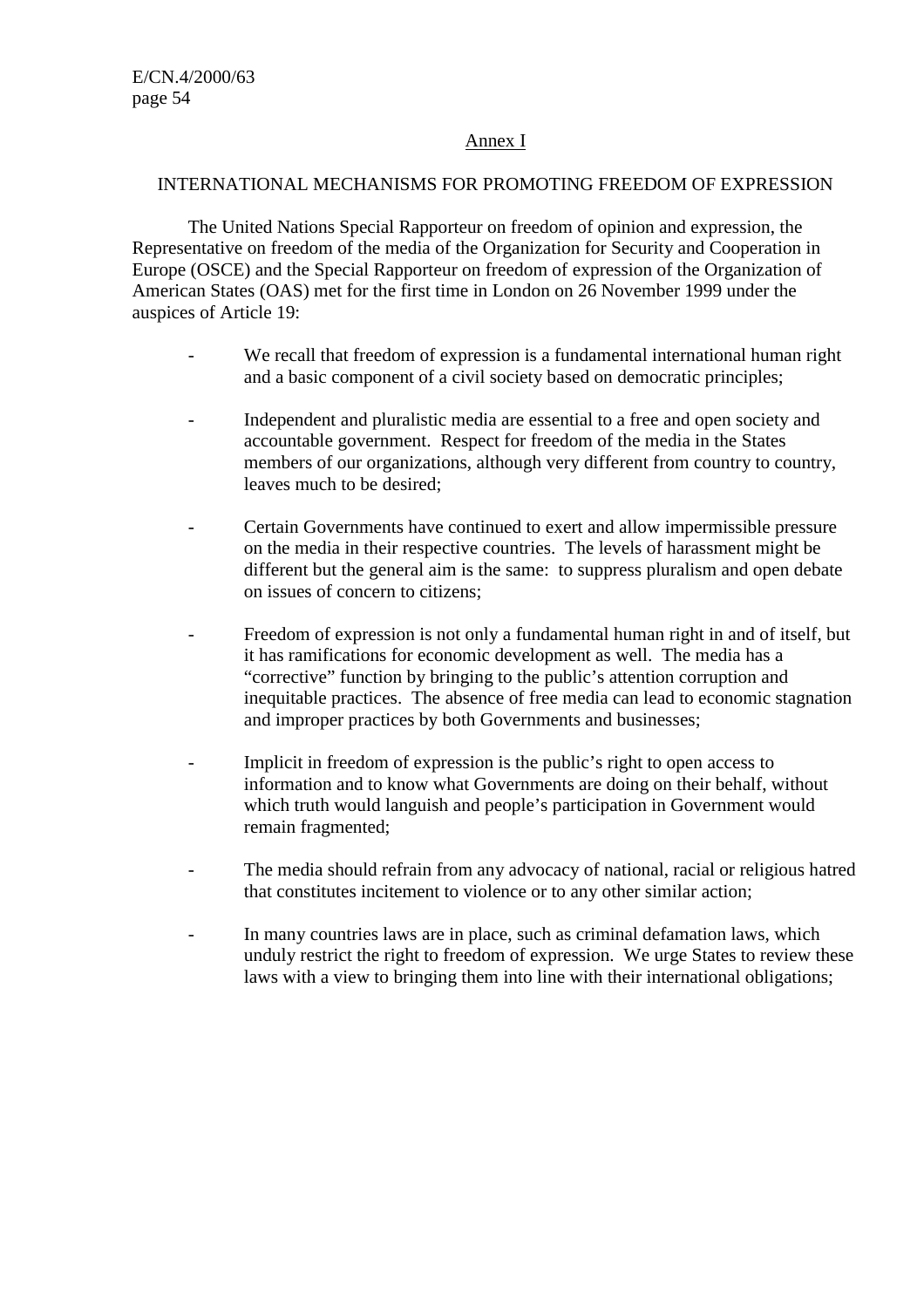- We affirm that States must ensure an effective, serious and impartial judicial process, based on the rule of law, in order to combat impunity of perpetrators of attacks against freedom of expression.

Abid Hussain Freimut Duve<br>
ions Special Rapporteur on CSCE Representative United Nations Special Rapporteur on freedom of opinion and expression on freedom of the media

Santiago Canton OAS Special Rapporteur on freedom of expression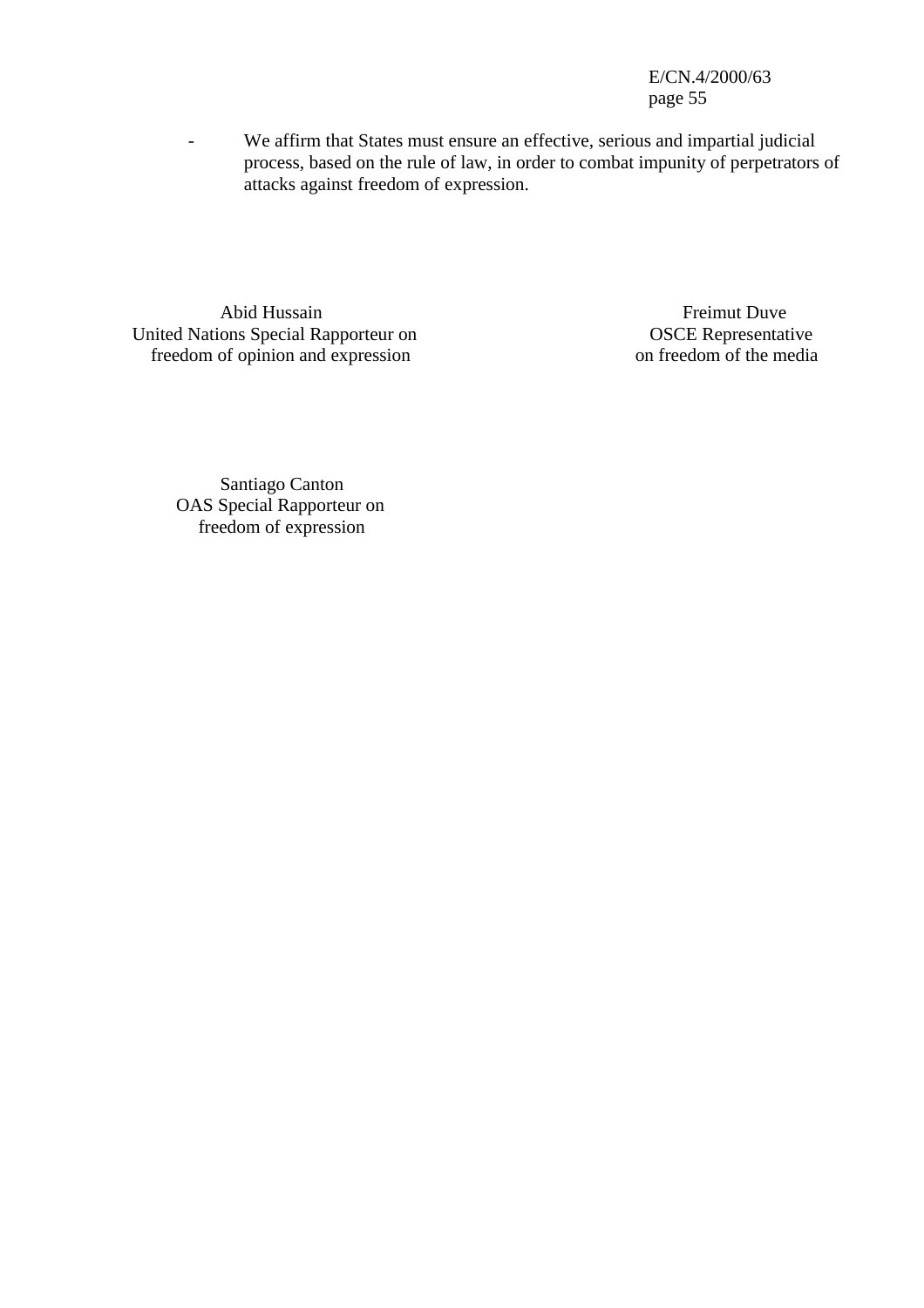#### Annex II

#### THE PUBLIC'S RIGHT TO KNOW: PRINCIPLES ON FREEDOM OF INFORMATION LEGISLATION

#### June 1999

#### Principle 1. Maximum disclosure

#### Freedom of information legislation should be guided by the principle of maximum disclosure

The principle of maximum disclosure establishes a presumption that all information held by public bodies should be subject to disclosure and that this presumption may be overcome only in very limited circumstances (see principle 4). This principle encapsulates the basic rationale underlying the very concept of freedom of information and ideally it should be provided for in the Constitution to make it clear that access to official information is a basic right. The overriding goal of legislation should be to implement maximum disclosure in practice.

Public bodies have an obligation to disclose information and every member of the public has a corresponding right to receive information. Everyone present in the territory of the country should benefit from this right. The exercise of this right should not require individuals to demonstrate a specific interest in the information. Where a public authority seeks to deny access to information, it should bear the onus of justifying the refusal at each stage of the proceedings. In other words, the public authority must show that the information which it wishes to withhold comes within the scope of the limited regime of exceptions, as detailed below.

#### Definitions

Both "information" and "public bodies" should be defined broadly.

Information includes all records held by a public body, regardless of the form in which the information is stored (document, tape, electronic recording and so on), its source (whether it was produced by the public body or some other body) and the date of production. The legislation should also apply to records which have been classified, subjecting them to the same test as all other records.

For purposes of disclosure of information, the definition of public body should focus on the type of service provided rather than on formal designations. To this end, it should include all branches and levels of Government, including local government, elected bodies, bodies which operate under a statutory mandate, nationalized industries and public corporations, non-departmental bodies or "quangos" (quasi non-governmental organizations), judicial bodies and private bodies which carry out public functions (such as maintaining roads or operating rail lines). Private bodies themselves should also be included if they hold information whose disclosure is likely to diminish the risk of harm to key public interests, such as the environment and health. Intergovernmental organizations should also be subject to freedom of information regimes based on the principles set down in this document.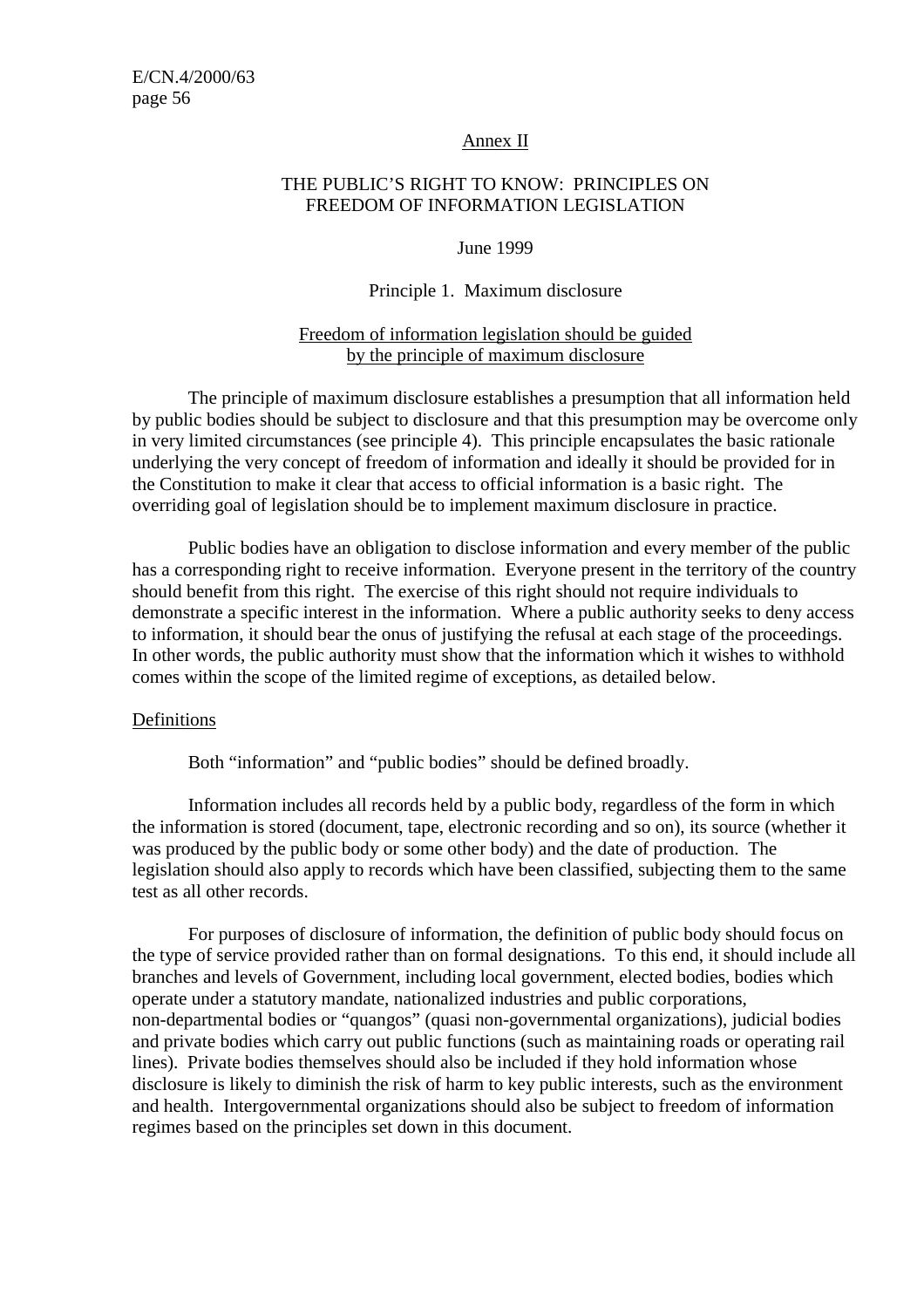#### Destruction of records

To protect the integrity and availability of records, the law should provide that obstruction of access to, or the wilful destruction of records is a criminal offence. The law should also establish minimum standards regarding the maintenance and preservation of records by public bodies. Such bodies should be required to allocate sufficient resources and attention to ensuring that public record-keeping is adequate. In addition, to prevent any attempt to doctor or otherwise alter records, the obligation to disclose should apply to records themselves and not just the information they contain.

## Principle 2. Obligation to publish

#### Public bodies should be under an obligation to publish key information

Freedom of information implies not only that public bodies accede to requests for information but also that they publish and disseminate widely documents of significant public interest, subject only to reasonable limits based on resources and capacity. Which information should be published will depend on the public body concerned. The law should establish both a general obligation to publish and key categories of information that must be published.

Public bodies should, as a minimum, be under an obligation to publish the following categories of information:

- Operational information about how the public body functions, including costs, objectives, audited accounts, standards, achievements and so on, particularly where the body provides direct services to the public;
- Information on any requests, complaints or other direct actions which members of the public may take in relation to the public body;
- Guidance on processes by which members of the public may provide input into major policy or legislative proposals;
- The types of information which the body holds and the form in which this information is held; and
- The content of any decision or policy affecting the public, along with reasons for the decision and background material of importance in framing the decision.

Principle 3. Promotion of open government

#### Public bodies must actively promote open government

Informing the public of their rights and promoting a culture of openness within Government are essential if the goals of freedom of information legislation are to be realized. Indeed, experience in various countries shows that a recalcitrant civil service can undermine even the most progressive legislation. Promotional activities are, therefore, an essential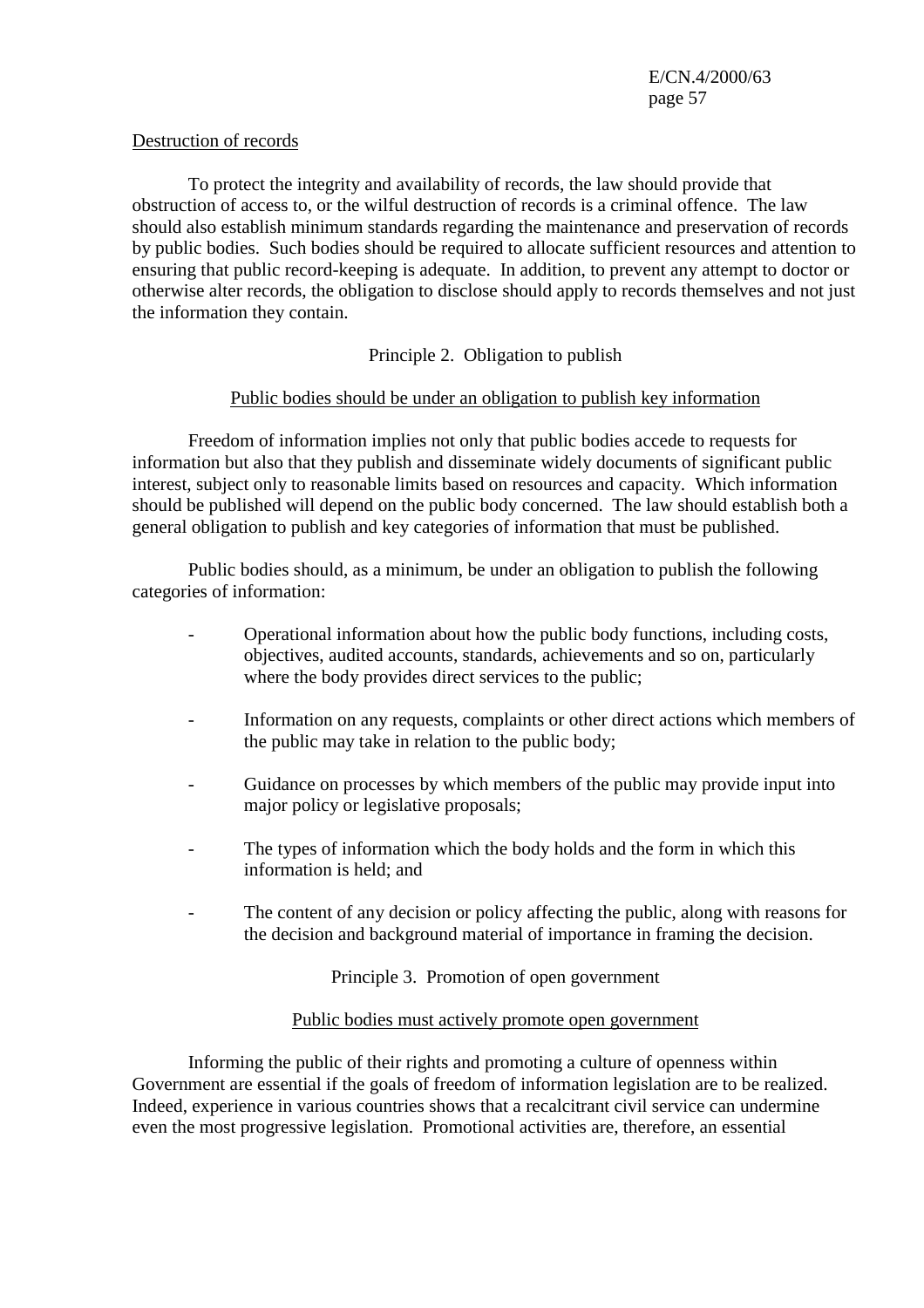component of a freedom of information regime. This is an area where the particular activities will vary from country to country, depending on factors such as the way the civil service is organized, key constraints to the free disclosure of information, literacy levels and the degree of awareness of the general public. The law should require that adequate resources and attention are devoted to the question of promoting the goals of the legislation.

#### Public education

As a minimum, the law should make provision for public education and the dissemination of information regarding the right to access information, the scope of information which is available and the manner in which such rights may be exercised. In countries where newspaper distribution or literacy levels are low, the broadcast media are a particularly important vehicle for such dissemination and education. Creative alternatives, such as town meetings or mobile film units, should be explored. Ideally, such activities should be undertaken both by individual public bodies and a specially designated and adequately funded official body - either the one which reviews requests for information, or another body established specifically for this purpose.

#### Tackling the culture of official secrecy

The law should provide for a number of mechanisms to address the problem of a culture of secrecy within Government. These should include a requirement that public bodies provide freedom of information training for their employees. Such training should address the importance and scope of freedom of information, procedural mechanisms for accessing information, how to maintain and access records efficiently, the scope of whistle-blower protection, and what sort of information a body is required to publish.

The official body responsible for public education should also play a role in promoting openness within Government. Initiatives might include incentives for public bodies that perform well, campaigns to address secrecy problems and communications campaigns encouraging bodies that are improving and criticizing those which remain excessively secret. Another possibility is the production of an annual report to Parliament and/or parliamentary bodies on remaining problems and achievements, which might also include measures taken to improve public access to information, any remaining constraints to the free flow of information which have been identified and measures to be taken in the year ahead.

Public bodies should be encouraged to adopt internal codes on access and openness.

Principle 4. Limited scope of exceptions

#### Exceptions should be clearly and narrowly drawn and subject to strict "harm" and "public interest" tests

All individual requests for information from public bodies should be met unless the public body can show that the information falls within the scope of the limited regime of exceptions. A refusal to disclose information is not justified unless the public authority can show that the information meets a strict three-part test.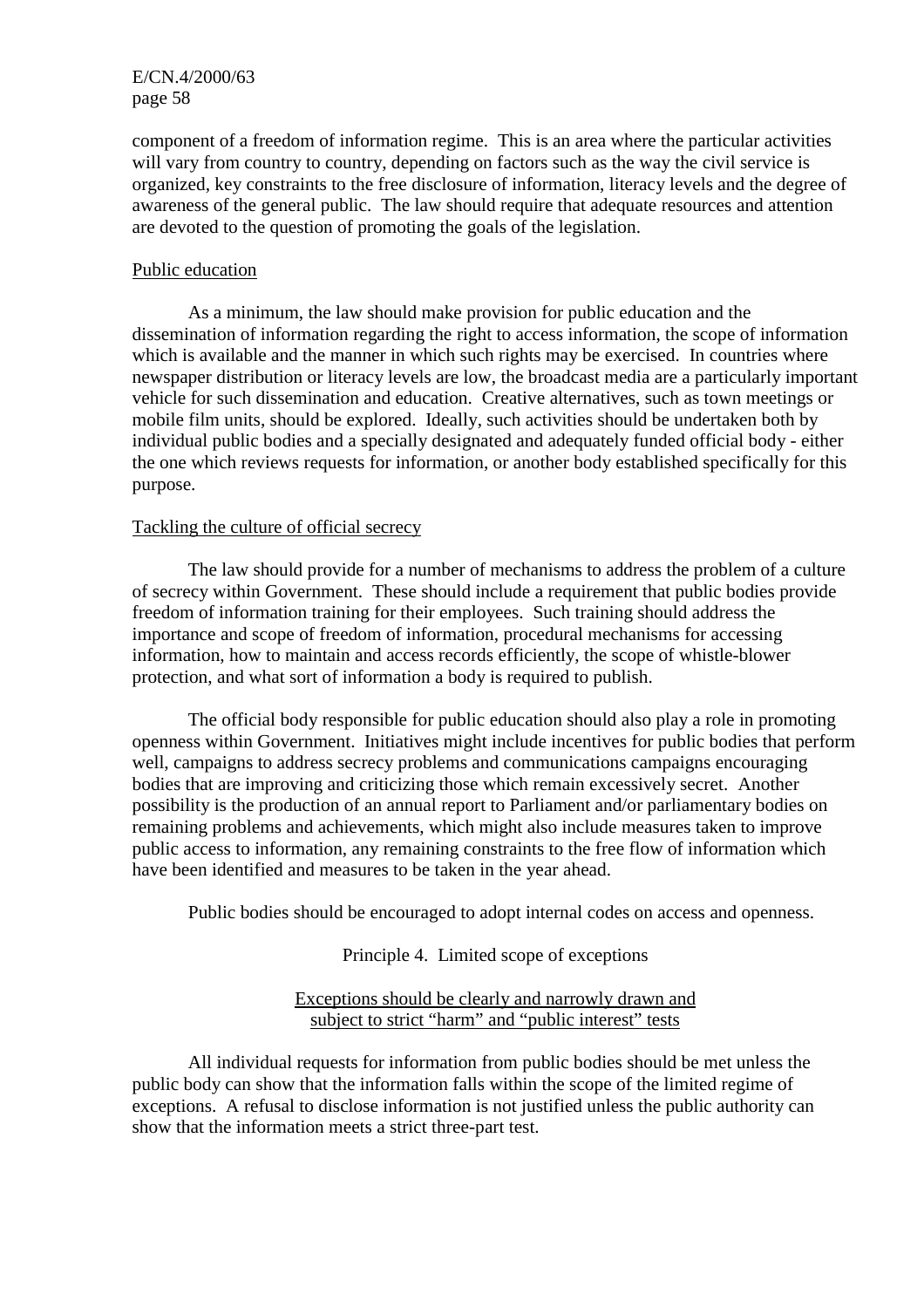#### The three-part test:

- The information must relate to a legitimate aim listed in the law;
- Disclosure must threaten to cause substantial harm to that aim; and
- The harm to the aim must be greater than the public interest in having the information.

No public bodies should be completely excluded from the ambit of the law, even if the majority of their functions fall within the zone of exceptions. This applies to all branches of Government (that is, the executive, legislative and judicial branches) as well as to all functions of Government (including, for example, functions of security and defence bodies). Non-disclosure of information must be justified on a case-by-case basis.

Restrictions whose aim is to protect Governments from embarrassment or the exposure of wrongdoing can never be justified.

#### Legitimate aims justifying exceptions

A complete list of the legitimate aims which may justify non-disclosure should be provided in the law. This list should include only interests which constitute legitimate grounds for refusing to disclose documents and should be limited to matters such as law enforcement, privacy, national security, commercial and other confidentiality, public or individual safety, and the effectiveness and integrity of Government decision-making processes.

Exceptions should be narrowly drawn so as to avoid including material which does not harm the legitimate interest. They should be based on the content, rather than the type of the document. To meet this standard exceptions should, where relevant, be time-limited. For example, the justification for classifying information on the basis of national security may well disappear after a specific national security threat subsides.

#### Refusals must meet a substantial harm test

It is not sufficient that information simply fall within the scope of a legitimate aim listed in the law. The public body must also show that the disclosure of the information would cause substantial harm to that legitimate aim. In some cases, disclosure may benefit as well as harm the aim. For example, the exposure of corruption in the military may at first sight appear to weaken national defence but actually, over time, help to eliminate corruption and strengthen the armed forces. For non-disclosure to be legitimate in such cases, the net effect of disclosure must be to cause substantial harm to the aim.

#### Overriding public interest

Even if it can be shown that disclosure of the information would cause substantial harm to a legitimate aim, the information should still be disclosed if the benefits of disclosure outweigh the harm. For example, certain information may be private in nature but at the same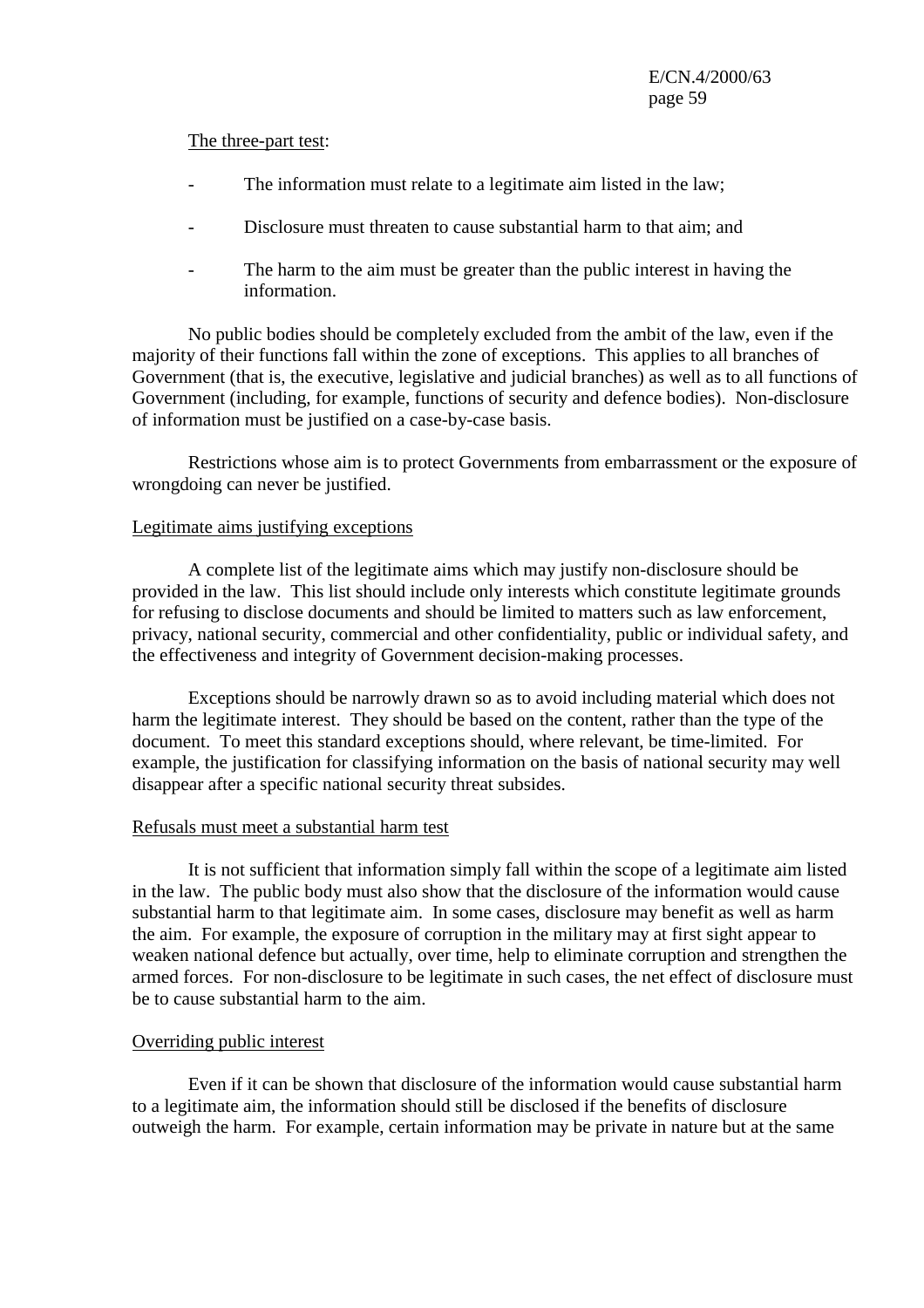time expose high-level corruption within Government. In such cases, the harm to the legitimate aim must be weighed against the public interest in having the information made public. Where the latter is greater, the law should provide for disclosure of the information.

#### Principle 5. Processes to facilitate access

#### Requests for information should be processed rapidly and fairly and an independent review of any refusals should be available

A process for deciding upon requests for information should be specified at three different levels: within the public body; appeals to an independent administrative body; and appeals to the courts. Where necessary, provision should be made to ensure full access to information for certain groups, for example those who cannot read or write, those who do not speak the language of the record, or those who suffer from disabilities such as blindness.

All public bodies should be required to establish open, accessible internal systems for ensuring the public's right to receive information. Generally, bodies should designate an individual who is responsible for processing such requests and for ensuring compliance with the law.

Public bodies should also be required to assist applicants whose requests relate to published information, or are unclear, excessively broad or otherwise in need of reformulation. On the other hand, public bodies should be able to refuse frivolous or vexatious requests. Public bodies should not have to provide individuals with information that is contained in a publication, but in such cases the body should direct the applicant to the published source.

The law should provide for strict time limits for the processing of requests and require that any refusals be accompanied by substantive written reasons.

#### Appeals

Wherever practical, provision should be made for an internal appeal to a designated higher authority within a public authority who can review the original decision.

In all cases, the law should provide for an individual right of appeal to an independent administrative body from a refusal by a public body to disclose information. This may be either an existing body, such as an Ombudsman or Human Rights Commission, or one specially established for this purpose. In either case, the body must meet certain standards and have certain powers. Its independence should be guaranteed, both formally and through the process by which the head and/or board is/are appointed.

Appointments should be made by representative bodies, such as an all-party parliamentary committee, and the process should be open and allow for public input, for example regarding nominations. Individuals appointed to such a body should be required to meet strict standards of professionalism, independence and competence, and be subject to strict conflict-of-interest rules.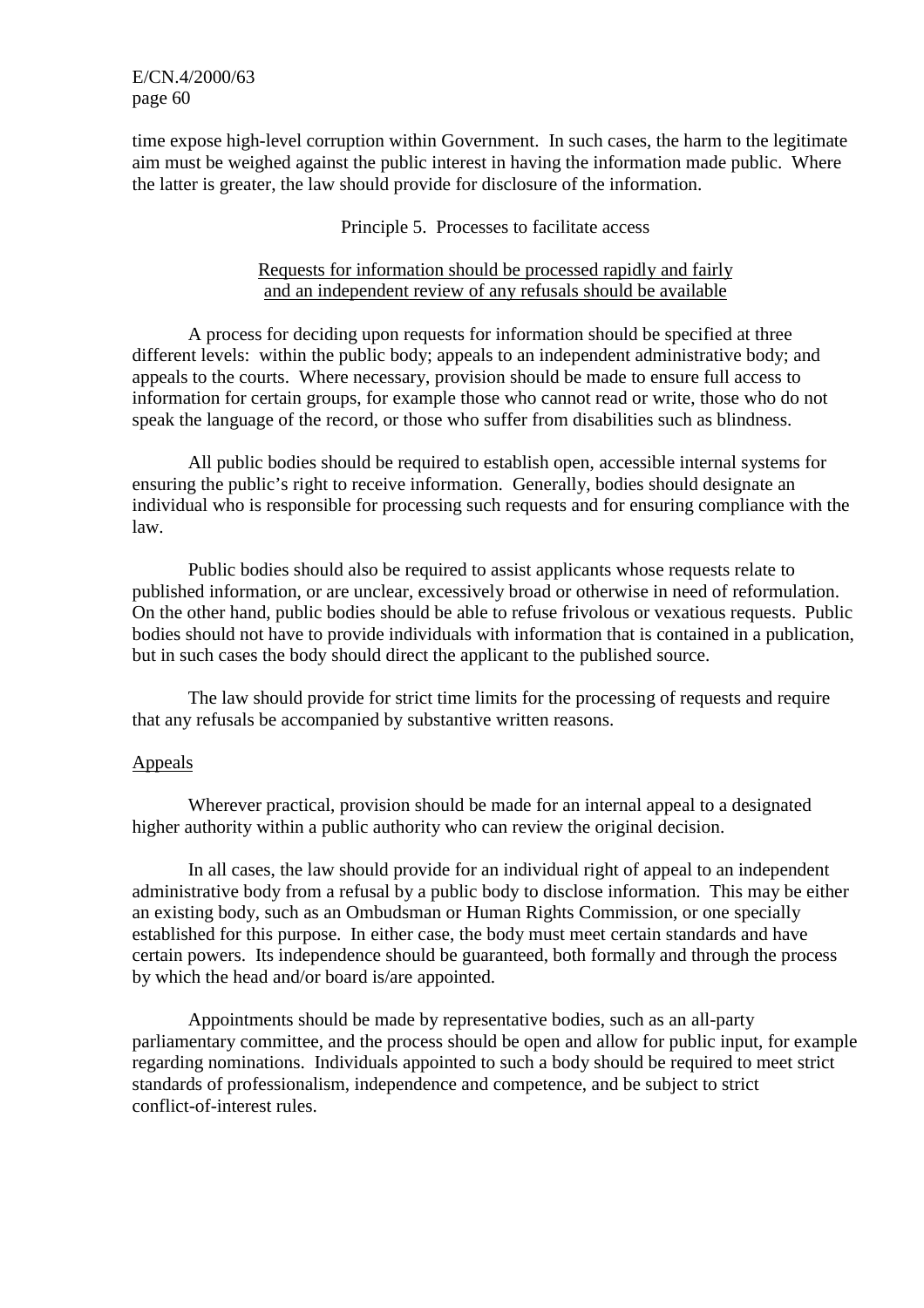The procedure by which the administrative body processes appeals against requests for information which have been refused should be designed to operate rapidly and cost as little as is reasonably possible. This ensures that all members of the public can access this procedure and that excessive delays do not undermine the whole purpose of requesting information in the first place.

The administrative body should be granted full powers to investigate any appeal, including the ability to compel witnesses and, importantly, to require the public body to provide it with any information or record for its consideration, in camera where necessary and justified.

Upon the conclusion of an investigation, the administrative body should have the power to dismiss the appeal, to require the public body to disclose the information, to adjust any charges levied by the public body, to fine public bodies for obstructive behaviour where warranted and/or to impose costs on public bodies in relation to the appeal.

The administrative body should also have the power to refer to the courts cases which disclose evidence of criminal obstruction of access to or wilful destruction of records.

Both the applicant and the public body should be able to appeal to the courts against decisions of the administrative body. Such appeals should include full power to review the case on its merits and not be limited to the question of whether the administrative body has acted reasonably. This will ensure that due attention is given to resolving difficult questions and that a consistent approach to freedom of expression issues is promoted.

## Principle 6. Costs

#### Individuals should not be deterred from making requests for information by excessive costs

The cost of gaining access to information held by public bodies should not be so high as to deter potential applicants, given that the whole rationale behind freedom of information laws is to promote open access to information. It is well established that the long-term benefits of openness far exceed the costs. In any case, experience in a number of countries suggests that access costs are not an effective means of offsetting the costs of a freedom of information regime.

Differing systems have been employed around the world to ensure that costs do not act as a deterrent to requests for information. In some jurisdictions, a two-tier system has been used, involving flat fees for each request, along with graduated fees depending on the actual cost of retrieving and providing the information. The latter should be waived or significantly reduced for requests for personal information or for requests in the public interest (which should be presumed where the purpose of the request is connected with publication). In some jurisdictions, higher fees are levied on commercial requests as a means of subsidizing public interest requests.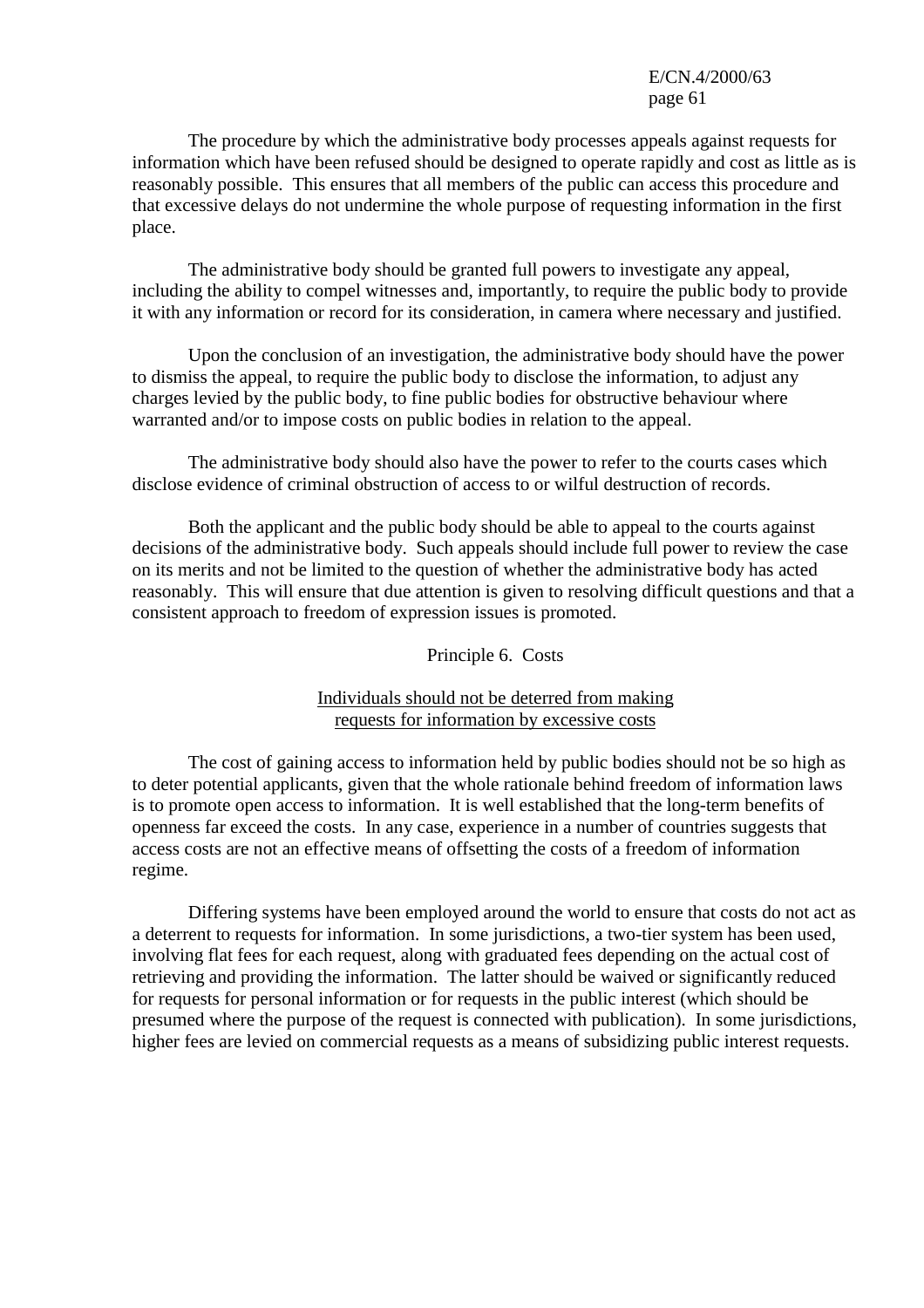### Principle 7. Open meetings

#### Meetings of public bodies should be open to the public

Freedom of information includes the public's right to know what the Government is doing on its behalf and to participate in decision-making processes. Freedom of information legislation should therefore establish a presumption that all meetings of governing bodies are open to the public.

"Governing" in this context refers primarily to the exercise of decision-making powers, so bodies which merely proffer advice would not be covered. Political committees - meetings of members of the same political party - are not considered to be governing bodies.

On the other hand, meetings of elected bodies and their committees, planning and zoning boards, boards of public and educational authorities and public industrial development agencies would be included.

A "meeting" in this context refers primarily to a formal meeting, namely the official convening of a public body for the purpose of conducting public business. Factors that indicate that a meeting is formal are the requirement of a quorum and the applicability of formal procedural rules.

Notice of meetings is necessary if the public is to have a real opportunity to participate and the law should require that adequate notice of meetings is given sufficiently in advance to allow for attendance.

Meetings may be closed, but only in accordance with established procedures and where adequate reasons for closure exist. Any decision to close a meeting should itself be open to the public. The grounds for closure are broader than the list of exceptions to the rule of disclosure but are not unlimited. Reasons for closure might, in appropriate circumstances, include public health and safety, law enforcement or investigation, employee or personnel matters, privacy, commercial matters and national security.

Principle 8. Disclosure takes precedence

### Laws which are inconsistent with the principle of maximum disclosure should be amended or repealed

The law on freedom of information should require that other legislation be interpreted, as far as possible, in a manner consistent with its provisions. Where this is not possible, other legislation dealing with publicly held information should be subject to the principles underlying the freedom of information legislation.

The regime of exceptions provided for in the freedom of information law should be comprehensive and other laws should not be permitted to extend it. In particular, secrecy laws should not make it illegal for officials to divulge information which they are required to disclose under the freedom of information law.